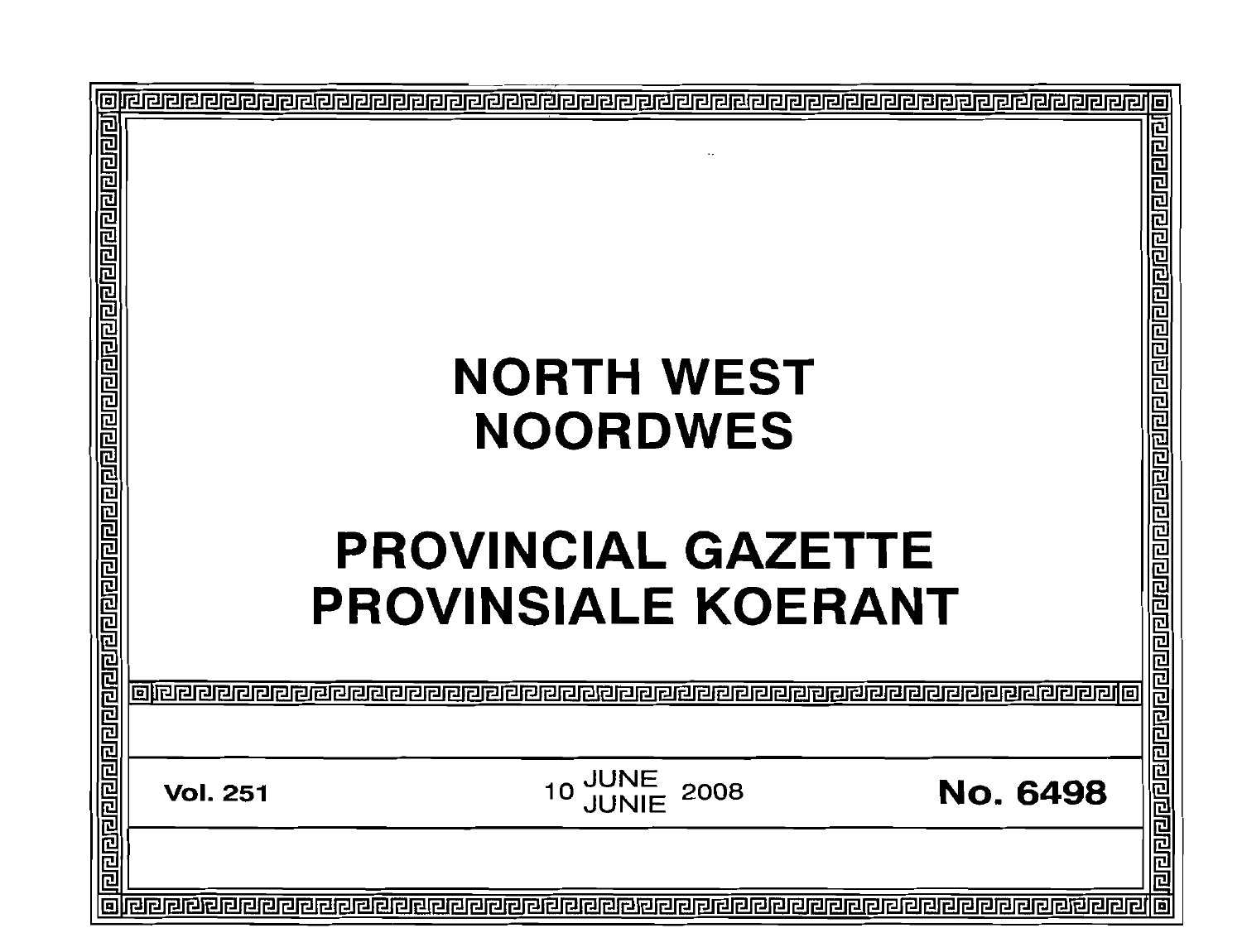#### **CONTENTS**  $\bar{\mathcal{A}}$

ŵ.

| No.        |                                                                                                                                                               | Page<br>No. | Gazette<br>No. |
|------------|---------------------------------------------------------------------------------------------------------------------------------------------------------------|-------------|----------------|
|            | <b>GENERAL NOTICES</b>                                                                                                                                        |             |                |
| 320        | Town-planning and Townships Ordi-<br>nance (15/1986): Peri-Urban Amend-                                                                                       |             |                |
| 321        | do.: Potchefstroom Amendment Scheme                                                                                                                           | 9           | 6498           |
| 322        | do.: Potchefstroom Amendment Scheme                                                                                                                           | 10          | 6498           |
|            |                                                                                                                                                               | 10          | 6498           |
| 323<br>324 | do.: Ditsobotla Amendment Scheme 18.<br>do.: Amendment Scheme H349                                                                                            | 11<br>12    | 6498<br>6498   |
| 325        | do.: Klerksdorp Land Use Management                                                                                                                           | 12          | 6498           |
| 326        | do.: Klerksdorp Land Use Management                                                                                                                           | 13          | 6498           |
| 327        | do.: Establishment of township: Brits                                                                                                                         | 13          | 6498           |
| 328        | Town-planning and Townships Ordi-<br>(25/1965): Declaration<br>nance<br>as                                                                                    |             |                |
| 329        | approved township: Brits Extension 45<br>Town-planning and Townships Ordi-<br>nance (15/1986): Amendment: Ditsobotla                                          | 25          | 6498           |
|            | Town-planning Scheme 2007                                                                                                                                     | 14          | 6498           |
| 330<br>339 | do.: Amendment Scheme 433<br>Division of Land Ordinance (20/1986):<br>Consolidation and subdivision: Portions                                                 | 15          | 6498           |
|            | 305.<br>495 and<br>193.<br>624.<br>farm                                                                                                                       |             |                |
| 340        | Roodekopjes of Zwartkopjes 427 JQ<br>and<br>Town-planning<br>Townships<br>(15/1986): Rustenburg<br>Ordinance                                                  | 28          | 6498           |
| 341        | Amendment Scheme 484<br>do.: Potchefstroom Amendment Scheme                                                                                                   | 15          | 6498           |
|            |                                                                                                                                                               | 16          | 6498           |
| 342<br>343 | do.: Ditsobotla Amendment Scheme 19.<br>do.: Hartbeespoort Amendment Scheme                                                                                   | 17          | 6498           |
| 344        | do.: Peri-Urban Areas Town-planning                                                                                                                           | 17          | 6498           |
| 345        | do.: Hartbeespoort Amendment Scheme                                                                                                                           | 18<br>19    | 6498<br>6498   |
| 346        | do.: Amendment Scheme 489                                                                                                                                     | 19          | 6498           |
| 347        | do.: Amendment Scheme 478                                                                                                                                     | 20          | 6498           |
| 348        | do.: Ventersdorp Amendment Scheme 9                                                                                                                           | 21          | 6498           |
| 349        | do.: Klerksdorp Amendment Scheme                                                                                                                              | 21          | 6498           |
| 350        | Development Facilitation Act, 1995:<br>Establishment of land development area:                                                                                |             |                |
| 351        | Portion 15, farm Waterval 306 JQ<br>Portion 1 of Erf 57,<br>do.:<br>do.:                                                                                      | 22          | 6498           |
| 352        | Removal of Restrictions Act (84/1967):<br>Removal of conditions: Portion 741, farm                                                                            | 23          | 6498           |
| 353        | Elandsheuvel 402 IP<br>Upgrading of Land Tenure Rights Act                                                                                                    | 24          | 6498           |
|            | (112/1991): Declaration to be formalized<br>townships: Lehurutshe Units 1, 2 & 3                                                                              | 29          | 6498           |
|            | <b>LOCAL AUTHORITY NOTICES</b>                                                                                                                                |             |                |
| 209        | Town-planning and Townships Ordi-<br>nance (15/1986): Local Municipality of<br>Madibeng: Establishment of township:                                           |             |                |
| 219        | Meerhof Extension 7<br>Town-planning and<br>Townships<br>Ordinance (15/1986): Local Municipality                                                              | 30          | 6498           |
| 220        | of Madibeng: Establishment of township:<br>Bushveld View Estate Extension 15<br>Division of Land Ordinance (20/1986):<br>City of Matiosana Municipality: Sub- | 31          | 6498           |
|            | division: Portion 20, farm Townlands 424                                                                                                                      | 32          | 6498           |
| 221        | Town-planning and Townships Ordi-<br>nance, 1986: City of Matlosana:<br>Rezoning: Portion 572, farm Townlands                                                 |             |                |
|            |                                                                                                                                                               | 33          | 6498           |

## **INHOUD**

#### No. No. No. Bladsy Koerant No. No.

### **ALGEMENE KENNISGEWINGS**

| 320 | Ordonnansie op Dorpsbeplanning en<br>Dorpe (15/1986): Peri Urban-wysiging- | 9  | 6498 |
|-----|----------------------------------------------------------------------------|----|------|
| 321 | do.: Potchefstroom - wysigingskema                                         | 10 | 6498 |
| 322 | do.: Potchefstroom - wysigingskema                                         |    |      |
|     |                                                                            | 11 | 6498 |
| 323 | do.: Ditsobotla-wysigingskema 18                                           | 11 | 6498 |
| 324 | do.: Wysigingskema H349                                                    | 12 | 6498 |
| 325 | Town-planning and Townships<br>Ordinance (15/1986): Klerksdorp Land        |    |      |
|     | Use Management Scheme 434                                                  | 12 | 6498 |
| 326 | do.: Klerksdorp Land Use Management                                        |    |      |
|     |                                                                            | 13 | 6498 |
|     | Ordonnansie op Dorpsbeplanning en                                          |    |      |
| 327 |                                                                            |    |      |
|     | Dorpe (15/1986): Stigting van dorp: Brits-                                 |    |      |
|     |                                                                            | 13 | 6498 |
| 328 | Town-planning and Townships Ordi-                                          |    |      |
|     | nance (25/1965): Declaration<br>as                                         |    |      |
|     | approved township: Brits Extension 45                                      | 25 | 6498 |
| 329 | Ordonnansie op Dorpsbeplanning en                                          |    |      |
|     | Dorpe (15/1986): Wysiging: Ditsobotla-                                     |    |      |
|     | dorpsbeplanningskema 2007                                                  | 14 | 6498 |
|     |                                                                            |    |      |
| 330 | do.: Wysigingskema 433                                                     | 15 | 6498 |
| 339 | Ordonnansie op die Verdeling van Grond                                     |    |      |
|     | (20/1986): Konsolidasie en onderverde-                                     |    |      |
|     | ling: Gedeeltes 193, 305, 495 en 624,                                      |    |      |
|     | plaas Roodekopjes of Zwartkopjes 427                                       |    |      |
|     |                                                                            | 28 | 6498 |
|     | Ordonnansie op Dorpsbeplanning en                                          |    |      |
| 340 |                                                                            |    |      |
|     | Dorpe (15/1986): Rustenburg-wysi-                                          |    |      |
|     |                                                                            | 16 | 6498 |
| 341 | do.: Potchefstroom-wysigingskema 1547                                      | 16 | 6498 |
| 342 | do.: Ditsobotla-wysigingskema 19                                           | 17 | 6498 |
| 343 | do.: Hartbeespoort-wysigingskema 343                                       | 18 | 6498 |
| 344 | do.: Buitestedelike Gebiede-dorpsbe-                                       |    |      |
|     | planningskema, 1975                                                        | 18 | 6498 |
|     |                                                                            |    |      |
| 345 | do.: Hartbeespoort-wysigingskema 225                                       | 19 | 6498 |
| 346 | do.: Wysigingskema 489                                                     | 20 | 6498 |
| 347 | do.: Wysigingskema 478                                                     | 20 | 6498 |
| 348 | do.: Ventersdorp-wysigingskema 9                                           | 21 | 6498 |
| 349 | do.: Klerksdorp-wysigingskema                                              | 22 | 6498 |
| 350 | Wet op Ontwikkelingsfasilitering, 1995:                                    |    |      |
|     | Stigting van grondontwikkelingsgebied:                                     |    |      |
|     | Gedeelte 15, plaas Waterval 306 JO                                         | 22 | 6498 |
|     |                                                                            |    |      |
| 351 | do.: Gedeelte 1 van Erf 57,<br>do.:                                        |    |      |
|     | Potchefstroom IQ                                                           | 23 | 6498 |
| 352 | Wet op Opheffing van Beperkings                                            |    |      |
|     | (84/1967): Opheffing van titelvoorwaar-                                    |    |      |
|     | des: Gedeelte 741, plaas Elandsheuvel                                      |    |      |
|     |                                                                            | 24 | 6498 |
| 353 | Upgrading of Land Tenure Rights Act                                        |    |      |
|     | (112/1991): Declaration to be formalized                                   |    |      |
|     | townships: Lehurutshe Units 1, 2 & 3                                       | 29 | 6498 |
|     |                                                                            |    |      |
|     | PLAASLIKE BESTUURSKENNISGEWINGS                                            |    |      |
|     |                                                                            |    |      |
| 209 | Ordonnansie op Dorpsbeplanning en                                          |    |      |
|     | Dorpe (15/1986): Plaaslike Munisipaliteit                                  |    |      |
|     | van Madibeng: Stigting van dorp:                                           |    |      |
|     |                                                                            | 30 | 6498 |
| 219 | Ordonnansie op Dorpsbeplanning en                                          |    |      |
|     | Dorpe (15/1986): Plaaslike Munisipaliteit                                  |    |      |
|     | Madibeng: Stigting van dorp:<br>van                                        |    |      |
|     | Bushveld View Estate Extension 15                                          | 31 | 6498 |
|     |                                                                            |    |      |
| 220 | Ordonnansie op Verdeling van Grond                                         |    |      |
|     | $(20/1986)$ :<br>City of Matlosana                                         |    |      |
|     | Munisipaliteit: Verdeling: Gedeelte 20,                                    |    |      |
|     | plaas Townlands 424 IP                                                     | 32 | 6498 |
| 221 | Ordonnansie op Dorpsbeplanning en                                          |    |      |
|     | $(15/1986)$ : Stadsraad van<br>Dorpe                                       |    |      |
|     | Matlosana: Hersonering: Gedeelte 572,                                      |    |      |
|     | plaas Townlands 424 IP                                                     | 33 | 6498 |
|     |                                                                            |    |      |
|     |                                                                            |    |      |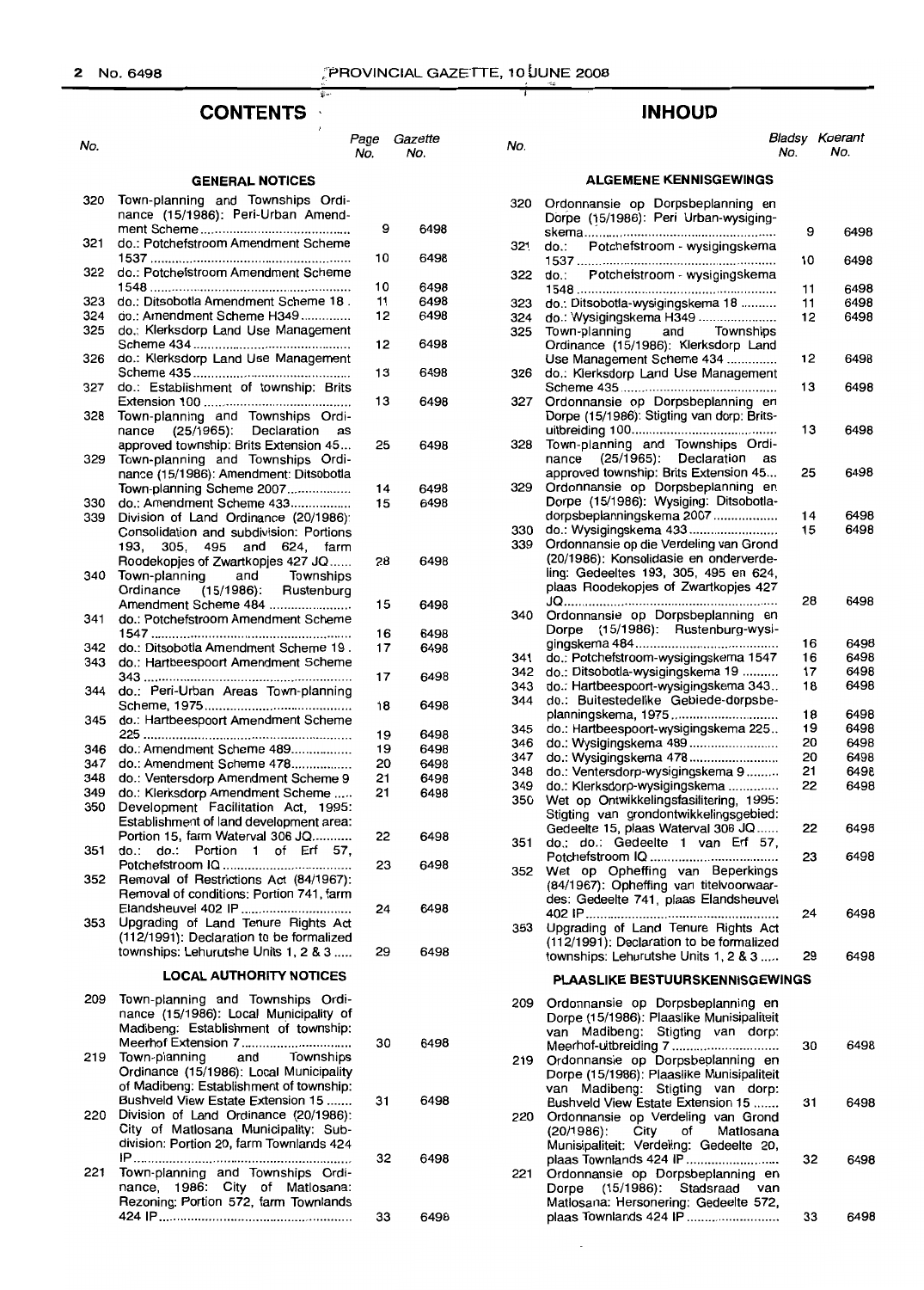$\overline{\phantom{a}}$ 

| Town-planning and Townships Ordi-<br>222<br>Ordonnansie op Dorpsbeplanning en<br>222<br>nance, 1986: City of Matlosana:<br>Dorpe (15/1986): Stadsraad<br>van<br>Rezoning: Erven 1 and 38, Wilkeville<br>33<br>6498<br>Matlosana: Hersonering: Erwe 1 en 38. | <b>Bladsy Koerant</b> |
|-------------------------------------------------------------------------------------------------------------------------------------------------------------------------------------------------------------------------------------------------------------|-----------------------|
|                                                                                                                                                                                                                                                             |                       |
|                                                                                                                                                                                                                                                             |                       |
|                                                                                                                                                                                                                                                             |                       |
| do.: do.: do.: Erf 472, Doringkruin<br>6498<br>223<br>34<br>34<br>35<br>224<br>do.: do.: do.: Erf 59, Freemanville<br>6498                                                                                                                                  | 6498                  |
| do.: do.: do.: Erf 472, Doringkruin<br>34<br>223<br>do.: do.: do.: Erf 1005, Flamwood<br>225                                                                                                                                                                | 6498                  |
| do.: do.: do.: Erf 59, Freemanville<br>35<br>224<br>6498<br>35                                                                                                                                                                                              | 6498                  |
| do.: do.: do.: Erf 782, Meiringspark<br>do.: do.: do.: Erf 1005, Flamwood-uitbrei-<br>226<br>225                                                                                                                                                            |                       |
| 36<br>6498<br>36                                                                                                                                                                                                                                            | 6498                  |
| do.: do.: do.: Erf 1582, Klerksdorp<br>227<br>do.: do.: do.: Erf 782, Meiringspark-<br>226                                                                                                                                                                  |                       |
| 37<br>6498<br>36                                                                                                                                                                                                                                            | 6498                  |
| do.: do.: do.: Erf 706, Wilkoppies<br>228                                                                                                                                                                                                                   |                       |
| do.: do.: do.: Erf 1582, Klerksdorp-<br>227<br>37<br>6498                                                                                                                                                                                                   |                       |
| 37<br>do.: do.: do.: Erf 298, Wilkoppies<br>6498<br>229<br>38                                                                                                                                                                                               | 6498                  |
| do.: do.: do.: Erf 706, Wilkoppies-uitbrei-<br>228<br>do.: do.: do.: Erf 171, Elandia Extension<br>230                                                                                                                                                      |                       |
| 39<br>6498<br>38                                                                                                                                                                                                                                            | 6498                  |
| do.: do.: do.: Erven 154 and 155,<br>231<br>do.: do.: do.: Erf 298, Wilkoppies<br>38<br>229                                                                                                                                                                 | 6498                  |
| 39<br>6498<br>do.: do.: do.: Erf 171, Elandia-uitbreiding<br>230                                                                                                                                                                                            |                       |
| do.: Rustenburg Amendment Scheme<br>232<br>39<br>40<br>6498                                                                                                                                                                                                 | 6498                  |
| do.: do.: do.: Erven 154 and 155,<br>231<br>233<br>do.: Rustenburg Amendment Scheme                                                                                                                                                                         |                       |
| 40<br>40<br>6498                                                                                                                                                                                                                                            | 6498                  |
| do.: Rustenburg-wysigingskema 303<br>40<br>232<br>do.: Rustenburg Amendment Scheme<br>234                                                                                                                                                                   | 6498                  |
| 6498<br>41<br>do.: Rustenburg-wysigingskema 360<br>41<br>233                                                                                                                                                                                                | 6498                  |
| do.: Rustenburg Amendment Scheme<br>235<br>do.: Rustenburg-wysigingskema 380<br>234<br>41                                                                                                                                                                   | 6498                  |
| 42<br>6498<br>do.: Rustenburg-wysigingskema 419<br>42<br>235                                                                                                                                                                                                | 6498                  |
| do.: City of Matlosana: Declaration as<br>236<br>Stadsraad<br>Matlosana:<br>236<br>do.:<br>van                                                                                                                                                              |                       |
| township:<br>Wilkoppies<br>approved<br>Verklaring tot goedgekeurde dorp:                                                                                                                                                                                    |                       |
| 6498<br>44                                                                                                                                                                                                                                                  |                       |
| Wilkoppies-uitbreiding 47<br>43<br>do.: do.: Klerksdorp Amendment<br>237                                                                                                                                                                                    | 6498                  |
| do.: do.: Klerksdorp-wysigingskema 103<br>46<br>237<br>46<br>6498                                                                                                                                                                                           | 6498                  |

 $\sim$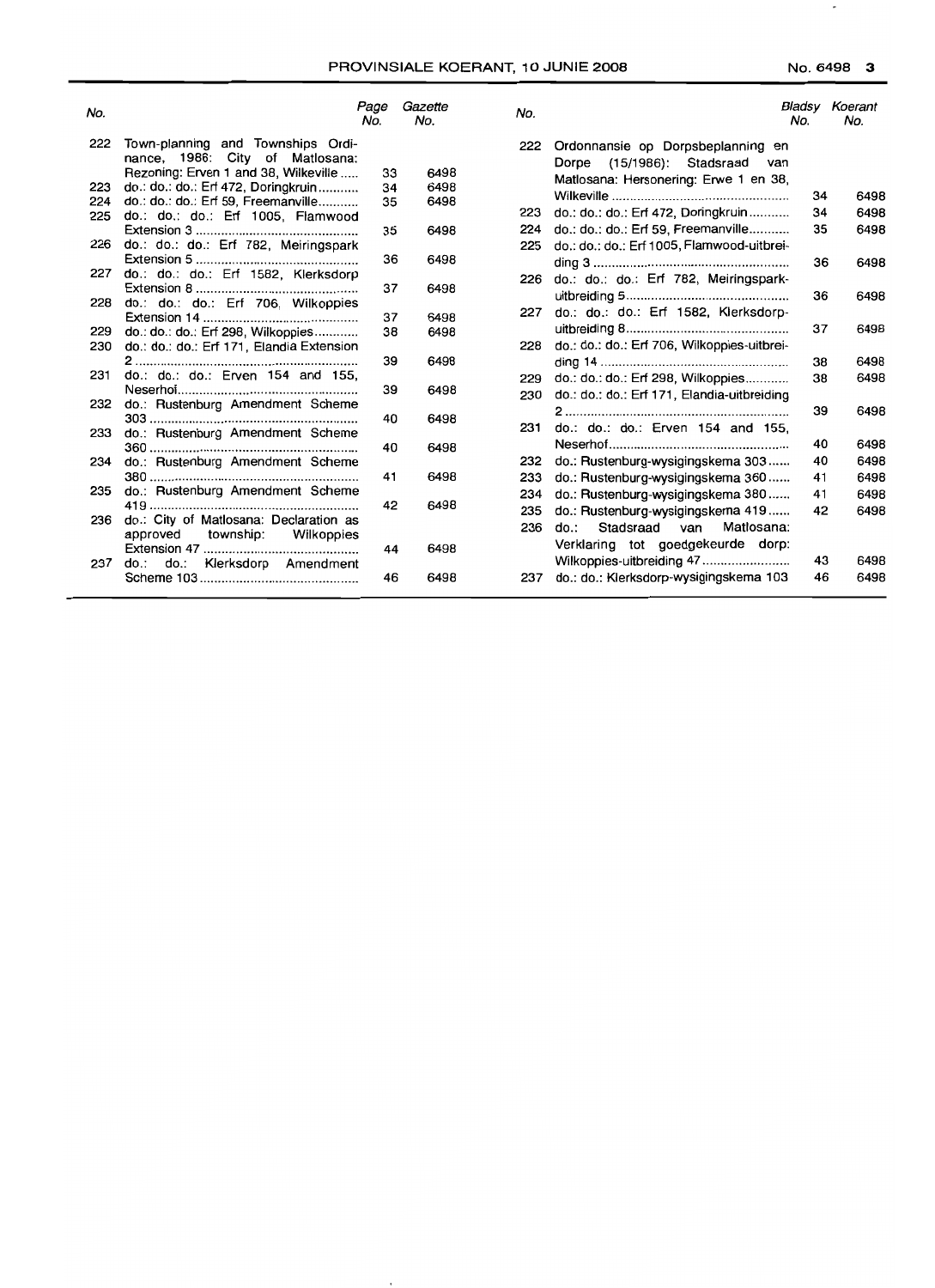

AWIE VAN ZVL Advertising Manager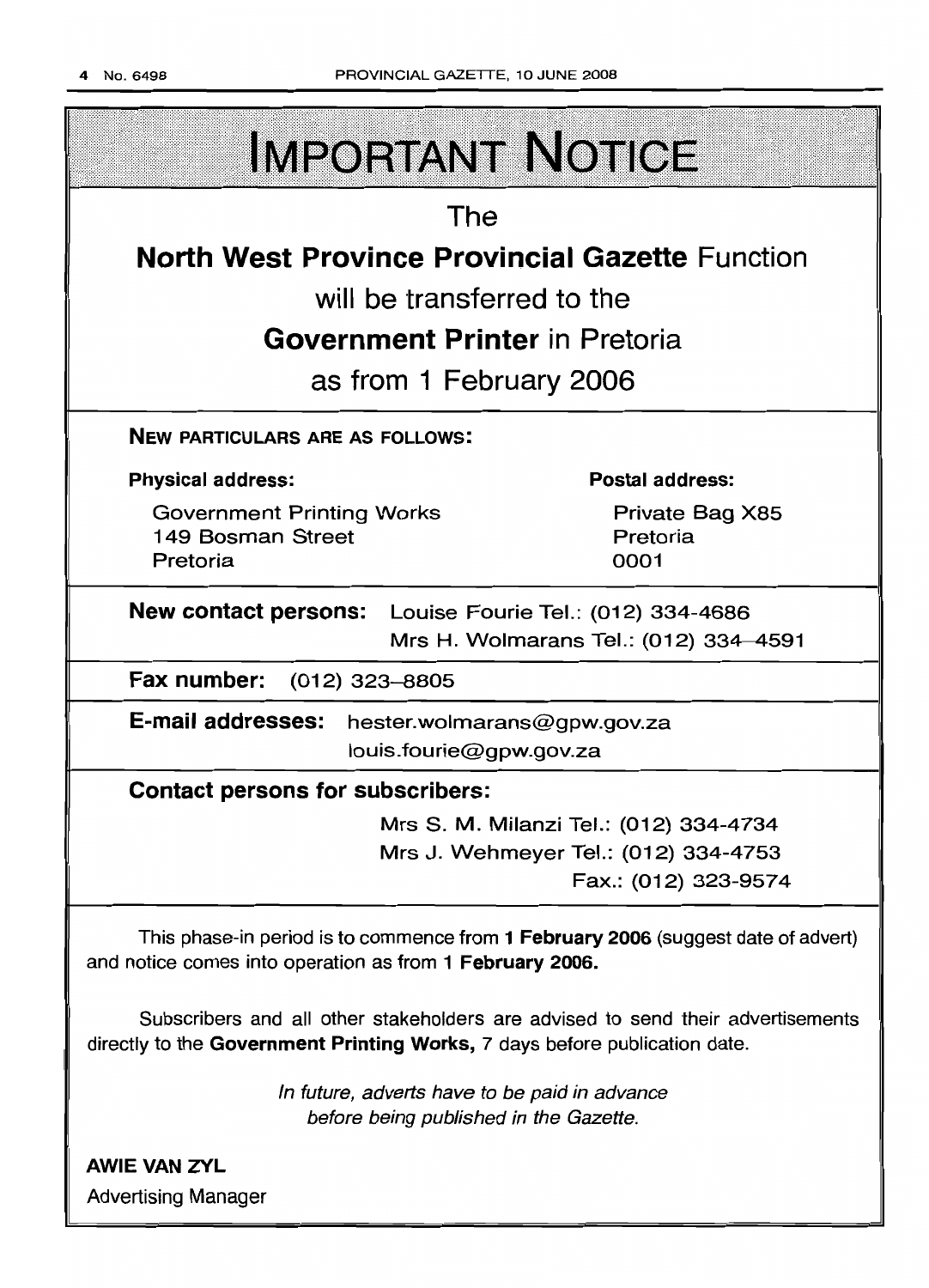f

| IT IS THE CLIENTS RESPONSIBILITY TO ENSURE THAT THE CORRECT AMOUNT IS PAID<br>AT THE CASHIER OR DEPOSITED INTO THE GOVERNMENT PRINTING WORKS BANK<br>ACCOUNT AND ALSO THAT THE REQUISITION/COVERING LETTER TOGETHER WITH<br>THE ADVERTISEMENTS AND THE PROOF OF DEPOSIT REACHES THE GOVERNMENT<br>PRINTING WORKS IN TIME FOR INSERTION IN THE PROVINCIAL GAZETTE.<br>NO ADVERTISEMENTS WILL BE PLACED WITHOUT PRIOR PROOF OF PRE-PAYMENT.<br>$\frac{1}{4}$ page R 187.37<br>Letter Type: Arial<br>Size: 10<br>Line Spacing: At:<br>Exactly<br>11pt |                                                                                                       |  |
|----------------------------------------------------------------------------------------------------------------------------------------------------------------------------------------------------------------------------------------------------------------------------------------------------------------------------------------------------------------------------------------------------------------------------------------------------------------------------------------------------------------------------------------------------|-------------------------------------------------------------------------------------------------------|--|
| <b>A PRICE</b><br><b>INCREASE OF</b><br><b>8,5% WILL BE</b><br><b>EFFECTIVE ON</b><br><b>ALL TARIFFS</b><br><b>FROM</b><br>1 MAY 2008                                                                                                                                                                                                                                                                                                                                                                                                              | $\frac{1}{4}$ page R 374.75<br>Letter Type: Arial<br>Size: 10<br>Line Spacing: At:<br>Exactly<br>11pt |  |
|                                                                                                                                                                                                                                                                                                                                                                                                                                                                                                                                                    | $\frac{1}{4}$ page R 562.13<br>Letter Type: Arial<br>Size: 10<br>Line Spacing: At:<br>Exactly<br>11pt |  |
|                                                                                                                                                                                                                                                                                                                                                                                                                                                                                                                                                    | $\frac{1}{4}$ page R 749.50<br>Letter Type: Arial<br>Size: 10<br>Line Spacing: At:<br>Exactly<br>11pt |  |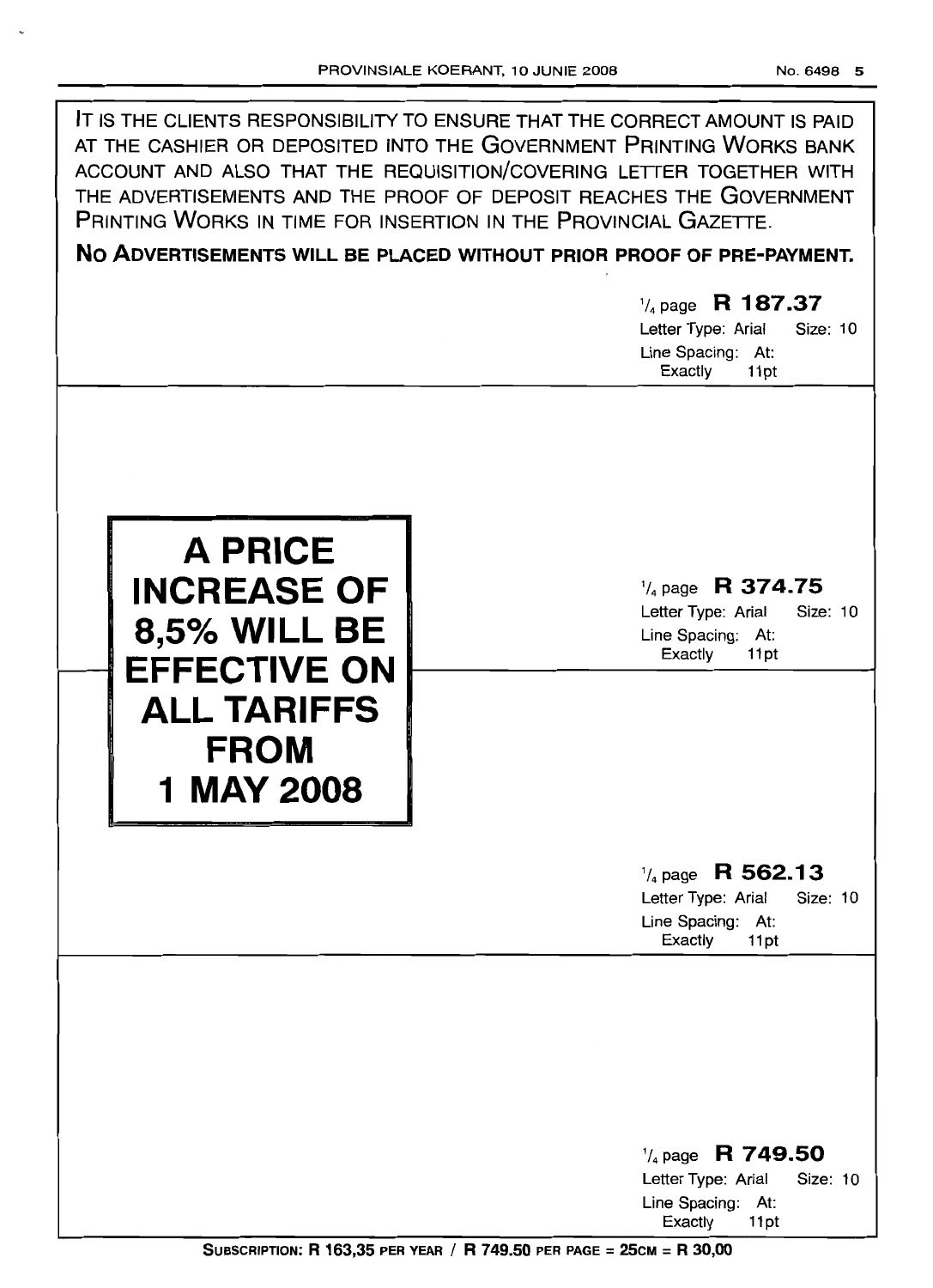

(2) erroneous classlflcatlon of a notice, or the placement of such notice in any section or under any heading other than the section or heading stipulated by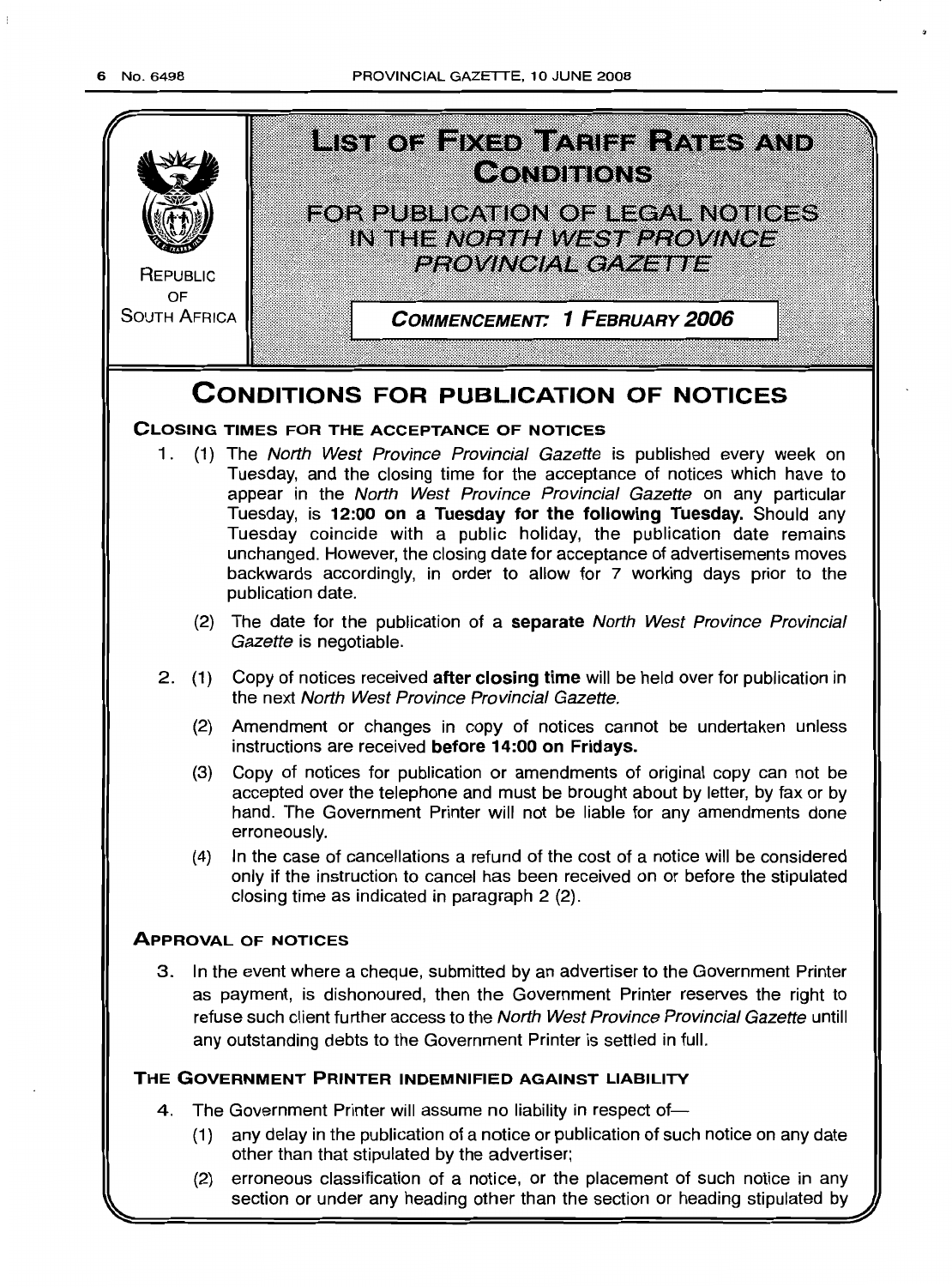- (3) any editing, revision, omission, typographical errors or errors resulting from faint or indistinct copy.
- (4) The Government Printing Works is not responsible for any amendments.

### **LIABILITY OF ADVERTISER**

5. Advertisers will be held liable for any compensation and costs arising from any action which may be instituted against the Government Printer in consequence of the publication of any notice.

## **COpy**

- 6. Copy of notices must be typed on one side of the paper only and may not constitute part of any covering letter or document.
- 7. At the top of any copy, and set well apart from the notice, the following must be stated:

Where applicable

- (1) The heading under which the notice is to appear.
- (2) The cost of publication applicable to the notice, in accordance with the "Word Count Table".

### **PAYMENT OF COST**

- 9. **With effect from 1 April 2005 no notice will be accepted for publication unless the cost of the insertion(s) is prepaid in CASH or by CHEQUE or POSTAL ORDERS. It can be arranged that money can be paid into the banking account of the Government Printer, in which case the deposit slip accompanies the advertisement before publication thereof.**
- 10. (1) The cost of a notice must be calculated by the advertiser in accordance with the word count table.
	- (2) Where there is any doubt about the cost of publication of a notice, and in the case of copy, an enquiry, accompanied by the relevant copy, should be addressed to the **Advertising Section, Government Printing Works, Private Bag** X85, **Pretoria, 0001 [Fax: (012) 323-8805],** before publication.
- 11 . Overpayment resulting from miscalculation on the part of the advertiser of the cost of publication of a notice will not be refunded, unless the advertiser furnishes adequate reasons why such miscalculation occurred. In the event of underpayments, the difference will be recovered from the advertiser, and the notice(s) will not be published until such time as the full cost of such publication has been duly paid in cash or by cheque or postal orders, or into the banking account.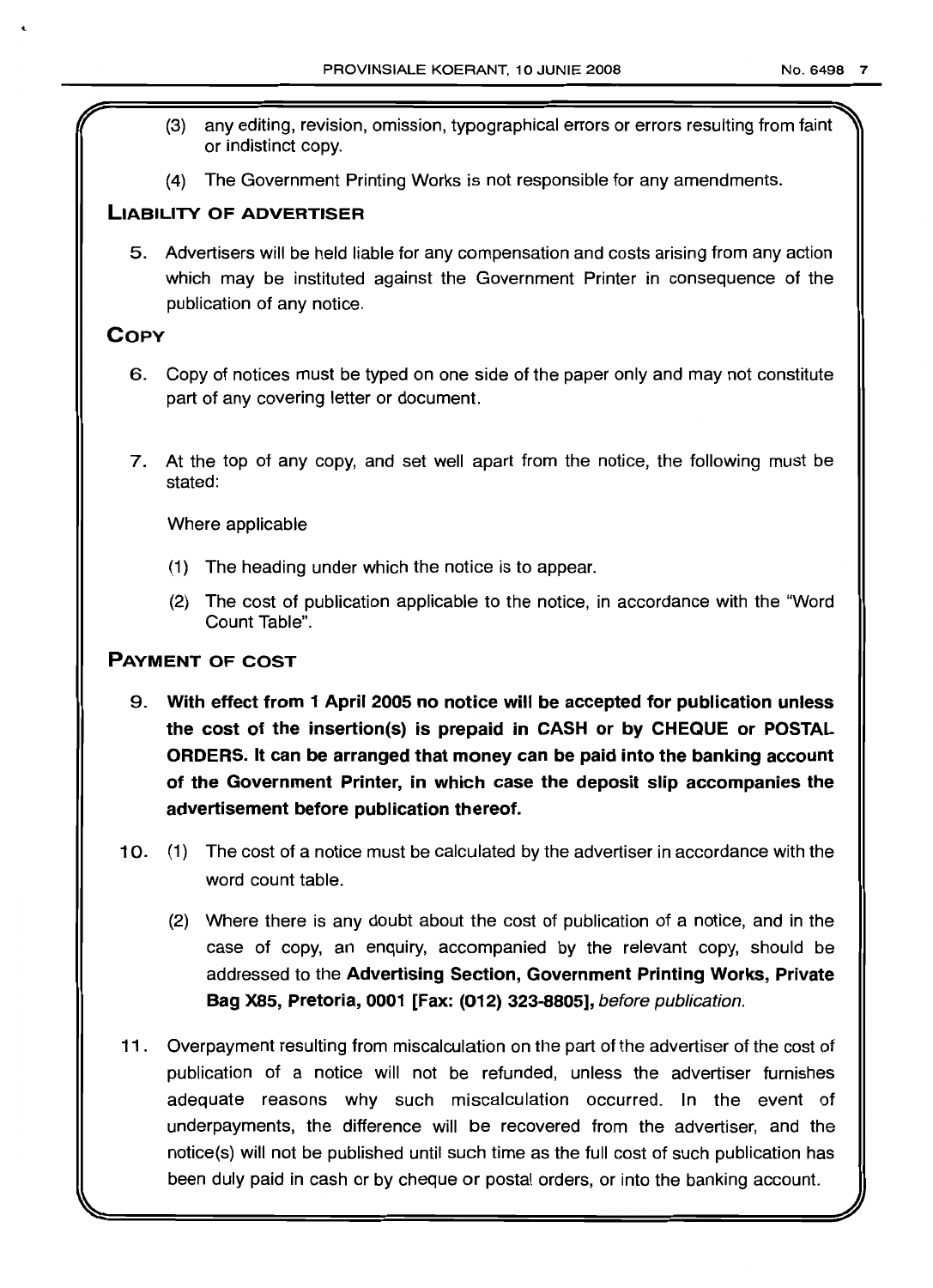- 12. In the event of a notice being cancelled, a refund will be made only if no cost regarding the placing of the notice has been incurred by the Government Printing Works.
- 13. The Government Printer reserves the right to levy an additional charge in cases where notices, the cost of which has been calculated in accordance with the Word Count Table, are subsequently found to be excessively lengthy or to contain overmuch or complicated tabulation.

### PROOF OF PUBLICATION

14. Copies of the North West Province Provincial Gazette which may be required as proof of publication, may be ordered from the Government Printer at the ruling price. The Government Printer will assume no liability for any failure to post such North West Province Provincial Gazette(s) or for any delay in despatching it/them.

# **GOVERNMENT PRINTERS BANK ACCOUNT PARTICULARS**

4057114016

Bank:

ABSA

BOSMAN STREET

Account No.:

Branch code: 632005

Reference No.: 00000050

Fax No.:

(012) 323 8805 and (012) 323 0009

## Enquiries:

| Mrs. L. Fourie    | Tel.: (012) 334-4686 |
|-------------------|----------------------|
| Mrs. H. Wolmarans | Tel.: (012) 334-4591 |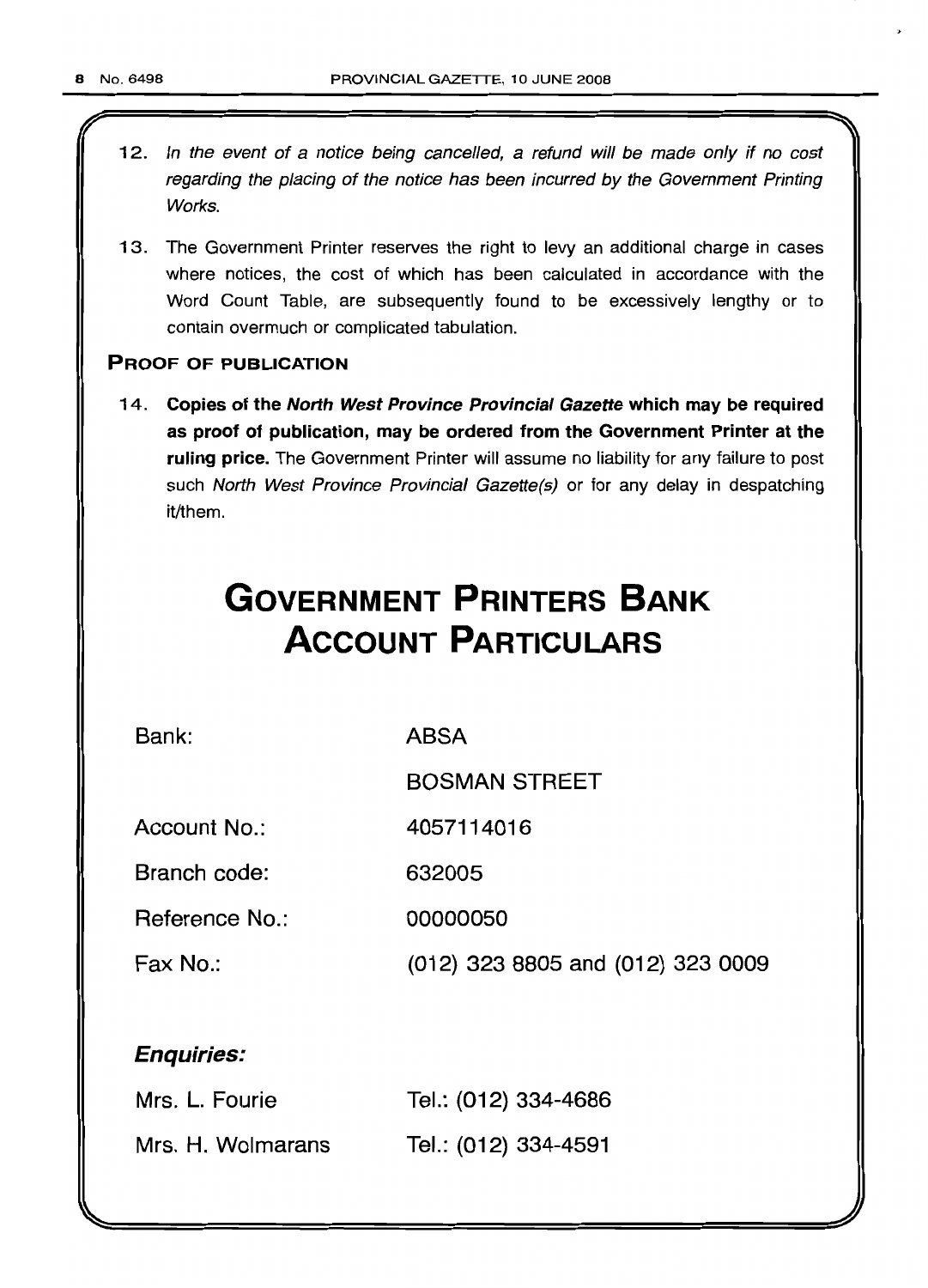## **GENERAL NOTICES • ALGEMENE KENNISGEWINGS**

### **NOTICE 320 OF 2008**

SCHEDULE 8

[Regulation 11 (2)]

NOTICE OF APPLICATION FOR AMENDMENT OF TOWN-PLANNING SCHEME IN TERMS OF SECTION 56 (1) (b) (i) OF THE TOWN-PLANNING AND TOWNSHIPS ORDINANCE, 1986 (ORDINANCE 15 OF 1986)

### **PERI-URBAN AMENDMENT SCHEME**

We, The Town Planning Hub CC, being the authorized agent of the owner of Erven 1 and 2, Rubena and a portion of Erf 3 and Erf 4, Rubena Extension 1, hereby give notice in terms of section 56 (1) (b) (i) of the Town-planning and Townships Ordinance, 1986, that we have applied to the Local Municipality of Madibeng for the amendment of the town-planning scheme known as the Peri-Urban Town-planning Scheme, 1975, by the rezoning of the properties described above, situated on the south-eastern corner of the intersection of Oberon Road and the Provincial Road P31/1, Rubena and Rubena Extension 1 from "Business 1" (Erven 1 & 2, Rubena), "Special" for a filing station and a convenience shop (a portion of Erf 3, Rubena Extension 1) and "Special" for a motorboat, offices, car wash, maintenance for motorboat and workshop (Erf 4, Rubena Extension 1) to "Special" for shops, offices, places of refreshment, restaurants, dry cleaners, motor boat showrooms, maintenance for motorboats and workshop, business buildings, a nursery, a builders yard and storage facilities.

Particulars of the application will lie for inspection during normal office hours at the Municipal offices, situated at 53 Van Velden Street, Brits, for a period of 28 days from 3 June 2008 (the date of first publication of this notice).

Objections to or representations in respect of the application must be lodged in writing and in duplicate with the Municipal Manager at the above office or posted to him/her at PO Box 106, Brits, 0250, within a period of 28 days from 3 June 2008.

Address of agent: The Town Planning Hub CC, PO Box 11437, Silver Lakes, 0054. Tel. (012) 809-2229. Fax (012) 809-2090. Ref. TPH6533.

### **KENNISGEWING 320 VAN 2008**

**•**

BYLAE 8

[Regulasie 11 (2)]

KENNISGEWING VAN AANSOEK OM WYSIGING VAN DIE DORPSBEPLANNINGSKEMA INGEVOLGE ARTIKEL 56 (1) (b) (i) VAN DIE ORDONNANSIE OP DORPSBEPLANNING EN DORPE, 1968 (ORDONNANSIE 15 VAN 1986)

### **PERI-URBAN WYSIGINGSKEMA**

Ons, The Town Planning Hub CC, synde die gemagtigde agent van die eienaar van Erwe 1 en 2, Rubena en 'n gedeelte van Erf 3 en Erf 4, Rubena Uitbreiding 1, gee hiermee ingevolge artikel 56 (1) (b) (i) van die Ordonnansie op Dorpsbeplanning en Dorpe, 1986, kennis dat ons by die Plaaslike Munisipaliteit van Madibeng aansoek gedoen het om die wysiging van die dorpsbeplanningskema, bekend as Peri-Urban-dorpsbeplanningskema 1975, deur die hersonering van die eiendomme hierbo beskryf, geleë op die suid-oostelike hoek van die interseksie van Oberonweg en die Provinsiale Pad P31/1 in Rubena en Rubena Uitbreiding 1 vanaf "Besigheid 1" (Erwe 1 en 2, Rubena), "Spesiaal" vir 'n vulstasie en 'n geriefswinkel ('n gedeelte van Erf 3, Rubena Uitbreiding 1) en "Spesiaal" vir motorbote, kantore, karwas, onderhoud vir motorbote en 'n werkswinkel (Erf 4, Rubena Uitbreiding 1) na "Spesiaal" vir winkels, kantore, plekke van verversing, restaurante, droogskoonmakers, motorbootvertoonlokaal, onderhoud vir motorbote en 'n werkswinkel, besigheidgeboue, 'n kwekery, builders yard en stoorfasiliteite.

Besonderhede van die aansoek lê gedurende gewone kantoorure by die kantoor van die Munisipale Bestuurder by die kantore van die Munisipaliteit, gelee te Van Veldenstraat 53, Brits, vir 'n tydperk van 28 dae vanaf 3 Junie 2008 (die datum van eerste publikasie van hierdie kennisgewing) ter insae.

Besware teen of vertoë ten opsigte van die aansoek moet binne 'n tydperk van 28 dae vanaf 3 Junie 2008 skriftelik en in tweevoud by die Munisipale Bestuurder by bovermelde kantoor ingedien of aan hom/haar by Posbus 106, Brits, 0250, gepos word.

Adres van agent: The Town Planning Hub CC, Posbus 11437, Silver Lakes, 0054. Tel. (012) 809-2229. Faks (012) 809-2090. Verw. TPH6533.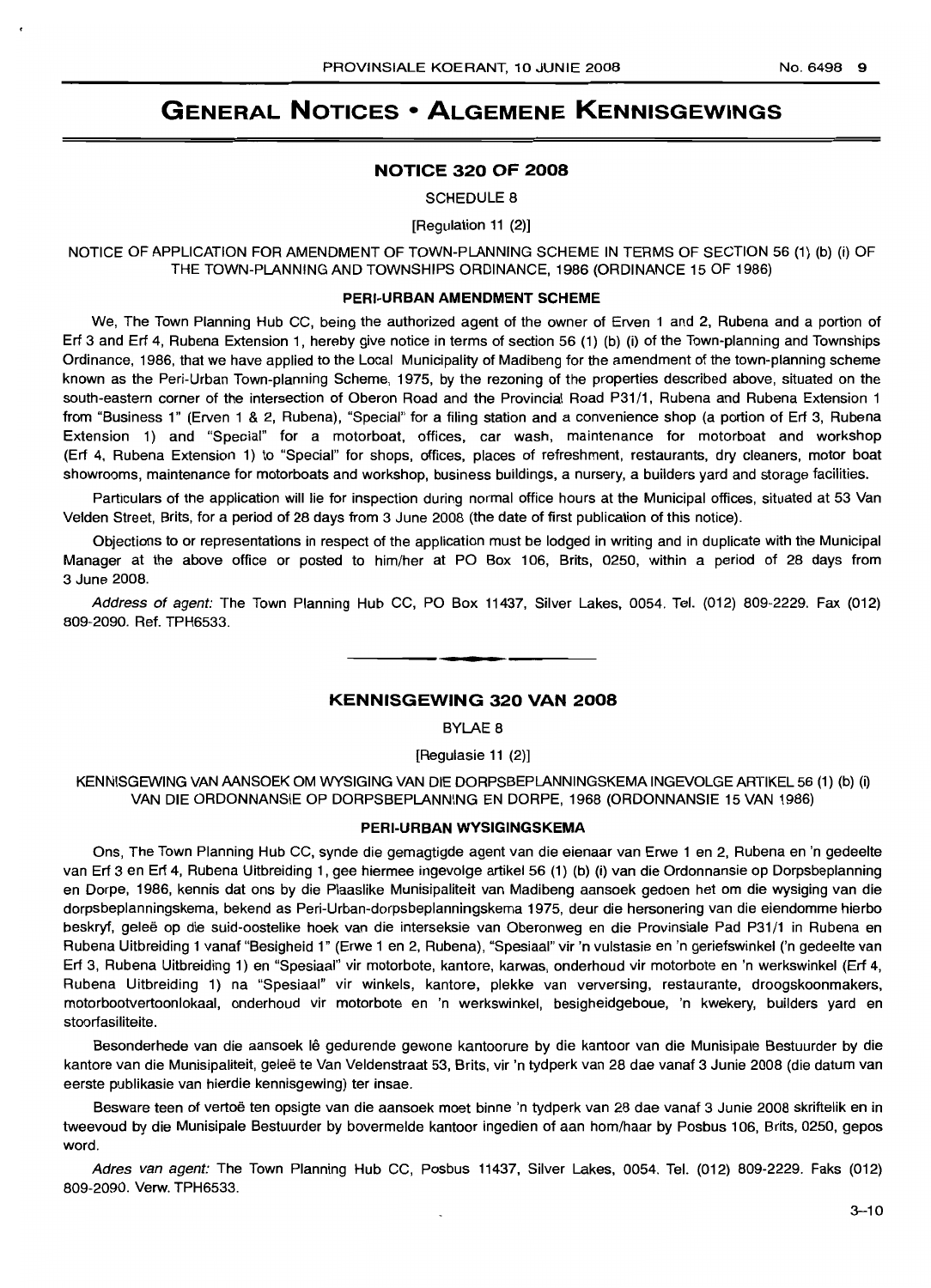### **NOTICE 321 OF 2008**

NOTICE OF APPLICATION FOR AMENDMENT OF THE POTCHEFSTROOM TOWN-PLANNING SCHEME, 2004, IN TERMS OF SECTION 56 (1) (b) (i) OF THE TOWN-PLANNING AND TOWNSHIPS ORDINANCE, 1986

#### **POTCHEFSTROOM AMENDMENT SCHEME 1537**

We, TownScape Planning Solutions, being the authorised agent of the owner of Remaining portion of Portion 1 of Ert 234, Potchefstroom, Registration Division I.Q., Province North West, hereby give notice in terms of section 56 (1) (b) (i) of the Town-planning and Townships Ordinance, 1986, that I have applied to the Tlokwe Local Municipality for the amendment of the town-planning scheme known as the Potchefstroom Town-planning Scheme, 1980, by the rezoning of the ert described above, situated on 196 Van Riebeeck Street, from "Residential 1" to "Residential 2".

Particulars of the application will lie for inspection during normal office hours at the office of the Municipal Manager, Wolmarans Street, for a period of 28 days from 3 June 2008.

Objections to or representations in respect of the application must be lodged with or made in writing to the Municipal Manager at the above address or at P O Box 113, Potchefstroom, 2520, within a period of 28 days from 3 June 2008.

Address of applicant: TownScape Planning Solutions, P.O. Box 20831, Noordbrug, 2522. Tel. 082 662 1105.

Our Ref. P0872 Prov Gazette.

### **KENNISGEWING 321 VAN 2008**

**• •**

KENNISGEWING VAN AANSOEK OM WYSIGING VAN DIE POTCHEFSTROOM-DORPSBEPLANNINGSKEMA, 1980 INGEVOLGEARTIKEL56 (1) (b) (i) VAN DIE ORDONNANSIE OP DORPSBEPLANNING EN DORPE, 1986

#### **POTCHEFSTROOM WYSIGINGSKEMA 1537**

Ons, TownScape Planning Solutions, synde die gemagtigde agent van die eienaar van Restant gedeelte van Gedeelte 1 van Ert 234, Potchefstroom, Registrasie Afdeling I.Q., Noordwes Provinsie, gee hiermee ingevolge artikel 56 (1) (b) (i) van die Ordonnansie op Dorpsbeplanning en Dorpe, 1986, kennis dat ek by die Tlokwe Plaaslike Munisipaliteit aansoek gedoen het om die wysiging van die dorpsbeplanningskema, bekend as die Potchefstroom-dorpsbeplanningskema, 1980, deur die hersonering van die eiendom hierbo beskryf, geleë te Van Riebeeckstraat 196 vanaf "Residensieel 1" na "Residensieel 2".

Besonderhede van die aansoek lê ter insae gedurende gewone kantoorure by die Munisipale Bestuurder, Munisipale Gebou, Wolmaransstraat, Potchefstroom, vir 'n tydperk van 28 dae vanaf 3 Junie 2008.

Besware teen of vertoë ten opsigte van die aansoek moet binne 'n tydperk van 28 dae vanaf 3 Junie 2008 skriftelik tot die Munisipale Bestuurder by bovermelde adres of by Posbus 113, Potchefstroom, 2520, ingedien of gerig word.

Adres van applikant: TownScape Planning Solutions, Posbus 20831, Noordbrug, 2522. Tel. 082 662 1105.

 $3 - 10$ 

### **NOTICE 322 OF 2008**

NOTICE OF APPLICATION FOR AMENDMENT OF THE POTCHEFSTROOM TOWN-PLANNING SCHEME, 2004, IN TERMS OF SECTION 56 (1) (b) (i) OF THE TOWN-PLANNING AND TOWNSHIPS ORDINANCE, 1986

#### **POTCHEFSTROOM AMENDMENT SCHEME 1548**

We, TownScape Planning Solutions, being the authorised agent of the owner of Portion 4 (a portion of Portion 2) of Ert 5, Potchefstroom, Registration Division I.Q., Province North West, hereby give notice in terms of section 56 (1) (b) (i) of the Town-planning and Townships Ordinance, 1986, that I have applied to the Tlokwe Local Municipality for the amendment of the town-planning scheme known as the Potchefstroom Town-planning Scheme, 1980, by the rezoning of the ert described above, situated on 73 Peter Mokaba Avenue, from "Residential 1" to "Educational" with annexure 1106 for Institutional and Residential uses.

Particulars of the application will lie for inspection during normal office hours at the office of the Municipal Manager. Wolmarans Street. for a period of 28 days from 3 June 2008.

Objections to or representations in respect of the application must be lodged with or made in writing to the Town Secretary at the above address or at P O Box 113, Potchefstroom, 2520, within a period of 28 days from 3 June 2008.

Address of applicant: TownScape Planning Solutions, P.O. Box 20831, Noordbrug, 2522. Tel. 082 662 1105.

Our Ref. P0873 Prov Gazette.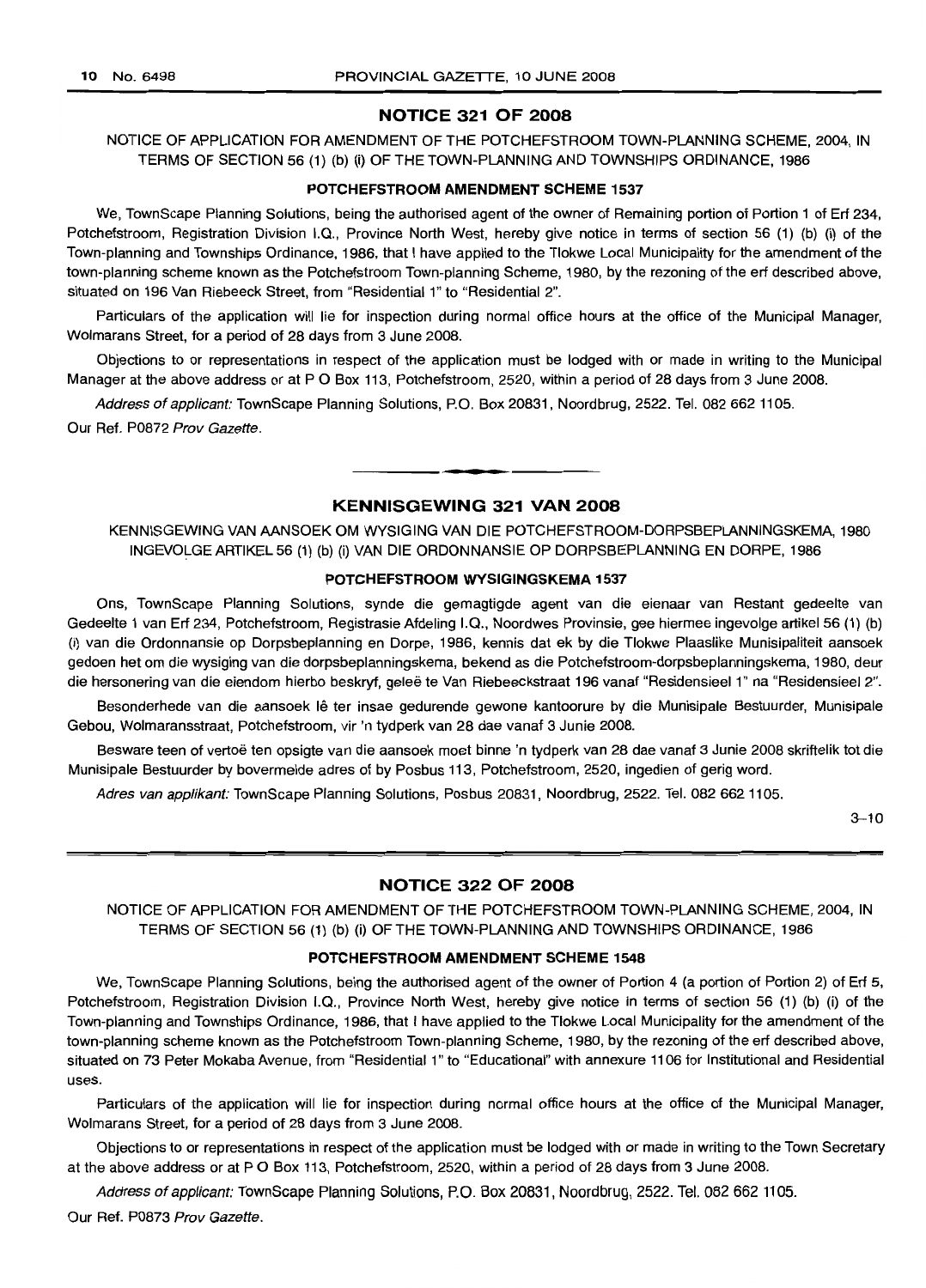### **KENNISGEWING 322 VAN 2008**

KENNISGEWING VAN AANSOEK OM WYSIGING VAN DIE POTCHEFSTROOM-DORPSBEPLANNINGSKEMA, 1980. INGEVOLGEARTIKEL56 (1) (b) (i) VAN DIE ORDONNANSIE OP DORPSBEPLANNING EN DORPE, 1986

#### **POTCHEFSTROOM WYSIGINGSKEMA 1548**

Ons, TownScape Planning Solutions, synde die gemagtigde agent van die eienaar van Gedeelte 4 ('n gedeelte van Gedeelte 2) van die Erf 5, Potchefstroom, Registrasie Afdeling I.Q., Noord-wes Provinsie, gee hiermee ingevolge artikel 56 (1) (b) (i) van die Ordonnansie op Dorpsbeplanning en Dorpe, 1986, kennis dat ek by die Tlokwe Plaaslike Munisipaliteit aansoek gedoen het om die wysiging van die dorpsbeplanningskema, bekend as die Potchefstroom-dorpsbeplanningskema, 1980, deur die hersonering van die eiendom hierbo beskryf, gelee te Peter Mokabalaan 73 vanaf "Residensieel 1" na "Opvoedkundig" met Bylaag 1106 vir Institutioneel en Hesidensiele gebruike.

Besonderhede van die aansoek lê ter insae gedurende gewone kantoorure by die Munisipale Bestuurder, Wolmaransstraat, Potchefstroom, vir 'n tydperk van 28 dae vanaf 3 Junie 2008.

Besware teen of vertoe ten opsigte van die aansoek moet binne 'n tydperk van 28 dae vanaf 3 Junie 2008 skriftelik tot die Munisipale Bestuurder by bovermelde adres of by Posbus 113, Potchefstroom, 2520, ingedien of gerig word.

Adres van applikant: TownScape Planning Solutions, Posbus 20831, Noordbrug, 2522. Tel. 082 662 1105.

 $3 - 10$ 

### **NOTICE 323 OF 2008**

NOTICE OF APPLICATION FOR AMENDMENT OF THE TOWN-PLANNING SCHEME IN TERMS OF SECTION 56 (1) (b) (i) OF THE TOWN-PLANNING AND TOWNSHIPS ORDINANCE, 1986 (ORDINANCE 15 OF 1986)

#### **DITSOBOTLAAMENDMENT SCHEME 18**

I, J.B. Terblanche, the owner of Remaining Extent of Erf 257, Lichtenburg, hereby give notice in terms of section 56 (1) (b) (i) of the Town-planning and Townships Ordinance, 1986, that I have applied to the Ditsobotla Local Municipality for the amendment of the town-planning scheme known as Ditsobotla Town-planning Scheme, 2007, by the rezoning of the property described above, situated at 52 Breë Street, Lichtenburg, from "Residential 1" to "Business 2", with an annexure, for the development of a Guest House.

Particulars of the application will lie for inspection during normal office hours at the office of the Municipal Manager, Room 4, from 3 June 2008.

Objections to or representations in respect of the applications must be lodged with or made in writing to the Municipal Manager at the above address or at P.O. Box 7, Lichtenburg, 2740, within a period of 28 days from 3 June 2008.

Address of applicant: P.O. Box 167, Lichtenburg, 2740.

### **KENNISGEWING 323 VAN 2008**

**1\_'**

KENNISGEWING VAN AANSOEK OM WYSIGING VAN DORPSBEPLANNINGSKEMA INGEVOLGE ARTIKEL 56 (1) (b) (i) VAN DIE ORDONNANSIE OP DORPSBEPLANNING EN DORPE, 1986 (ORDONNANSIE 15 VAN 1986)

### **DITSOBOTLA WYSIGINGSKEMA 18**

Ek, J.B. Terblanche, die eienaar van Restant gedeelte van Erf 257, Lichtenburg, gee hiermee ingevolge artikel 56 (1) (b) (i) van die Ordonnansie op Dorpsbeplanning en Darpe, 1986, kennis dat ek by die Ditsobotla Plaaslike Munisipaliteit aansoek gedoen het om die wysiging van die dorpsbeplanningskema bekend as Ditsobotla-dorpsbeplanningskema, 2007, deur die hersonering van die eiendom hierbo beskryf, geleë te Breëstraat 52, Lichtenburg, van "Residensieel 1" na "Besigheid 2", met 'n aanhangsel, vir die ontwikkeling van 'n Gastehuis.

Besonderhede van die aansoek lê ter insae gedurende gewone kantoorure by die kantoor van die Munisipale Bestuurder, Kamer 4, Eerste Vloer, Burgersentrum, h/v Dr. Nelson Mandelaweg en Transvaalstraat, Lichtenburg, Tel. (018) 632-5051, vir 'n tydperk van 28 dae vanaf 3 Junie 2008.

Besware teen of vertoe ten opsigte van die aansoek moet binne 'n tydperk van 28 dae vanaf 3 Junie 2008 skriftelik by of tot die Munisipale Bestuurder by bovermelde adres of by Posbus 7, Lichtenburg, 2740, ingedien of gerig word.

Adres van applikant: Posbus 167, Lichtenburg, 2740.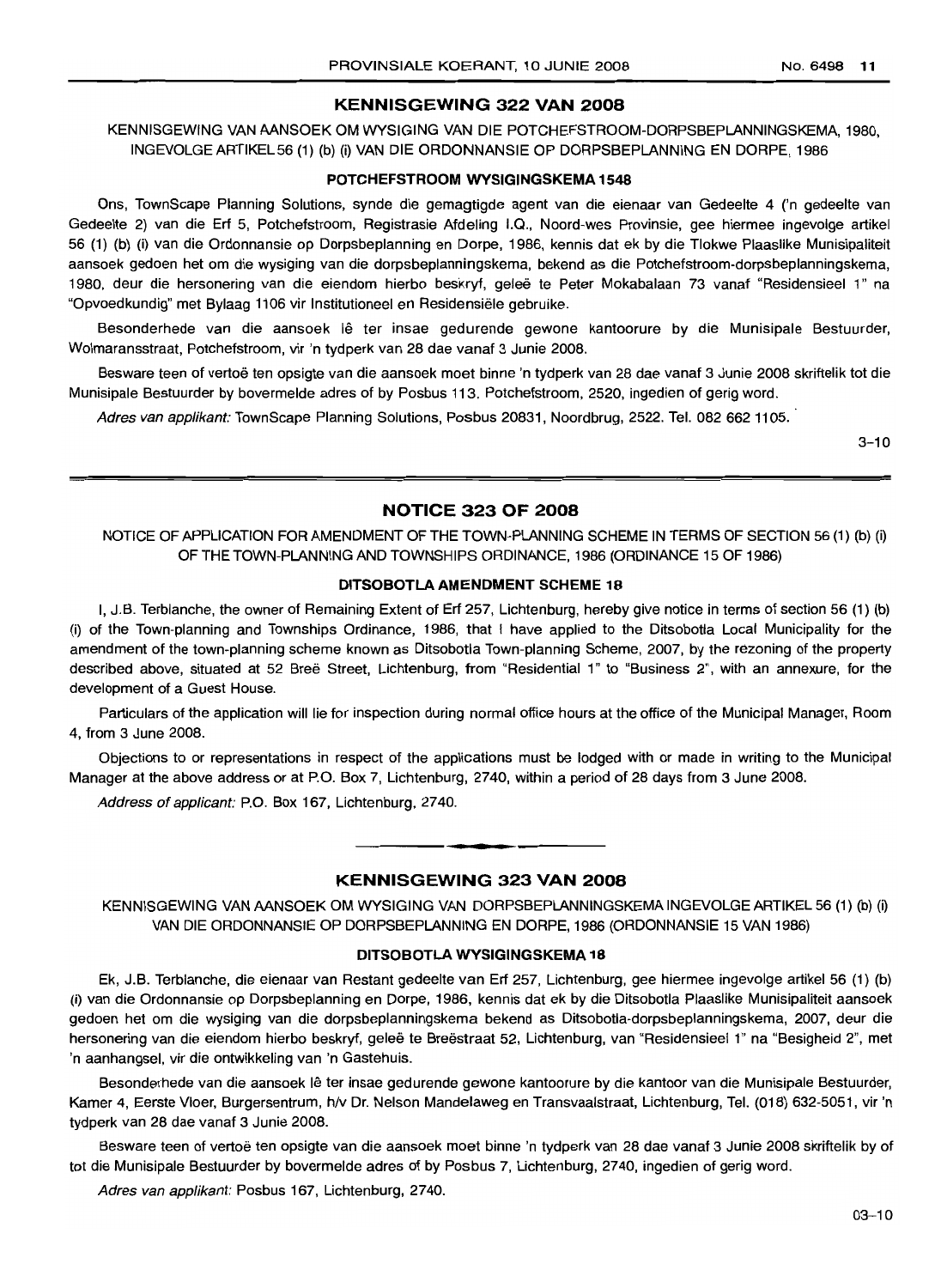#### NOTICE 324 OF 2008

#### HARTBEESPOORT TOWN-PLANNING SCHEME, 1993

### AMENDMENT SCHEME H349

## NOTICE IN TERMS OF SECTION 56 (1) (b) (i) OF THE TOWN-PLANNING AND TOWNSHIPS ORDINANCE,

1986 (ORDINANCE 15 OF 1986)

I, Sonja Meissner-Roloff, of the firm Plandev, Town and Regional Planners, being the authorised agent of the owner of Erf 627, Xanadu Uitbreiding 11, hereby give notice in terms of section 56 (1) (b) (i) of the Town-planning and Townships Ordinance, 1986 (Ordinance 15 of 1986), that I have applied to the Madibeng Local Municipality for the amendment of the townplanning scheme in operation known as the Hartbeespoort Amendment Scheme, 1993, by the rezoning of the property described above, situated at the Xanadu Boulevard intersection and Provincial Road P249-1, Xanadu from "Special" for gymnasium, places of refreshments (restaurants), offices and shops to "Special" for offices, places of refreshments (restaurants) and medical facility and other related uses as approved by the local authority, subject to certain conditions as stipulated in the application.

Particulars of the application will lie for inspection during normal office hours at the offices of the Department of Townplanning, Madibeng Local Municipality, Fourth Floor, Municipal Offices, Van Velden Street, Brits, for a period of 28 days from 3 June 2008.

Objections to or representations in respect of the application must be lodged with or made in writing to the Chief Townplanner at the above address or at PO Box 106, Brits, 0250, within a period of 28 days from 3 June 2008.

Address of authorised agent: Plandev, PO Box 7710, Centurion, 0046, Plandev House, Charles de Gaulle Crescent, Highveld Office Park, Highveld, Centurion. Tel. No. (012) 665-2330.

### KENNISGEWING 324 VAN 2008

**• £**

#### HARTBEESPOORT DORPSBEPLANNINGSKEMA, 1993

### WYSIGING SKEMA H349

KENNISGEWING INGEVOLGE ARTIKEL 56 (1) (b) (i) VAN DIE ORDONNANSIE OP DORPSBEPLANNING EN DORPE, 1986 (ORDONNANSIE 15 VAN 1986)

Ek, Sonja Meissner-Roloff, van die firma Plandev, Stads- en Streekbeplanners, synde die gemagtigde agent van die eienaar van Erf 627, Xanadu Uitbreiding 11, gee hiermee ingevolge artikel 56 (1) (b) (i) van die Ordonnansie op Dorpsbeplanning en Dorpe, 1986 (Ordonnansie 15 van 1986), kennis dat ek by die Madibeng Plaaslike Munisipaliteit aansoek gedoen het vir die wysiging van die dorpsbeplanningskema in werking bekend as Hartbeespoort-dorpsbeplanningskema, 1993, deur die hersonering van die eiendom hierbo beskryf, gelee op die kruising van Xanadu Boulevard en Provinsiale Pad P249-1, Xanadu vanaf "Spesiaal" vir gymnasium, verversingsplekke (restaurante), kantore en winkels na "Spesiaal" vir kantore, verversingsplekke (restaurante) en 'n mediese fasiliteit en gebruike aanverwant met die toestemming van die plaaslike bestuur, onderhewig aan voorwaardes uiteengesit in die aansoek.

Besonderhede van die aansoek lê ter insae gedurende gewone kantoorure by die kantoor van die Departement van Stadsbeplanning, Madibeng Plaaslike Munisipaliteit, Vierde Vloer, Munisipale Kantore, Van Veldenstraat, Brits, vir 'n tydperk van 28 dae vanaf 3 Junie 2008.

Besware teen of vertoe ten opsigte van die aansoek moet binne 'n tydperk van 28 dae vanaf 3 Junie 2008 skriftelik by of tot die Hoofstadsbeplanner by bovermelde adres of by Posbus 106, Brits, 0250, ingedien of gerig word.

Adres van gemagtigde agent: Plandev, Posbus 7710, Centurion, 0046, Plandev Huis, Charles de Gaulle Singel, Highveld Office Park, Highveld, Centurion. Tel. No. (012) 665-2330.

 $3 - 10$ 

### NOTICE 325 OF 2008

NOTICE OF APPLICATION FOR AMENDMENT OF TOWN-PLANNING SCHEME IN TERMS OF SECTION 56 (1) (b) (i) OF THE TOWN-PLANNING AND TOWNSHIPS ORDINANCE, 1986 (ORDINANCE 15 OF 1986)

### KLERKSDORP LAND USE MANAGEMENT SCHEME No. 434

We, K Marais Town Planning Consultants, being the authorized agent of the owner of Erf 123, Wilkeville, hereby give notice in terms of section 56 (1) (b) (i) of the Town-planning and Townships Ordinance, 1986, that I have applied to the City Council of Klerksdorp for the amendment of the town-planning scheme known as the Klerksdorp Land Use Management Scheme, 2005, as amended by the rezoning of abovementioned erf, situated adjacent to 22 Wilke Avenue, Wilkeville, from "Residential 1" to "Residential 2" with a density of 4 dwelling-units, dwelling-house and other related uses with the Special Consent of the City Council.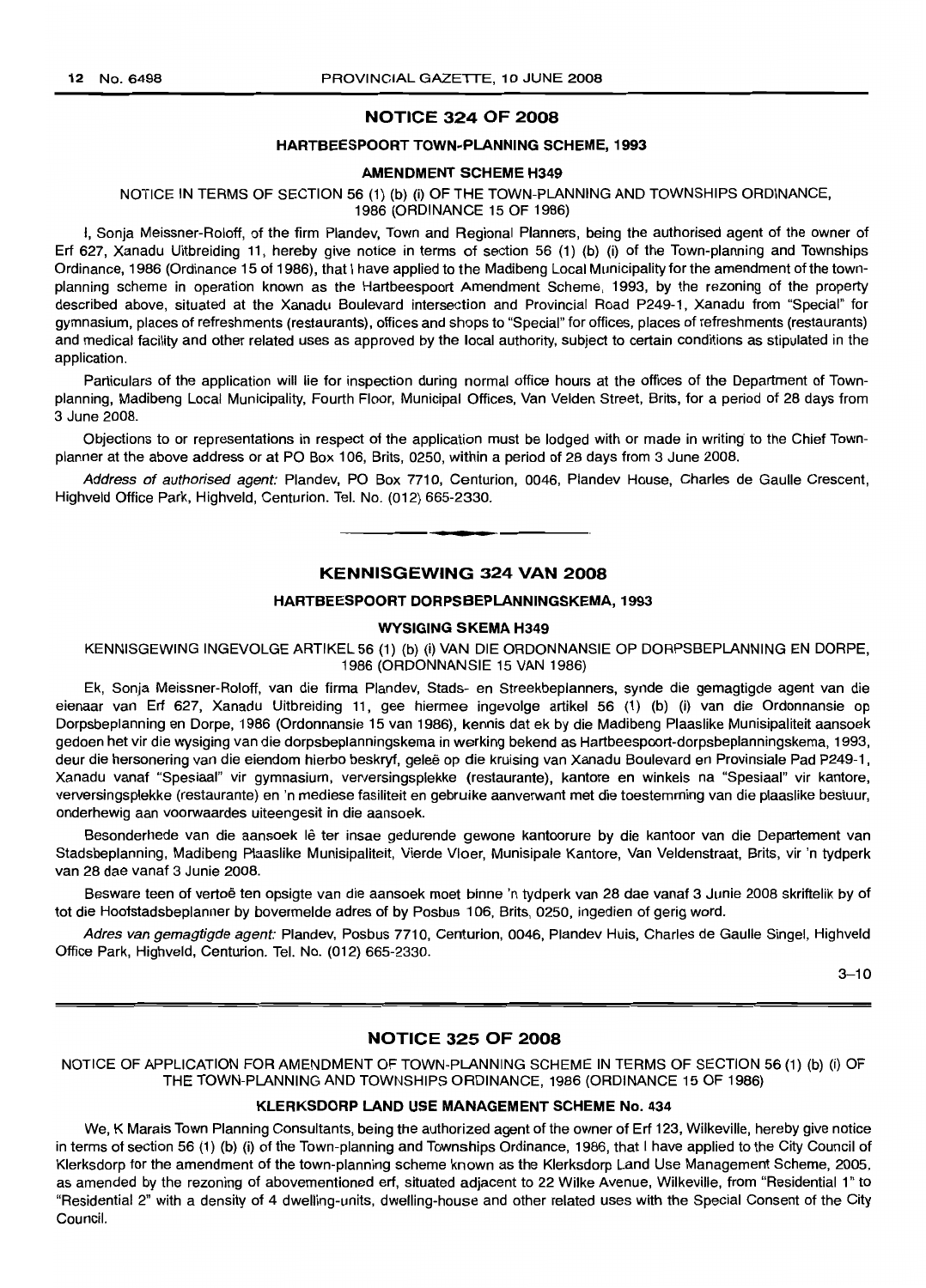Particulars of the application will lie for inspection during normal office hours at the office of the Municipal Manager, Room 128, Civic Centre, Pretoria Street, Klerksdorp, for the period of 28 days from 3 June 2008.

Objections to or representations in respect of the application must be lodged with or made in writing to the Municipal Manager, at the above address or at P.O. Box 99, Klerksdorp, 2570, within a period of 28 days from 3 June 2008.

Address of agent: K Marais Town Planning Consultants, PO Box 6258, Flamwood, 2572. Tel. (018) 468-5519.

03-10

### **NOTICE 326 OF 2008**

NOTICE OF APPLICATION FOR AMENDMENT OF TOWN-PLANNING SCHEME IN TERMS OF SECTION 56 (1) (b) (i) OF THE TOWN-PLANNING AND TOWNSHIPS ORDINANCE, 1986 (ORDINANCE 15 OF 1986)

#### **KLERKSDORP LAND USE MANAGEMENT SCHEME No. 435**

We, K Marais Town Planning Consultants, being the authorized agent of the owner of Erf 2340, Stilfontein Extension 4, hereby give notice in terms of section 56 (1) (b) (i) of the Town-planning and Townships Ordinance, 1986, that I have applied to the City Council of Klerksdorp for the amendment of the town-planning scheme known as the Klerksdorp Land Use Management Scheme, 2005, as amended by the rezoning of abovementioned ert situated on the corner of Kuils and Jukskei Street, Stilfontein Extension 4 from "Residential 1" to "Special" for the purpose of a guest house, accommodation enterprise, place of refreshment, dwelling-house and other uses with the special concent of the City Council.

Particulars of the application will lie for inspection during normal office hours at the office of the Municipal Manager, Room 128, Civic Centre, Pretoria Street, Klerksdorp, for the period of 28 days from 3 June 2008.

Objections to or representations in respect of the application must be lodged with or made in writing to the Municipal Manager, at the above address or at P.O. Box 99, Klerksdorp, 2570, within a period of 28 days from 3 June 2008.

Address of agent: K Marais, PO Box 6258, Flamwood, 2572. Tel. (018) 468-5519.

03-10

### **NOTICE 327 OF 2008**

#### NOTICE OF APPLICATION FOR ESTABLISHMENT OF TOWNSHIP

We, Lombard du Preez Professional Land Surveyors, being the authorized agents of the owner, hereby give notice in terms of section 96 read with section 69 (6) (a) of the Town-planning and Townships Ordinance, 1986, that I have applied to the Local Municipality of Madibeng to establish the township referred to in the Annexure hereto.

Particulars of the application will lie for inspection during normal office hours at the Municipal Offices, Van Velden Street, Brits, for a period of 28 days from 3 June 2008, being the date of first publication of this notice.

Objections to or representations in respect of the application must be lodged with or made in writing to the Municipal Manager, at the above address or at PO Box 106, Brits, 0250, within a period of 28 days from 3 June 2008.

#### **ANNEXURE**

### Name of township: **Brits Extension 100.**

Full name of applicant: Lombard Du Preez Professional Land Surveyors and Township Planners.

| Number of erven in proposed township:             | 34 erver |
|---------------------------------------------------|----------|
| Special for dwelling units attached and detached: | 26       |
| General Business:                                 | 2        |
| Special for Private Road:                         | 6        |

Description of land on which the township is to be established: Remainder of Portion 193, Remainder of Portion 495, Portion 624 and the Remainder of Portion 305 of the farm Roodekopjes of Zwartkopjes No. 427-JQ.

Locality of proposed township: Situated between Thatch Haven and Oukasie in Brits.

Address of applicant: Lombard Du Preez Professional Land Surveyors, PO Box 798, Brits, 0250. Tel: (012) 252-5959 . .**-.**

#### **KENNISGEWING 327 VAN 2008**

#### KENNISGEWING VAN AANSOEK OM STIGTING VAN DORP

Ons, Lombard du Preez Professionele Landmeters, synde die agente van die eienaar, gee hiermee ingevolge artikel 96 saamgelees met artikel 69 (6) (a) van die Ordonnansie op Dorpsbeplanning en Dorpe, 1986, kennis dat ons by die Plaaslike Munisipaliteit van Madibeng aansoek gedoen het om die dorp in die Bylae hierby genoem, te stig.

Besonderhede van die aansoek lê ter insae gedurende gewone kantoorure by die Munisipale Kantore, Van Veldenstraat, Brits, vir 'n tydperk van 28 dae vanaf 3 Junie 2008 synde die datum van eerste publikasie van hierdie kennisgewing.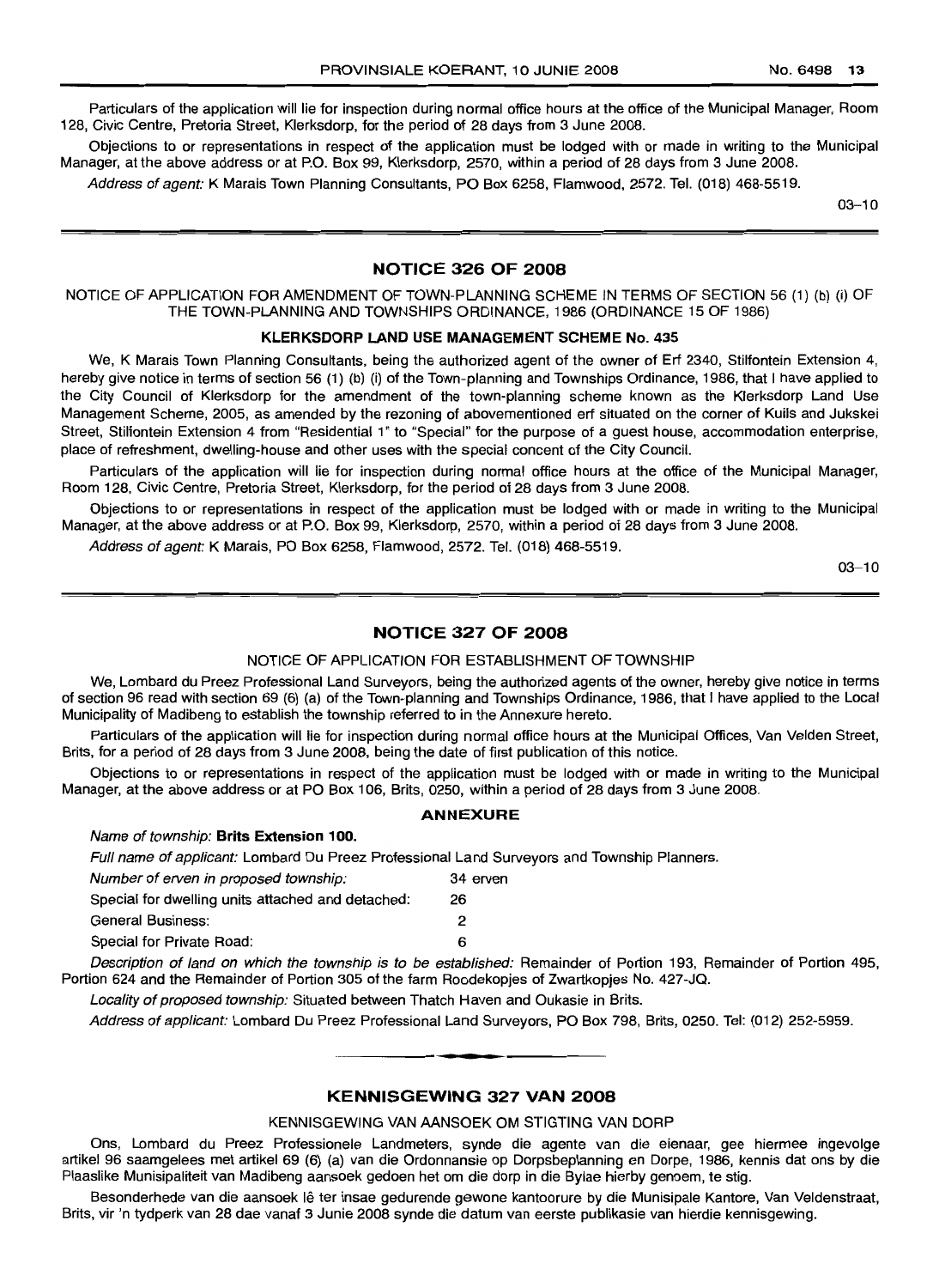Besware of vertoë ten opsigte van die aansoek moet binne 'n tydperk van 28 dae vanaf 3 Junie 2008, skriftelik by of tot die Munisipale Bestuurder by bovermelde adres of by Posbus 106, Brits, 0250, ingedien word.

### **BYLAE**

|                                             | Volle naam van aansoeker: Lombard Du Preez Professionele Landmeters en Dorpsgebiedbeplanners.                       |
|---------------------------------------------|---------------------------------------------------------------------------------------------------------------------|
| Aantal erwe in voorgestelde dorp:           | 34 erwe                                                                                                             |
| Spesiaal vir wooneenhede vas of losstaande: | 26                                                                                                                  |
| Algemene Besigheid:                         |                                                                                                                     |
| Spesiaal vir Privaat Pad:                   |                                                                                                                     |
|                                             | Beskrywing van grond waarop dorp gestig staan te word: Restant van Gedeelte 193, Restant van Gedeelte 495, Gedeelte |

624 en die Restant van Gedeelte 305 van die plaas Roodekopjes of Zwartkopjes No. 427-JQ.

Ligging van voorgestelde dorp: Geleë tussen Thatch Haven en Oukasie in Brits.

Adres van applikant: Lombard Du Preez Professionele Landmeters, Posbus 798, Brits, 0250. Tel: (012) 252-5959.

 $3 - 10$ 

### **NOTICE 329 OF 2008**

NOTICE OF APPLICATION FOR AMENDMENT OF TOWN-PLANNING SCHEME IN TERMS OF SECTION 56 (1) (b) (i) OF THE TOWN-PLANNING AND TOWNSHIPS ORDINANCE, 1986 (ORDINANCE 15 OF 1986)

We, ProPlan Technologies, being the authorized agent of Erven 1200-1217, 1234-1239 and 1242-1270, 1330-1343, 1448-1484, 1488-1519, 1520--1540, Lichtenburg Extension 4-IP, hereby give notice in terms of section 56 (1) (b) (i) of the Town-planning and Townships Ordinance, 1986, that I have applied to the Ditsobotla Local Municipality for the amendment of the town-planning scheme known as Ditsobotla Town-planning Scheme, 2007.

This application contains the following proposals:

(a) Purpose: Residential dwelling units.

Naam van die dorp: **Brits Uitbreiding** 100.

(b) Description of the property:

1200--1217 to form Erf 2042, 1234-1239 and 1242-1270 to form Erf 2043.

1330--1343 to form Erf 2044, 1448-1484 to form Erf 2045.

1488-1519 to form Erf 2046,1520--1540 to form Erf 2047.

Lichtenburg Extension 4

(c) Propozed zoning: "Residential 2".

Particulars of the application will lie for inspection during normal office hours at the office of the Municipal Manager, Civic Centre, c/o Transvaal and President Thabo Mbeki Street, within a period of 28 days from 3 June 2008.

Objections to or representations in respect of the application must be lodged with or made in writing to the Municipal Manager at the above address or at P.O. Box 7, Lichtenburg, 2740, within a period of 28 days from 3 June 2008.

### **KENNISGEWING 329 VAN 2008**

**-.**

KENNISGEWING VAN AANSOEK OM WYSIGING VAN DORPSBEPLANNINGSKEMA INGEVOLGE ARTIKEL 56(1) (b) (ii) VAN DIE ORDONNANSIE OP DORPSBEPLANNING EN DORPE, 1986 (ORDONNANSIE 15 VAN 1986)

Ons, ProPlan Technologies, synde die gemagtigde agent van Erwe 1200-1217, 1234-1239 en 1242-1270, 1330-1343, 1448-1484, 1488-1519, 1520--1540, Lichtenburg Uitbreiding 4-IP, gee hiermee ingevolge artikel 56 (1) (b) (ii) van die Ordonnansie op Dorpsbeplanning en Dorpe, 1986, kennis dat ek by die Ditsobotla Plaaslike Munisipaliteit aansoek gedoen het om die wysiging van die dorpsbeplanningskema bekend as Ditsobotla-dorpsbeplanningskema, 2007.

Hierdie aansoek bevat die volgende voorstelle:

(a) Doel: Residensiële Eenhede.

(b) Beskrywing van eiendom:

1200--1217 am te vorm Erf 2042, 1234-1239 and 1242-1270 om te vorm Erf 2043.

1330--1343 om te vorm Erf 2044, 1448-1484 om te vorm Erf 2045.

1488-1519 om te vorm Erf 2046, 1520-1540 om te vorm Erf 2047.

Lichtenburg Uitbreiding 4

(c) Voorgestelde sonering: "Residensieel 2".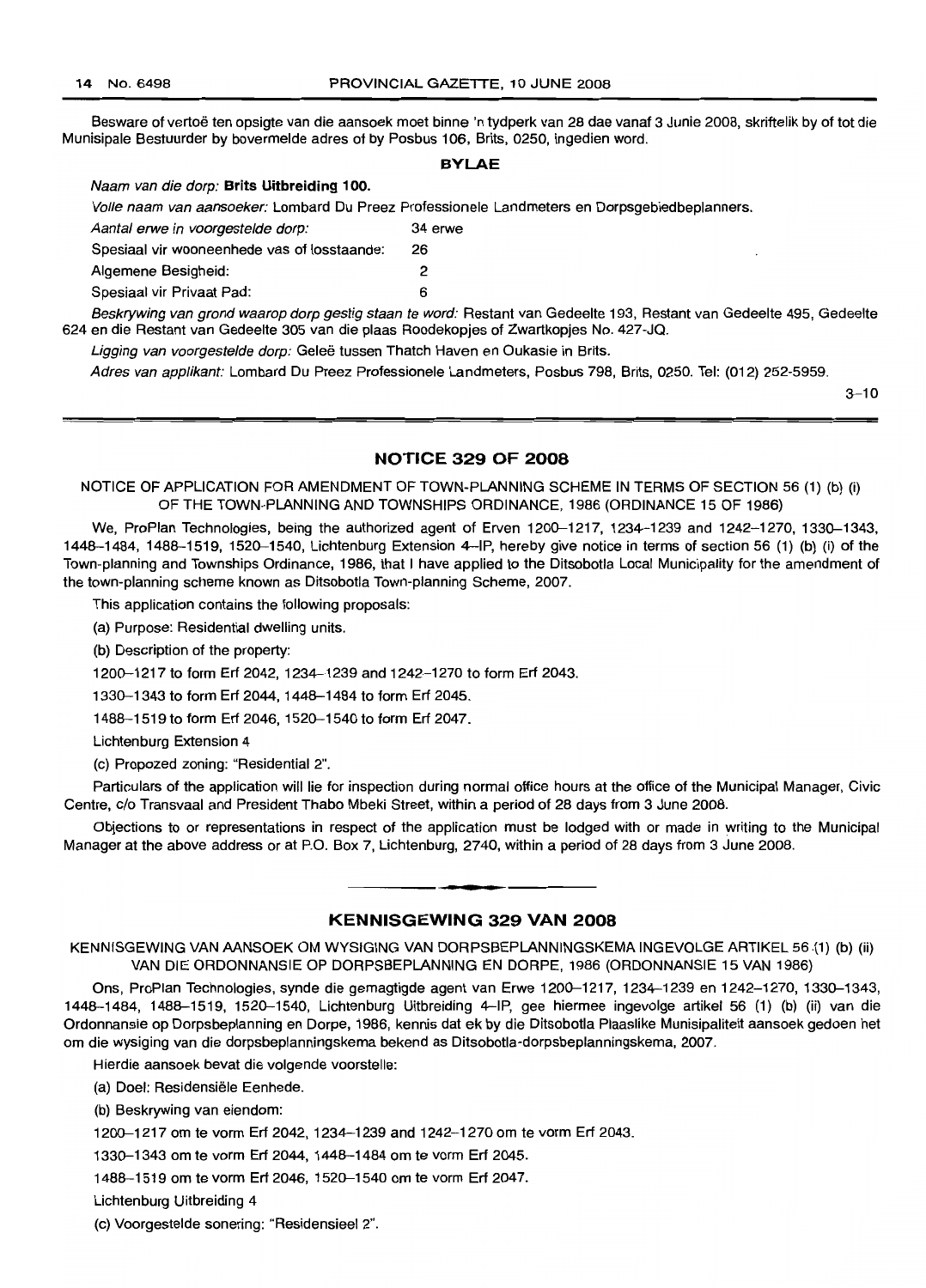Besonderhede van die aansoek lê ter insae gedurende gewone kantoorure by die kantoor van die Munisipale Bestuurder, Burgersentrum, Ditsobotla Plaaslike Munisipaliteit, h/v Transvaal- en President Thabo Mbekistraat vir 'n tydperk van 28 dae vanaf 3 Junie 2008.

Besware teen of vertoë ten opsigte van die aansoek moet binne 'n tydperk van 28 dae vanaf 3 Junie 2008 skriftelik by of tot die Munisipale Bestuurder by bovermelde adres of by Posbus 7, Lichtenburg, 2740, ingedien of gerig word.

 $3 - 10$ 

### NOTICE 330 OF 2008

#### KLERKSDORP LAND USE MANAGEMENT SCHEME, 2005-AMENDMENT SCHEME 433

NOTICE OF APPLICATION FOR AMENDMENT OF TOWN-PLANNING SCHEME IN TERMS OF SECTION 56 (1) (b) (i) OF THE TOWN-PLANNING AND TOWNSHIPS ORDNANCE, 1986 (ORDINANCE 15 OF 1986)

Maxim Planning Solutions being the authorised agent of the owner of Erf 73, Flamwood, hereby gives notice in terms of section 56 (1) (b) (i) of the Town-planning and Townships Ordinance, 1986, that we have applied to the City of Matlosana for the amendment of the town-planning scheme known as Klerksdorp Land Use Management Scheme, 2005, as amended, by the rezoning of Erf 73, Flamwood, situated at 62 Buffelsdoorn Road, Flamwood from "Special" for the purposes of a place of refreshment (coffee shop) and a shop (gift shop) to "Business 2".

Particulars of the application will lie for inspection during normal office hours at the office of the Municipal Manager, Room 101, Klerksdorp Civic Centre, Klerksdorp, as well as at Maxim Planning Solutions, 56 Archbishop Desmond Tutu Street, Klerksdorp, 2570, for the period of 28 days from 6 June 2008.

Objections to or representations in respect of the application must be lodged with or made in writing to the Municipal Manager, City of Matlosana, at the above address or posted to P.O. Box 99, Klerksdorp, 2570, within a period of 28 days from 6 June 2008.

Address of authorised agent: Maxim Planning Solutions, 56 Archbishop Desmond Tutu Street, Klerksdorp, 2570; P.O. Box 10681, Klerksdorp, 2570. Tel: (018) 462-1756. (2/1130.)

## **•** KENNISGEWING 330 VAN 2008

#### KLERKSDORP LAND USE MANAGEMENT SCHEME, 2005-WYSIGINGSKEMA 433

KENNISGEWING VAN AANSOEK OM WYSIGING VAN DORPSBEPLANNINGSKEMA INGEVOLGE ARTIKEL 56 (1) (b) (i) VAN DIE ORDONNANSIE OP DORPSBEPLANNING EN DORPE, 1986 (ORDONNANSIE 15 VAN 1986)

Maxim Planning Solutions synde die gemagtigde agent van die eienaar van Erf 73, Flamwood, gee hiermee ingevolge artikel 56 (1) (b) (i) van die Ordonnansie op Dorpsbeplanning en Dorpe, 1986, kennis dat ons by die Stad van Matlosana aansoek gedoen het om die wysiging van die Klerksdorp Land Use Management Scheme, 2005, soos gewysig, deur die hersonering van Erf 73, Flamwood, geleë te Buffelsdoornweg 62, Flamwood, vanaf "Spesiaal" vir die doeleindes van 'n verversingsplek (koffiewinkel) en 'n winkel (geskenkwinkel) na "Besigheid 2".

Besonderhede van die aansoek lê ter insae gedurende gewone kantoorure by die kantoor van die Munisipale Bestuurder, Kamer 101, Klerksdorp Burgersentrum, Klerksdorp, asook by Maxim Planning Solutions, Archbishop Desmond Tutustraat 56, Klerksdorp, 2570, vir 'n tydperk van 28 dae vanaf 6 Junie 2008.

Besware teen of vertoë ten opsigte van die aansoek moet binne 'n tydperk van 28 dae vanaf 6 Junie 2008 skriftelik by of tot die Munisipale Bestuurder, Stad van Matlosana, by bovermelde adres of by Posbus 99, Klerksdorp, 2570, ingedien of gerig word.

Adres van gemagtigde agent: Maxim Planning Solutions, Archbishop Desmond Tutustraat 56, Klerksdorp, 2570; Posbus 10681, Klerksdorp, 2570. Tel: (018) 462-1756. (2/1130.)

 $3 - 10$ 

### NOTICE 340 2008

NOTICE OF APPLICATION FOR AMENDMENT OF TOWN-PLANNING SCHEME IN TERMS OF SECTION 56 (1) (b) (i) OF THE TOWN-PLANNING AND TOWNSHIPS ORDINANCE, 1986 (ORDINANCE 15 OF 1986)

### RUSTENBURG AMENDMENT SCHEME 484

I, Jan-Nolte Ekkerd, of the firm EPS, being the authorised agent of the owner of Portion 1 of Erf 994, Rustenburg, hereby give notice in terms of section 56 (1) (b) (i) of the Town-planning and Townships Ordinance, 1986, that I have applied to the Rustenburg Local Municipality, for the amendment of the town-planning scheme known as Rustenburg Land Use Management Scheme, 2005, by the rezoning of the property described above, situated on 70 Kock Street, Rustenburg, from "Residential 1" to "Residential 2".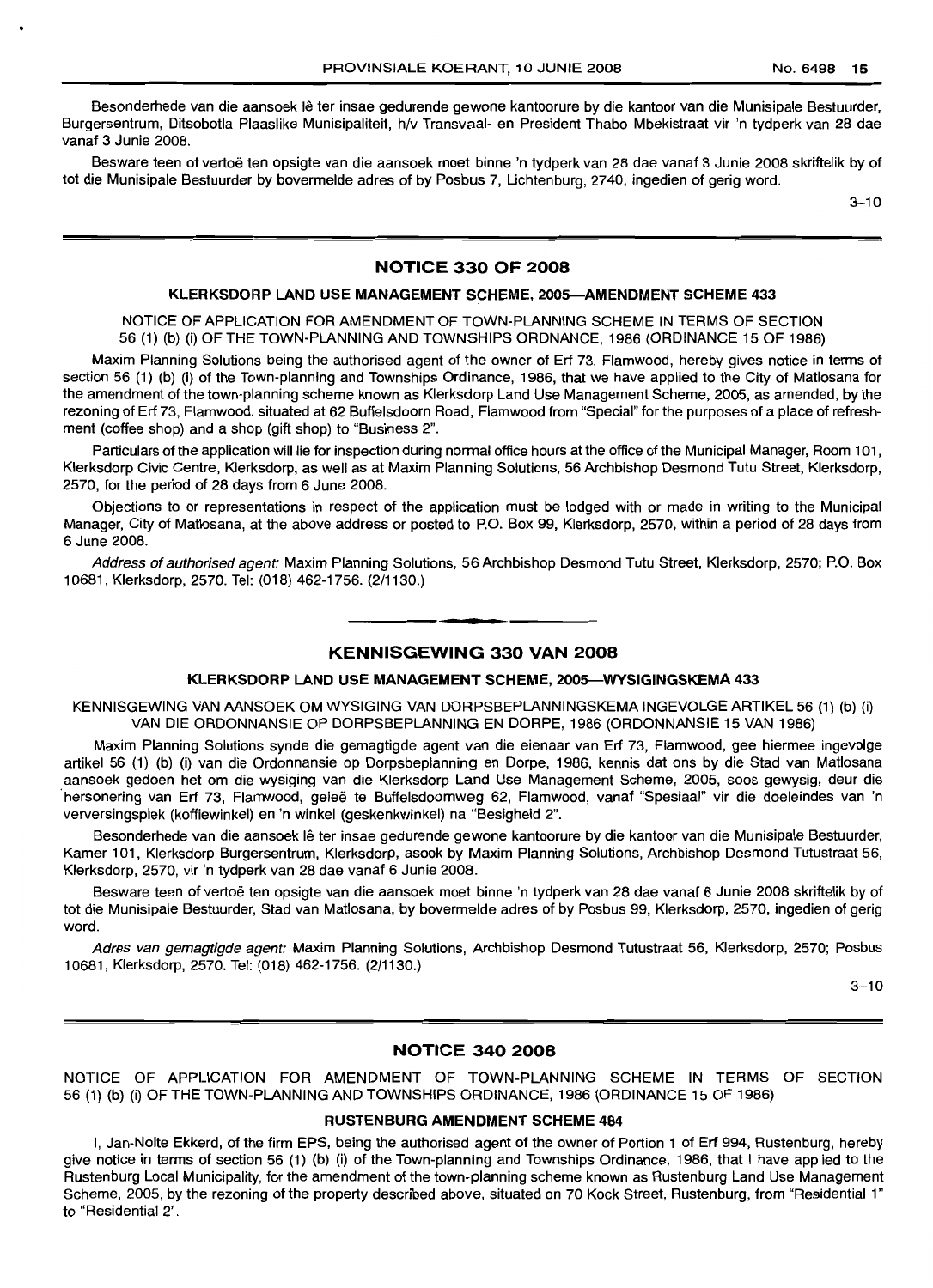Particulars of the application will lie for inspection during normal office hours at the office of the Municipal Manager, Room 319, at the Missionary Mpheni House, cnr of Nelson Mandela and Beyers Naude Drives, Rustenburg, for the period of 28 days from 10 June 2008.

Objections to or representations in respect of the application must be lodged with or made in writing to the Municipal Manager, at the above address or at P.O. Box 16, Rustenburg, 0300, within a period of 28 days from 10 June 2008.

Address of owner: Pia EPS Consulting Engineers, P.O. Box 5002, Rustenburg, 0300. Tel: (014) 597-2001. Fax: (014) 597-4956.

## **• KENNISGEWING 340 VAN 2008**

KENNISGEWING VAN AANSOEK OM WYSIGING VAN DORPSBEPLANNINGSKEMA INGEVOLGE ARTIKEL 56 (1) (b) (i) VAN DIE ORDONNANSIE OP DORPSBEPLANNING EN DORPE, 1986 (ORDONNANSIE 15 VAN 1986)

#### **RUSTENBURG-WYSIGINGSKEMA 484**

Ek, Jan-Nolte Ekkerd, van die firma EPS, synde die gemagtigde agent van die eienaar van Gedeelte 1 van Erf 994, Rustenburg, gee hiermee ingevolge artkel 56 (1) (b) (i) van die Ordonnansie op Dorpsbeplanning en Dorpe, 1986, kennis dat ek by die Rustenburg Plaaslike Munisipaliteit aansoek gedoen het om wysiging van die dorpsbeplanningskema, bekend as Rustenburg Grondgebruiksbestuursskema, 2005, deur die hersonering van die eiendom hierbo beskryf, gelee te van Kockstraat 70, Rustenburg, vanaf "Residensieel 1" na "Residensieel 2".

Besonderhede van die aansoek lê ter insae gedurende gewone kantoorure, by die kantoor van die Munisipale Bestuurder, Kamer 319, Missionary Mpheni House, h/v Nelson Mandela- en Beyers Naudelaan, Rustenburg, vir 'n tydperk van 28 dae vanaf 10 Junie 2008.

Besware teen of vertoë ten opsigte van die aansoek moet binne 'n tydperk van 28 dae vanaf 10 Junie 2008, skriftelik by of tot die Munisipale Bestuurder, by bovermelde adres of by Posbus 16, Rustenburg, 0300, ingedien of gerig word.

Adres van eienaar: Pia EPS Raadgewende Ingenieurs, Posbus 5002, Rustenburg, 0300. Tel: (014) 597-2001. Faks: (014) 597-4956.

 $10 - 17$ 

### **NOTICE 341 OF 2008**

NOTICE OF APPLICATION FOR AMENDMENT OF THE POTCHEFSTROOM TOWN-PLANNING SCHEME, 1980, IN TERMS OF SECTION 56 (1) (b) (i) OF THE TOWN-PLANNING AND TOWNSHIPS ORDINANCE, 1986 (ORDINANCE 15 OF 1986)

#### **POTCHEFSTROOM AMENDMENT SCHEME 1547**

Plancentre, being the authorised agent of the owner of Erf 200, Baillie Park, Potchefstroom, Registration Division IQ, hereby give notice in terms of section 56 (1) (b) (i) of the Town-planning and Townships Ordinance, 1986, that we have applied to the Potchefstroom Local Municipality, for the amendment of the town-planning scheme known as the Potchefstroom Town-planning Scheme, 1980, as amended, by the rezoning of the above-mentioned property situated on 39 Nelson Mandela Avenue, Baillie Park, Potchefstroom, from "Residential 1" with a density of 1 dwelling per 1 250 m<sup>2</sup> to "Business 4".

Particulars of the application will lie for inspection during normal office hours at the office of the Municipal Manager, Potchefstroom Municipal Offices, Wolmarans Street, Potchefstroom, for a period of 28 days from 10 June 2008.

Objections to or representations in respect of the application must be lodged with or made in writing to the Municipal Manager at the above address or posted to him at P.O. Box 113, Potchefstroom, 2520, within a period of 28 days from 10 June 2008.

Address of authorised agent: Plancentre, P.O. Box 21108, Noordbrug, 2522. Tel: (018) 297-0100. (2821).

### **KENNISGEWING 341 VAN 2008**

**• •**

KENNISGEWING VAN AANSOEK OM WYSIGING VAN POTCHEFSTROOM-DORPSBEPLANNINGSKEMA, 1980, INGEVOLGE ARTIKEL 56 (1) (b) (i) VAN DIE ORDONNANSIE OP DORPSBEPLANNING EN DORPE, 1986 (ORDONNANSIE 15 VAN 1986)

#### **POTCHEFSTROOM-WYSIGINGSKEMA 1547**

Plancentre, synde die gemagtigde agent van die eienaar van Erf 200, Baillie Park, Registrasie Afdeling IQ, gee hiermee ingevolge artikel 56 (1) (b) (i) van die Ordonnansie op Dorpsbeplanning en Dorpe, 1986, kennis dat ons by die Potchefstroom Plaaslike Munisipaliteit aansoek gedoen het om die wysiging van die dorpsbeplanningskema, bekend as Potchefstroomdorpsbeplanningskema, 1980, soos gewysig, deur die hersonering van die bogenoemde eiendom gelee te Nelson Mandelaweg 39, Baillie Park, Potchefstroom, vanaf "Residensieel 1" met 'n digtheid van 1 woonhuis per 1 250 m<sup>2</sup> na "Besigheid 4".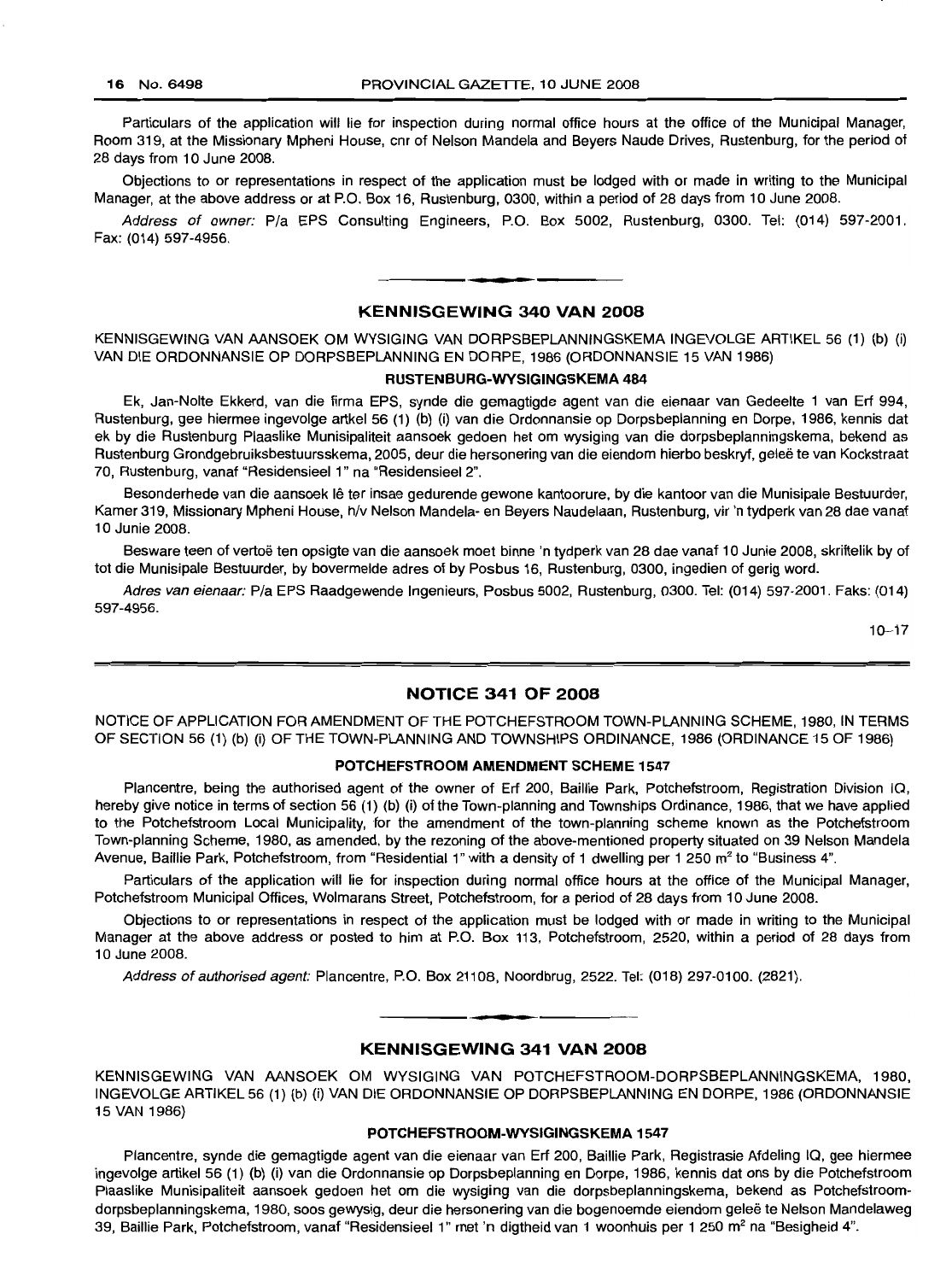Besonderhede van die aansoek lê ter insae gedurende gewone kantoorure by die kantoor van die Munisipale Bestuurder, Potchefstroom Munisipale Kantore, Wolmaransstraat, Potchefstroom, vir 'n tydperk van 28 dae vanaf 10 Junie 2008.

Besware teen of vertoë ten opsigte van die aansoek moet binne 'n tydperk van 28 dae vanaf 10 Junie 2008, skriftelik by of tot die Munisipale Bestuurder, by bovermelde adres of by Posbus 113, Potchefstroom, 2520, ingedien of gerig word.

Adres van gemagtigde agent: Plancentre, Posbus 21108, Noordbrug, 2522. Tel: (018) 297-0100. (2821).

 $10 - 17$ 

### NOTICE 342 OF 2008

NOTICE OF APPLICATION FOR THE AMENDMENT OF THE TOWN-PLANNING SCHEME IN TERMS OF SECTION 56 (1) (b) (i) OF THE TOWN-PLANNING AND TOWNSHIPS ORDINANCE, 1986 (ORDINANCE NO. 15 OF 1986)

### DITSOBOTLA AMENDMENT SCHEME 19

I, D. P. Viljoen, the owner of Portion 1 of Erf 271, Lichtenburg, hereby gives notice in terms of section 56 (1) (b) (i) of the Town-planning and Townships Ordinance, 1986, that I have applied to the Ditsobotla Local Municipality for the amendment of the town-planning scheme known as Ditsobotla Town-planning Scheme, 2007, by the rezoning of the property described above, situated at 106 Breë Street, Lichtenburg, from "Residential 1" to "Business 1", from the development of a car market.

Particulars of the application will lie for inspection during normal office hours at the office of the Municipal Manager, Room 4, from 10 June 2008,

Objections to or representations in respect of the applications must be lodged with or made in writing to the Municipal Manager at the above address or at P.O. Box 7, Lichtenburg, 2740, within a period of 28 days from 10 June 2008.

Address of applicant: P.O. Box 2689, Lichtenburg, 2740.

### KENNISGEWING 342 VAN 2008

**-.**

KENNISGEWING VAN AANSOEK OM WYSIGING VAN DORPSBEPLANNINGSKEMA INGEVOLGE ARTIKEL 56 (1) (b) (i) VAN DIE ORDONNANSIE OP DORPSBEPLANNING EN DORPE, 1986 (ORDONNANSIE 15 VAN 1986)

#### DITSOBOTLA-WYSIGINGSKEMA 19

Ek, D. P. Viljoen, die eienaar van Gedeelte 1 van Erf 271, Lichtenburg, gee hiermee ingevolge artkel 56 (1) (b) (i) van die Ordonnansie op Dorpsbeplanning en Dorpe, 1986, kennis dat ek by die Ditsobotla Plaaslike Munisipaliteit aansoek gedoen het om die wysiging van die dorpsbeplanningskema, bekend as Ditsobotla-dorpsbeplanningskema, 2007, deur die hersonering van die eiendom hierbo beskryf, geleë te Breëstraat 106, Lichtenburg, van "Residensieel 1" na "Besigheid 1", vir die ontwikkeling van 'n voertuig mark.

Besonderhede van die aansoek lê ter insae gedurende gewone kantoorure, by die kantoor van die Munisipale Bestuurder, Kamer 4, Eerste Vloer, Burgersentrum, h/v Dr. Nelson Mandelaweg en Transvaalstraat, Lichtenburg, Tel. No. (018) 632-5051, vir 'n tydperk van 28 dae vanaf 10 Junie 2008.

Besware teen of vertoë ten opsigte van die aansoek moet binne 'n tydperk van 28 dae vanaf 10 Junie 2008, skriftelik by of tot die Munisipale Bestuurder, by bovermelde adres of by Posbus 7, Lichtenburg, 2740, ingedien of gerig word.

Adres van applikant: Posbus 2689, Lichtenburg, 2740.

10-17

### NOTICE 343 OF 2008

NOTICE OF APPLICATION FOR AMENDMENT OF TOWN-PLANNING SCHEME IN TERMS OF SECTION 56 (1) (b) (ii) OF THE TOWN-PLANNING AND TOWNSHIPS ORDINANCE, 1986 (ORDINANCE 15 OF 1986)

### HARTBEESPOORT AMENDMENT SCHEME 343

I, Jeff de Klerk, being the authorised agent of the owner of Erven 815 and 816 (new Erf 1148), Melodie Extension 29, hereby give notice in terms of section 56 (1) (b) (ii) of the Town-planning and Townships Ordinance, 1986, that I have applied to the Local Municipality of Madibeng for the amendment of the town-planning scheme known as Hartbeespoort Town-planning Scheme, 1993, by the rezoning of the property described above, situated at Melodie Waters, Schubert Road, Melodie, from "Residential 3" to "Special", for dwelling units, boat houses and club house.

Particulars of the application will lie for inspection during normal office hours at the Municipal Offices, Van Velden Street, Brits, for a period of 28 days from 10 June 2008.

Objections to or representations in respect of the application must be lodged with or made in writing to the Municipal Manager at the above address or at P.O. Box 106, Brits, 0250, within a period of 28 days from 10 June 2008.

Address of authorised agent: P.O. Box 105, Ifafi, 0260. Tel: (012) 259-1688.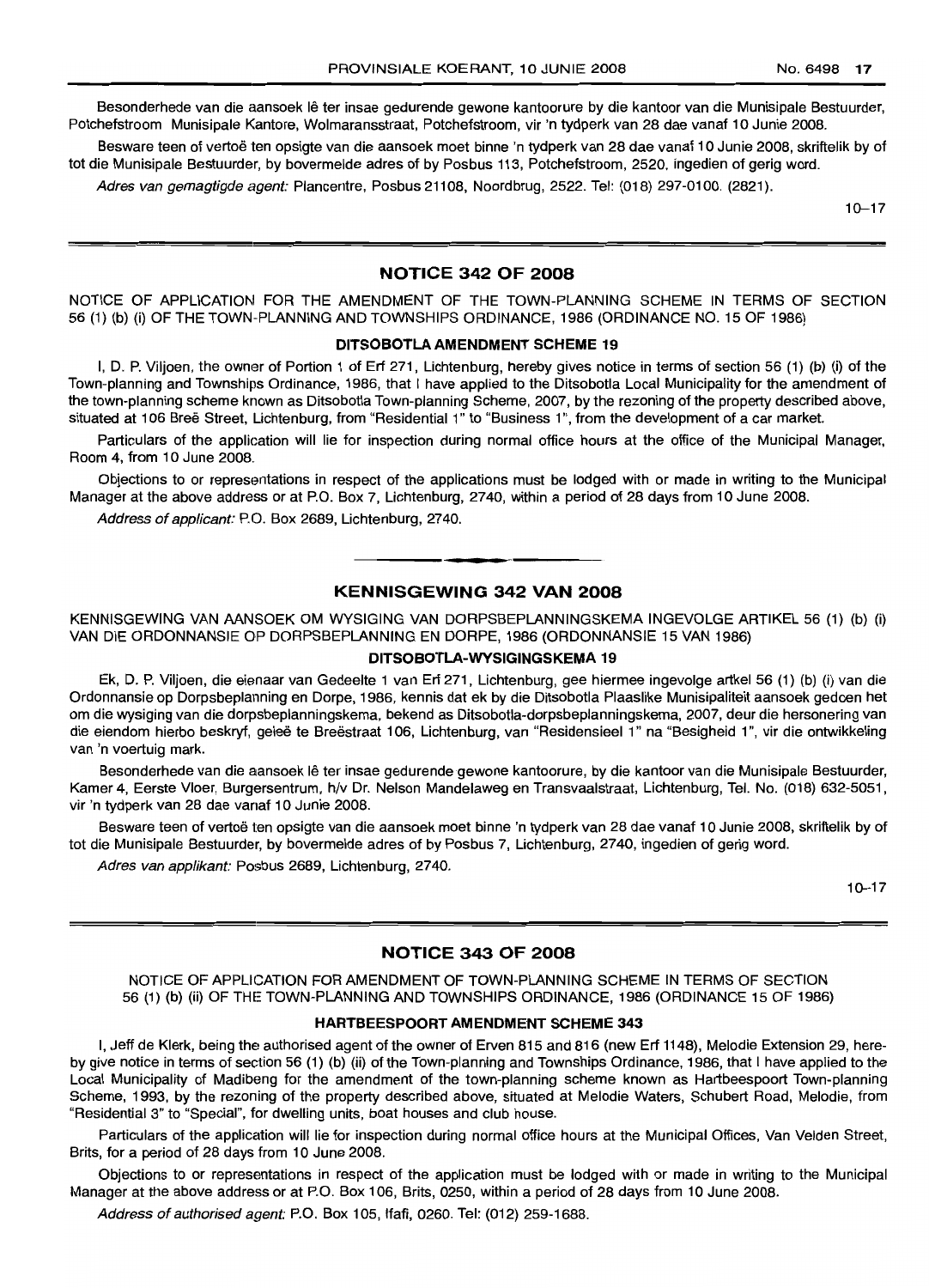### KENNISGEWING 343 VAN 2008

### KENNISGEWING VAN AANSOEK OM WYSIGING VAN DORPSBEPLANNINGSKEMA INGEVOLGE ARTIKEL 56 (1) (b) (ii) VAN DIE ORDONNANSIE OP DORPSBEPLANNING EN DORPE, 1986 (ORDONNANSIE 15 VAN 1986)

### HARTBEESPOORT-WYSIGINGSKEMA 343

Ek, Jeff de Klerk, synde die gemagtigde agent van die eienaar van Erwe 815 en 816 (nuwe Ert 1148), Melodie Uitbreiding 29, gee hiermee ingevolge artikel 56 (1) (b) (ii) van die Ordonnansie op Dorpsbeplanning en Dorpe, 1986, kennis dat ek by die Plaaslike Munisipaliteit van Madibeng aansoek gedoen het om die wysiging van die dorpsbeplanningskema, bekend as Hartbeespoort-dorpsbeplanningskema, 1993, deur die hersonering van die eiendom hierbo beskryf, gelee te Melodie Waters, Schubertweg, Melodie, vanaf "Residensieel 3" na "Spesiaal" vir die wooneenhede, boothuise en klubhuis.

Besonderhede van die aansoek lê ter insae gedurende gewone kantoorure by die Munisipale Kantore, Van Veldenstraat, Brits, vir 'n tydperk van 28 dae vanaf 10 Junie 2008.

Besware of vertoë ten opsigte van die aansoek moet binne 'n tydperk van 28 dae vanaf 10 Junie 2008, skriftelik by of tot die Munisipale Bestuurder by bovermelde adres of by Posbus 106, Brits, 0250, ingedien word.

Adres van gemagtigde agent: Posbus 105, Ifafi, 0260. Tel: (012) 259-1688.

 $10 - 17$ 

#### NOTICE 344 OF 2008

### PERI-URBAN AREAS TOWN-PLANNING SCHEME, 1975

NOTICE OF APPLICATION FOR THE AMENDMENT OF THE TOWN-PLANNING SCHEME IN TERMS OF SECTION 56(1) OF THE TOWN-PLANNING AND TOWNSHIPS ORDINANCE, 1986 (ORDINANCE 15 OF 1986)

I, Lydia Lewis of Velocity Townplanning and Project Management CC, being the authorised agent of the owner of Ert 995, Kosmos Extension 7, hereby give notice in terms of section 56 (1) (b) (i) of the Town-planning and Townships Ordinance, 1986 (Ordinance 15 of 1986), that I have applied to the Madibeng local Municipality for the amendment of the town-planning scheme in operation known as the Peri-Urban Areas Town-planning Scheme, 1975, by the rezoning of the mentioned property, situated at Carla Ann Street, Kosmos Extension 7, from "Residential 1", with a density of one dwelling per ert, to "Residential 1", with a density of one dwelling per erf, to "Residential 1", with a density of one dwelling per 1 000 m<sup>2</sup>, subject to certain conditions.

Particulars of the application will lie for inspection during normal office hours at Records, 2nd Floor, Municipal Offices, 53 Van Velden Street, Brits, for a period of 28 days from 10 June 2008.

Objections to or representations in respect of the application (with the grounds thereof) must be lodged with or made in writing to the General Manager: City Planning Division at the above address, or at P.O. Box 106, Brits, 0250, within a period of 28 days from 10 June 2008.

Address of agent: Velocity Townplanning & Project Management CC, P.O. Box 39557, Moreleta Park, 0044, Tetra Avenue 738, Moreleta Park. Tel: (012) 997-0579. Fax: (012) 997-1760.

Publication dates: 10 June 2008 and 17 June 2008.

### KENNISGEWING 344 VAN 2008

**• E**

#### BUITESTEDELIKE GEBIEDE·DORPSBEPLANNINGSKEMA, 1975

KENNISGEWING VAN AANSOEK OM WYSIGING VAN DORPSBEPLANNINGSKEMA INGEVOLGE ARTIKEL 56 (1) VAN DIE ORDONNANSIE OP DORPSBEPLANNING EN DORPE, 1986 (ORDONNANSIE 15 VAN 1986)

Ek, Lydia lewis van Velocity Townplanning and Project Management CC, synde die gemagtigde agent van die eienaar van Erf 995, Kosmos Uitbreiding 7, gee hiermee ingevolge artikel 56 (1) (b) (i) van die Ordonnansie op Dorpsbeplanning en Dorpe, 1986 (Ordonnansie 15 van 1986), kennis dat ek by die Madibeng Plaaslike Munisipaliteit aansoek gedoen het vir die wysiging van die Dorpsbeplanningskema, bekend as die Buitestedelike Gebiede-dorpsbeplanningskema, 1975, deur die hersonering van die vermelde eiendom, geleë te Carla Annstraat, Kosmos Uitbreiding 7, vanaf "Residensieel 1" met 'n digtheid van een woonhuis per erf na "Residensieel 1" met 'n digtheid van een woonhuis per 1 000 m<sup>2</sup>, onderhewig aan sekere voorwaardes.

Besonderhede van die aansoek lê ter insae gedurende gewone kantoorure by Rekords, 2de Vloer, Munisipale Kantore, 53 Van Veldenstraat, Brits, vir 'n tydperk van 28 dae vanaf 10 Junie 2008.

Besware teen of vertoë ten opsigte van die aansoek (tesame met redes daarvoor) moet binne 'n tydperk van 28 dae vanaf 10 Junie 2008 skriftelik by of tot die Aigemene Bestuurder: Stedelike Beplanning gerig of ingedien word by bovermelde adres of by Posbus 106, Brits, 0250.

Adres van agent: Velocity Townplanning & Project Management CC, Posbus 39557, Moreleta Park, 0044, Tetralaan 738, Moreleta Park. Tel: (012) 997-0579. Faks: (012) 997-1760.

Datums van publikasie: 10 Junie 2008 en 17 Junie 2008.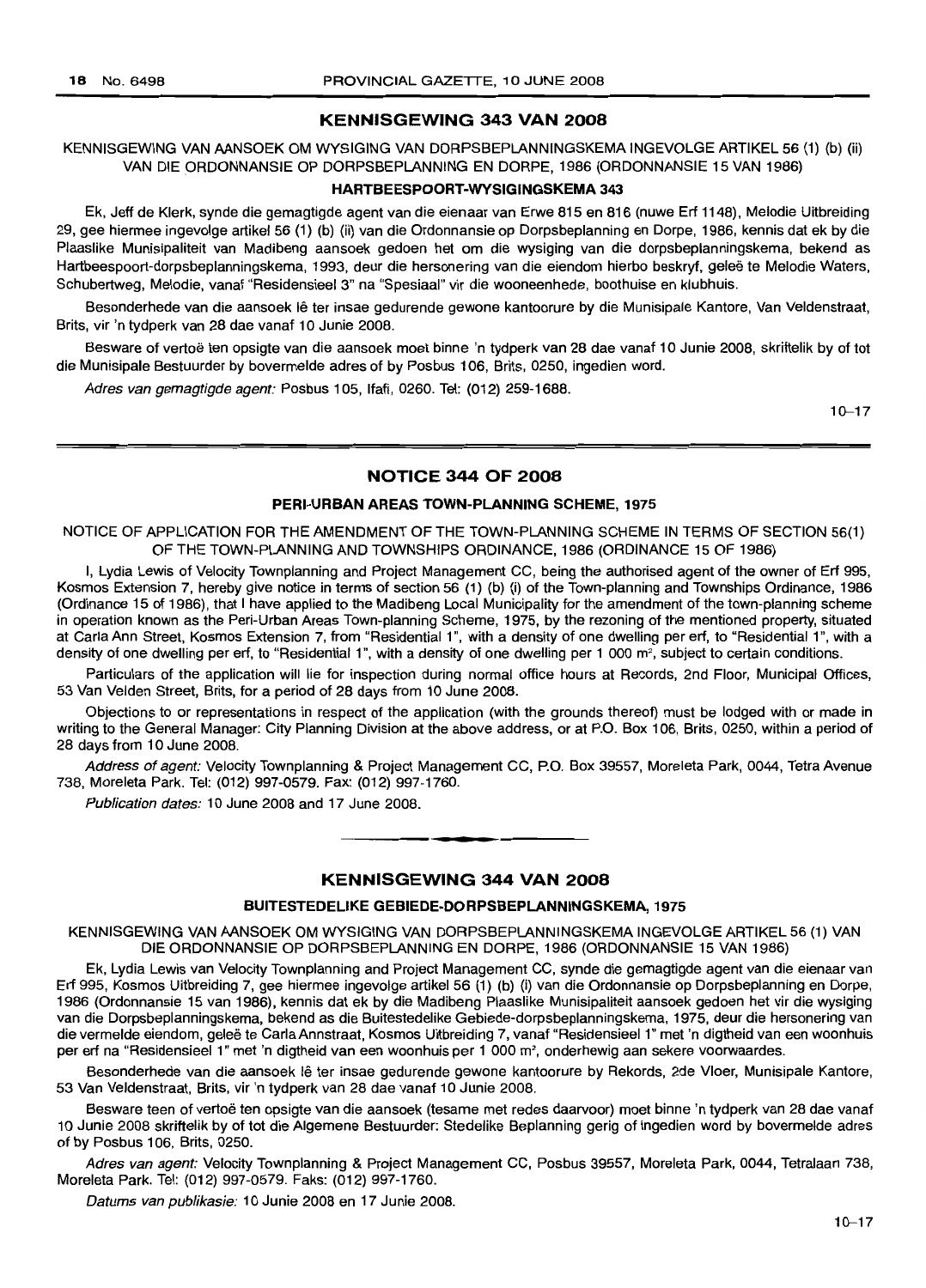### NOTICE 345 OF 2008

### NOTICE OF APPLICATION FOR AMENDMENT OF TOWN-PLANNING SCHEME IN TERMS OF SECTION 56(1)(b)(i) OF THE TOWN-PLANNING AND TOWNSHIPS ORDINANCE, 1986 (ORDINANCE 15 OF 1986)

#### NOTICE: HARTBEESPOORT AMENDMENT SCHEME No. 225

I, Johannes Jacobus Lombard, being the authorized agent of the owner of Erf 182, Schoemansville Township, hereby gives notice in terms of section 56(1)(b)(i) of the Town-planning and Townships Ordinance, 1986, that I have applied at the Madibeng Municipality, Van Velden Street, Brits, for the amendment of the town-planning scheme known as the Hartbeespoort Townplanning Scheme, 1993, for the rezoning of Erf 182, Schoemansville Township, from "Residential 1" to "Business 4".

Particulars of the application will lie for inspection during normal office hours at the office of the Municipal Manager, Van Velden Street, Brits.

Objections in respect of the application must be lodged with or made in writing to the Municipal Manager, Brits, at the above address or at P.O. Box 106, Brits, 0250, before 6 July 2008.

Address of agent: Lombard Du Preez, Professional Land Surveyors and Township Planners, P.O. Box 798, Brits, 0250 (Van Velden Street). Tel: (012) 252-5959.

#### KENNISGEWING 345 VAN 2008

**•**

KENNISGEWING VAN AANSOEK OM WYSIGING VAN DORPSBEPLANNINGSKEMA INGEVOLGE ARTIKEL 56(1)(b)(i) VAN DIE ORDONNANSIE OP DORPSBEPLANNING EN DORPE, 1986 (ORDONNANSIE 15 VAN 1986)

#### KENNISGEWING: HARTBEESPOORT-WYSIGINGSKEMA No. 225

Ek, Johannes Jacobus Lombard, synde die gemagtigde agent van die eienaar van Erf 182, Schoemansville Dorp, gee hiermee ingevolge artikel 56 (1 )(b)(i) va die Ordonnansie op Dorpsbeplanning en Dorpe, 1986, kennis dat ek by die Madibeng Munisipaliteit, Van Veldenstraat, Brits, aansoek gedoen het om die wysiging van die dorpsbeplanningskema bekend as die Hartbeespoort-dorpsbeplanningskema, 1993, deur die hersonering van Erf 182, Schoemansville Dorp, van "Residensieel 1" na "Besigheid 4".

Besonderhede van die aansoek lê ter insae gedurende gewone kantoorure by die kantoor van die Munisipale Bestuurder, te Van Veldenstraat, Brits.

Besware teen en vertoë ten opsigte van die aansoek moet voor 8 Julie 2008 skriftelik by die Munisipale Bestuurder, Madibeng, by bovermelde adres of by Posbus 106, Brits, 0250, ingedien of gerig word.

Adres van agent: Lombard du Preez, Professionele Landmeters en Dorpsgebied Beplanners, Posbus 798, Brits, 0250 (Van Veldenstraat 30). Tel. (012) 252-5959.

 $10 - 17$ 

### NOTICE 346 OF 2008

NOTICE OF APPLICATION FOR AMENDMENT OF TOWN-PLANNING SCHEME IN TERMS OF SECTION 56 (1) (b) (i) OF THE TOWN-PLANNING AND TOWNSHIPS ORDINANCE, 1986 (ORDINANCE 15 OF 1986)

#### RUSTENBURG LAND USE MANAGEMENT SCHEME, 2005-AMENDMENT SCHEME 489

Maxim Planning Solutions being the authorised agent of the owner of Portion 2 of Erf 1350, Rustenburg, hereby gives notice in terms of section 56 (1) (b) (i) of the Town-planning and Townships Ordinance, 1986, that we have applied to the Rustenburg Local Municipality for the amendment of the town-planning scheme known as Rustenburg Land Use Management Scheme, 2005, by the rezoning of the property described above, situated at 230a Leyd Street from "Residential 1" to "Residential 1" with a density of 25 units per hectare.

Particulars of the application will lie for inspection during normal office hours at the office of the Director Planning and Development, Room 313, Missionary Mpheni House, c/o Beyers Naude and Nelson Mandela Drive, Rustenburg, for the period of 28 days from 10 June 2008.

Objections to or representations in respect of the application must be lodged with or made in writing to the Municipal Manager at the above address or at P.O. Box 16, Rustenburg, 0300, within a period of 28 days from 10 June 2008.

Address of authorised agent: Maxim Planning Solutions, 37 Von Wielligh Street, Rustenburg; P.O. Box 21114, Proteapark, 0305. Tel: (014) 592-9489 (2/1129).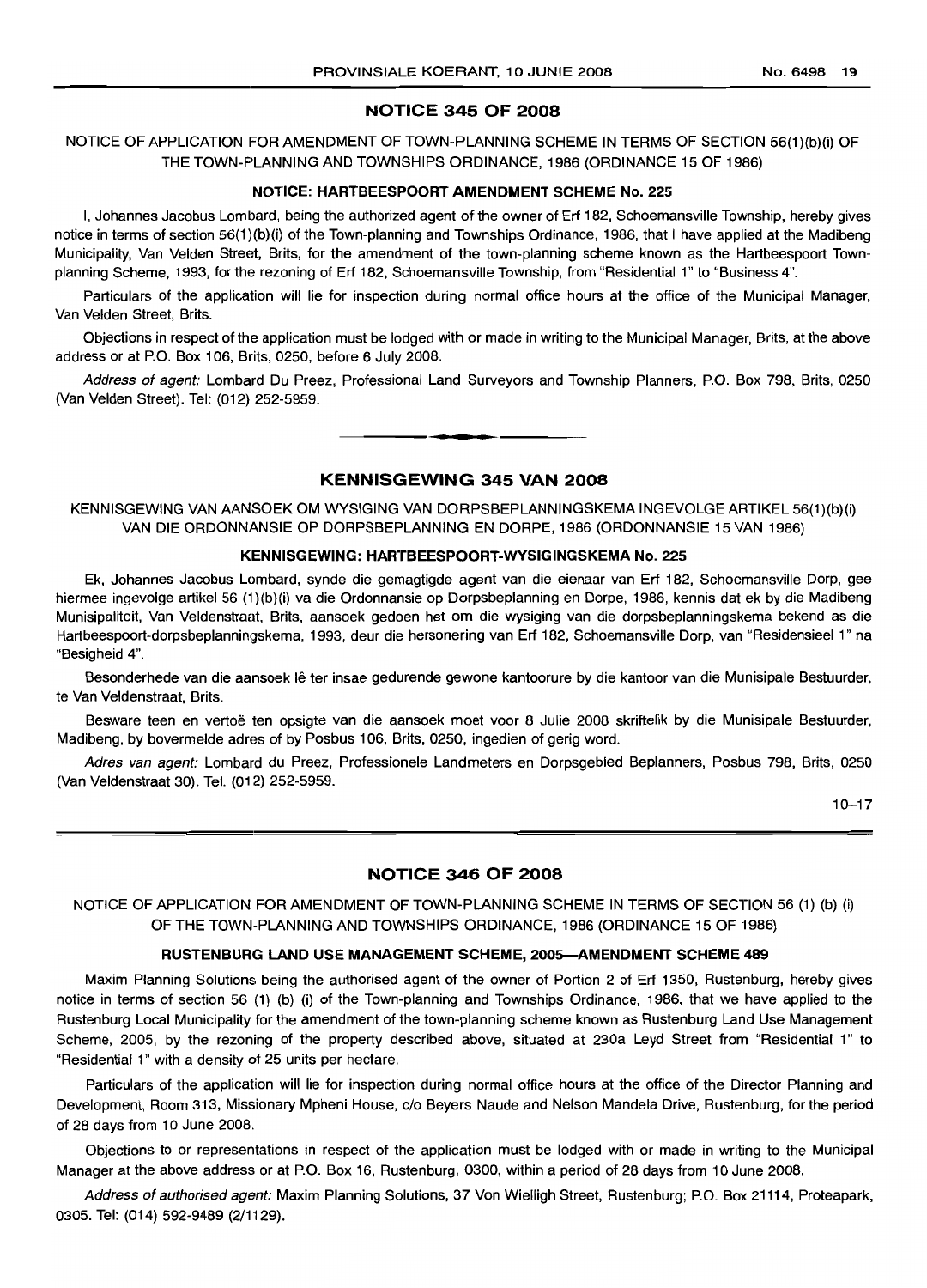### **KENNISGEWING 346 VAN 2008**

KENNISGEWING VAN AANSOEK OM WYSIGING VAN DORPSBEPLANNINGSKEMA INGEVOLGE ARTIKEL 56 (1) (b) (i) VAN DIE ORDONNANSIE OP DORPSBEPLANNING EN DORPE, 1986 (ORDONNANSIE 15 VAN 1986)

### **RUSTENBURG LAND USE MANAGEMENT SCHEME, 200S-WYSIGINGSKEMA 489**

Maxim Planning Solutions synde die gemagtigde agent van die eienaar van Gedeelte 2 van Erf 1350, Rustenburg, gee hiermee ingevolge artikel 56 (1) (b) (i) van die Ordonnansie op Dorpsbeplanning en Dorpe, 1986, kennis dat ons by die Rustenburg Plaaslike Munisipaliteit aansoek gedoen het om die wysiging van dorpsbeplanningskema bekend as Rustenburg Land Use Management Scheme, 2005, deur die hersonering van die eiendom hierbo beskryf, geleë te Leydstraat 230A, Rustenburg, vanaf "Residensieel 1" na "Residensieel 1" met 'n digtheid van 25 eenhede per hektaar.

Besonderhede van die aansoek lê ter insae gedurende gewone kantoorure by die kantoor van die Direkteur Beplanning en Ontwikkeling, Kamer 313, Missionary Mpheni House, h/v Beyers Naude- en Nelson Mandelarylaan, Rustenburg, vir 'n tydperk van 28 dae vanaf 10 Junie 2008.

Besware teen of vertoë ten opsigte van die aansoek moet binne 'n tydperk van 28 dae vanaf 10 Junie 2008 skriftelik by of tot die Munisipale Bestuurder by bovermelde adres of by Posbus 16, Rustenburg, 0300, ingedien of gerig word.

Adres van gemagtigde agent: Maxim Planning Solutions, Von Wiellighstraat 37, Rustenburg; Posbus 21114, Proteapark, 0305. Tel: (014) 592-9489. (2/1129)

10-17

### **NOTICE 347 OF 2008**

NOTICE OF APPLICATION FOR AMENDMENT OF TOWN-PLANNING SCHEME IN TERMS OF SECTION 56 (1) (b) (i) OF THE TOWN-PLANNING AND TOWNSHIPS ORDINANCE, 1986 (ORDINANCE 15 OF 1986)

#### **RUSTENBURG LAND USE MANAGEMENT SCHEME, 200S-AMENDMENT SCHEME 478**

Maxim Planning Solutions being the authorised agent of the owner of the subdivided portion of the Remaining Extent of Erf 1201, Rustenburg, hereby gives notice in terms of section 56 (1) (b) (i) of the Town-planning and Townships Ordinance, 1986, that we have applied to the Rustenburg Local Municipality for the amendment of the town-planning scheme known as Rustenburg Land Use Management Scheme, 2005, by the rezoning of the property described above, situated at 185 Joubert Street, from "Residential 1" to "Residential 2" with a density of 60 units per hectare.

Particulars of the application will lie for inspection during normal office hours at the office of the Director Planning and Development, Room 313, Missionary Mpheni House, c/o Beyers Naude and Nelson Mandela Drive, Rustenburg, for the period of 28 days from 10 June 2008.

Objections to or representations in respect of the application must be lodged with or made in writing to the Municipal Manager at the above address or at P.O. Box 16, Rustenburg, 0300, within a period of 28 days from 10 June 2008.

Address of authorised agent: Maxim Planning Solutions, 37 Von Wielligh Street, Rustenburg; P.O. Box 21114, Proteapark, 0305. Tel: (014) 592-9489 (2/1122).

**.-**

#### **KENNISGEWING 347 VAN 2008**

KENNISGEWING VAN AANSOEK OM WYSIGING VAN DORPSBEPLANNINGSKEMA INGEVOLGE ARTIKEL 56 (1) (b) (i) VAN DIE ORDONNANSIE OP DORPSBEPLANNING EN DORPE, 1986 (ORDONNANSIE 15 VAN 1986)

#### **RUSTENBURG LAND USE MANAGEMENT SCHEME, 200S-WYSIGINGSKEMA 478**

Maxim Planning Solutions synde die gemagtigde agent van die eienaar van die onderverdeelde gedeelte van die Resterende Gedeelte van Erf 1201, Rustenburg, gee hiermee ingevolge artikel 56 (1) (b) (i) van die Ordonnansie op Dorpsbeplanning en Dorpe, 1986, kennis dat ons by die Rustenburg Plaaslike Munisipaliteit aansoek gedoen het om die wysiging van die dorpsbeplanningskema bekend as Rustenburg Land Use Management Scheme, 2005, deur die hersonering van die eiendom hierbo beskryf, qelee te Joubertstraat 185, vanaf "Residensieel 1" na "Residensieel 2" met 'n digtheid van 60 eenhede per hektaar.

Besonderhede van die aansoek lê ter insae gedurende gewone kantoorure by die kantoor van die Direkteur Beplanning en Ontwikkeling, Kamer 313, Missionary Mpheni House, h/v Beyers Naude- en Nelson Mandelarylaan, Rustenburg, vir'n tydperk van 28 dae vanaf 10 Junie 2008.

Besware teen of vertoë ten opsigte van die aansoek moet binne 'n tydperk van 28 dae vanaf 10 Junie 2008 skriftelik by of tot die Munisipale Bestuurder by bovermelde adres of by Posbus 16, Rustenburg, 0300, ingedien of gerig word.

Adres van gemagtigde agent: Maxim Planning Solutions, Von Wiellighstraat 37, Rustenburg; Posbus 21114, Proteapark, 0305. Tel: (014) 592-9489. (2/1122)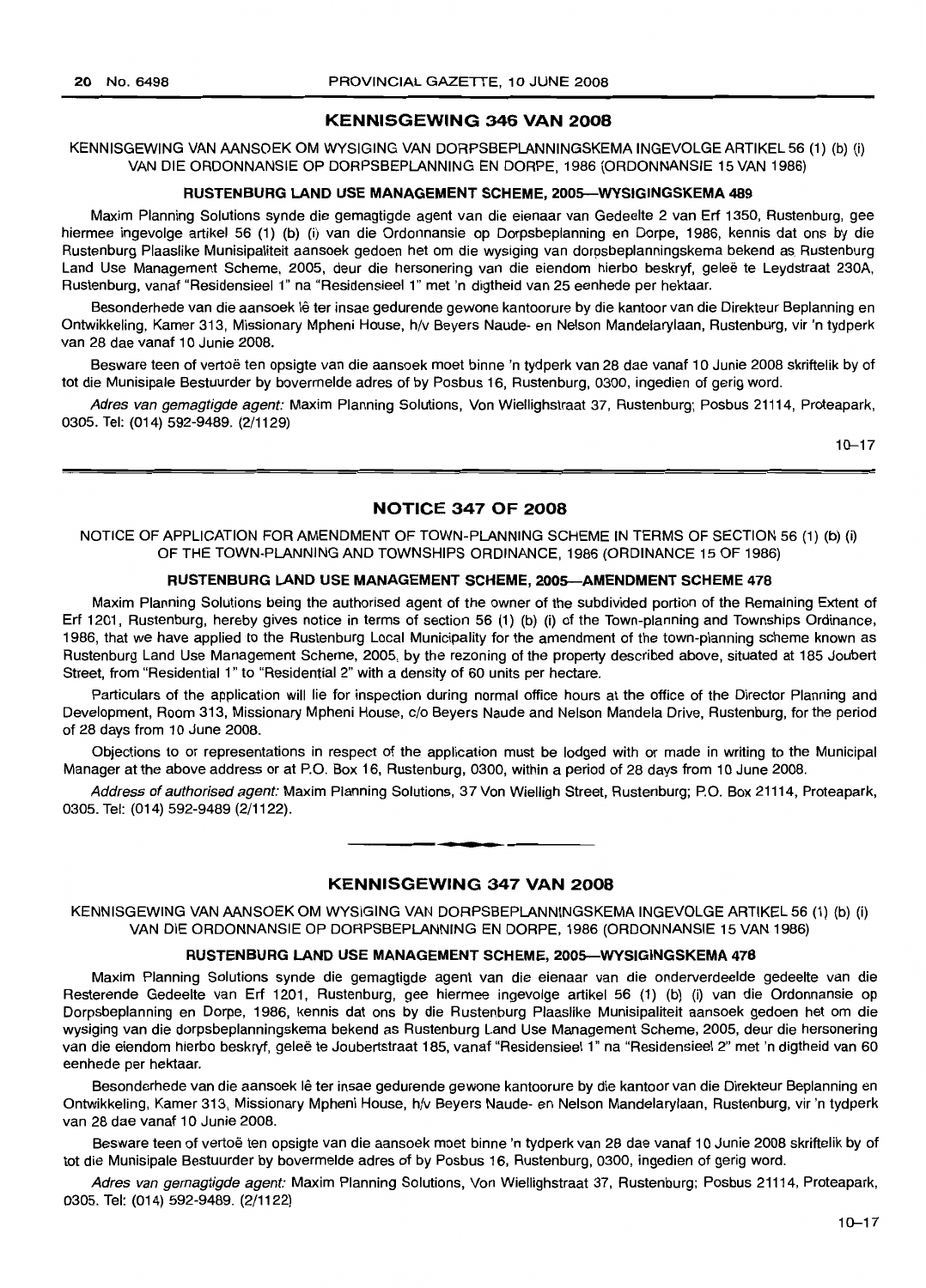### **NOTICE 348 OF 2008**

NOTICE OF APPLICATION FOR AMENDMENT OF TOWN-PLANNING SCHEME IN TERMS OF SECTION 56 (1) (b) (i) OF THE TOWN-PLANNING AND TOWNSHIPS ORDINANCE, 1986 (ORDNANCE 15 OF 1986)

#### **VENTERSDORP AMENDMENT SCHEME** 9

Maxim Planning Solutions, being the authorised agent of the owners of Portion 193 (a portion of Portion 64) of the farm Roodepoort No. 191-IP, hereby gives notice in terms of section 56 (1) (b) (i) of the Town-planning and Townships Ordinance, 1986, that we have applied to the Ventersdorp Local Municipality for the amendment of the town-planning scheme known as Ventersdorp Land Use Management Scheme, 2007, as amended, by the rezoning of Portion 193 (a portion of Portion 64) of the farm Roodepoort No. 191-IP, situated adjacent to Afrikaner Street from "Agricultural" to "Residential 2".

Particulars of the application will lie for inspection during normal office hours at the office of the Municipal Manager, Ventersdorp Municipal Offices for a period of 28 days from 10 June 2008.

Objections to or representations in respect of the application must be lodged with or made in writing to the Municipal Manager at the above address or posted to Private Bag X1010, Ventersdorp, 2710, within a period of 28 days from 10 June 2008.

Address of authorised agent: Maxim Planning Solutions, 56 Archbishop Desmond Tutu Street, Klerksdorp; P.O. Box 10681, Klerksdorp, 2570. Tel: (018) 462-1756. (2/1127) **-**

### **KENNISGEWING 348 VAN 2008**

KENNISGEWING VAN AANSOEK OM WYSIGING VAN DORPSBEPLANNINGSKEMA INGEVOLGE ARTIKEL 56 (1) (b) (i) VAN DIE ORDONNANSIE OP DORPSBEPLANNING EN DORPE, 1986 (ORDONNANSIE 15 VAN 1986)

#### **VENTERSDORP-WYSIGINGSKEMA** 9

Maxim Planning Solutions, synde die gemagtigde agent van die eienaars van Gedeelte 193 ('n gedeelte van Gedeelte 64) van die plaas Roodepoort No. 191-IP, gee hiermee ingevolge artikel 56 (1) (b) (i) van die Ordonnansie op Dorpsbeplanning en Dorpe, 1986, kennis dat ons by die Ventersdorp Plaaslike Munisipaliteit aansoek gedoen het om die wysiging van die Ventersdorp Land Use Management Scheme, 2007, soos gewysig, deur die hersonering van Gedeelte 193 ('n gedeelte van Gedeelte 64) van die plaas Roodepoort No. 191-IP, gelee aanliggend tot Afrikanerstraat vanaf "Landbou" na "Residensieel 2".

Besonderhede van die aansoek lê ter insae gedurende gewone kantoorure by die kantoor van die Munisipale Bestuurder, Ventersdorp Munisipale Kantore vir 'n tydperk van 28 dae vanaf 10 Junie 2008.

Besware teen of vertoë ten opsigte van die aansoek moet binne 'n tydperk van 28 dae vanaf 10 Junie 2008 skriftelik by of tot die Munisipale Bestuurder by bovermelde adres of by Privaatsak X1010, Ventersdorp, 2710, ingedien of gerig word.

Adres van gemagtigde agent: Maxim Planning Solutions, Archbishop Desmond Tutustraat 56, Klerksdorp; Posbus 10681, Klerksdorp, 2570. Tel: (018) 462-1756. (2/1127) .

 $10 - 17$ 

### **NOTICE 349 OF 2008**

### **KLERKSDORP AMENDMENT SCHEME**

NOTICE OF APPLICATION FOR AMENDMENT OF TOWN-PLANNING SCHEME IN TERMS OF SECTION 56 (1) (b) (i) OF THE TOWN-PLANNING AND TOWNSHIPS ORDINANCE, 1986 (ORDINANCE No. 15 OF 1986)

I, Viljoen du Plessis, of the firm Metroplan Town and Regional Planners, being the authorised agent for the owner of the proposed Portion A of the Remainder of Portion 20 (a portion of Portion 1) of the farm Townlands 424 IP, Klerksdorp, hereby give notice in terms of section 56 (1) (b) (i) of the Town-planning and Townships Ordinance, 1986 (Ordinance No. 15 of 1986), that I have applied to the City of Matlosana Municipality for the amendment of the town-planning scheme in operation known as the Klerksdorp Land Use Management Scheme, 2005, for the rezoning of the property described above, situated at Church Street, Klerksdorp, from "Special" to "Special" for the purposes of a telecommunication remote hub which includes office buildings, storage areas from telecommunication equipment, workshops, a cell mast and ancillary land uses.

Particulars of the application will lie for inspection. during normal office hours at the office of: The Municipal Manager, Room 128, Klerksdorp Civic Centre for a period of 28 days from 10 June 2008.

Objections to or representations in respect of the application must be lodged with or made in writing to: The Municipal Manager at the above address or at above address or at PO Box 99, Klerksdorp, 2570, within a period of 28 days from 10 June 2008.

Address of authorised agent: Metroplan, 96 Rauch Avenue, Georgeville; PO Box 916, Groenkloof, 0027. Tel: (012) 804-2522.

Date of first publication: 10 June 2008.

Date of second publication: 17 June 2008.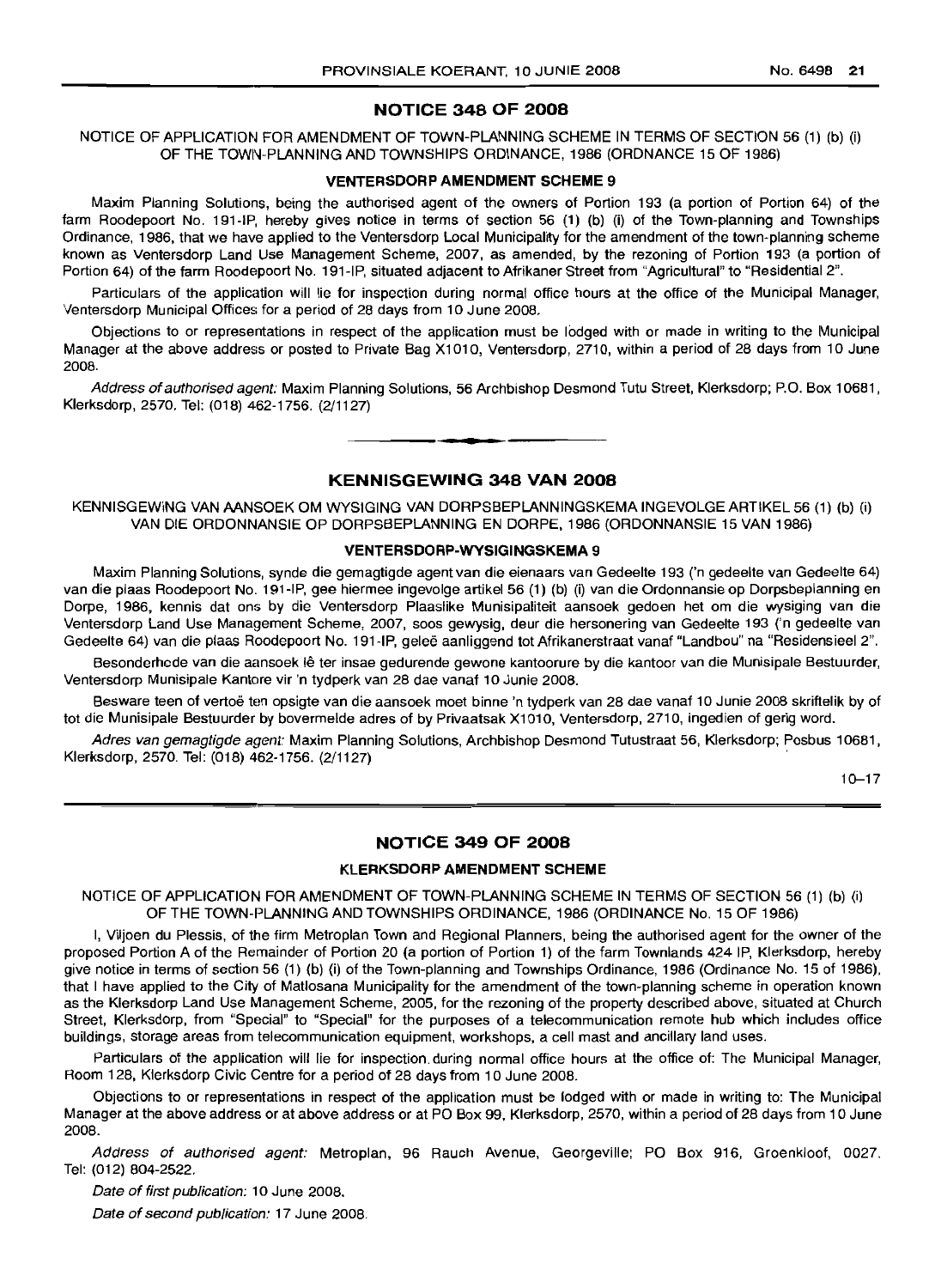### **KENNISGEWING 349 VAN 2008**

### **KLERKSDORP-WYSIGINGSKEMA**

### KENNISGEWING VAN AANSOEK OM WYSIGING VAN DORPSBEPLANNINGSKEMA INGEVOLGE ARTIKEL 56 (1) (b) (i) VAN DIE ORDONNANSIE OP DORPSBEPLANNING EN DORPE, 1986 (ORDONNANSIE No. 15 VAN 1986)

Ek, Viljoen du Plessis, van die firma Metroplan Stads- en Streekbeplanners, synde die gemagtigde agent van die eienaar van die voorgestelde Gedeelte A van die Restant van Gedeelte 20 ('n gedeelte van Gedeelte 1) van die plaas Townlands 424 IP, Klerksdorp, gee hiermee ingevolge artikel 56 (1) (b) (i) van die Ordonnansie op Dorpsbeplanning en Dorpe, 1986 (Ordonnansie No. 15 van 1986), kennis dat ek by die City of Matlosana Miunisipaliteit aansoek gedoen het om die wysiging van die dorpsbeplanningskema in werking bekend as die Klerksdorp-dorpsbeplanningskema, 2005, deur die hersonering van die eiendom hierbo beskryf, gelee te Kerkstraat, Klerksdorp, vanaf "Spesiaal" na "Spesiaal" vir 'n telekommunikasie 'remote hub' wat kantore, stoorareas vir telekommunikasie-gereedskap, werkswinkels, 'n seltoring en soortgelyke gebruike insluit.

Besonderhede van die aansoek lê ter insae gedurende gewone kantoorure by die kantoor van: Die Munisipale Bestuurder, Kamer 128, Klerksdorp Burgersentrum, vir 'n tydperk van 28 dae vanaf 10 Junie 2008.

Besware teen of vertoë ten opsigte van die aansoek moet binne 'n tydperk van 28 dae vanaf 10 Junie 2008 skriftelik by of tot die Munisipale Bestuurder, Stadsraad van Matlosana, by bovermelde adres of by Posbus 99, Klerksdorp, 2570, ingedien of gerig word.

Adres van gemagtigde agent: Metroplan, Rauchlaan 96, Georgeville; Posbus 916, Groenkloof, 0027. Tel: (012) 804-2522. Datum van eerste publikasie: 10 Junie 2008.

Datum van tweede publikasie: 17 Junie 2008.

10-17

### **NOTICE 350 OF 2008**

[Regulation 17 (9) of the Development Facilitation Regulations in terms of the Development Facilitation Act, 1995]

EPS Consulting Engineers (Pty) Ltd on behalf of M&F Giuricich Developments (Pty) Ltd has lodged an application in terms of the Development Facilitation Act for the establishment of a land development area on The Remaining Extent of Portion 15 (a Portion of Portion 10) of the farm Waterval 306 J.Q.

The development will consist of the following: A township area (Waterval East Extension 33), consisting of two stands; one to be zoned Special for motor showrooms, and related sales, washbays, sales offices and ancillary workshops; stand two is to be zoned "Special" for road purposes.

The relevant plan(s), document(s) and information area available for inspection at the Office of the Designated Officer, Ramosa Riekert Building, Cnr. of Von Wielligh and Gerrit Maritz Streets, Dassierand, Potchefstroom, or at EPS Consulting Engineers, De Dak, Room 301, 155 Kock Street, Rustenburg, for a period of 21 days from 10 June 2008.

The application will be considered at a tribunal hearing to be held at Rustenburg at the offices of EPS Consulting Engineers, Room 301, De Dak Building, 155 Kock Street on 18 September 2008 at 10hOO and the prehearing conference will be held at the same offices on 11 September 2008 at 10hOO.

Any person having an interest in the application should please note:

1. You may within a period of 21 days from the date of the first publication of this notice (10 June 2008) provide the designated officer with your written objections or representations; or

2. If your comments constitute an objection to any aspect of the land development application, you must appear in person or through a representative before the Tribunal on the date mentioned above.

Any written objection or representation must be delivered to the designated officer at Ramosa Riekert Building, cnr of Von Wielligh and Gerrit Maritz Streets, Dassierand, Potchefstroom or at Private Bag X1213, Potchefstroom, 2520, for Attention Mr N.P. Claassen. You may contact the designated officer (Nico Claassen, if you have any queries on telephone no. (018) 297-5011 and fax no. (018) 297-7956.

#### **KENNISGEWING 350 VAN 2008**

**• •**

[Regulasie 17 (9) van die Regulasies op Ontwikkelingsfasilitering ingevolge die Wet op Ontwikkelingsfasilitering, 1995]

EPS Raadgewende Ingenieurs (Pty) Ltd namens M&F Giuricich Developments (Pty) Ltd het 'n aansoek ingevolge die Wet op Ontwikkelingsfasilitering, 1995, ingedien vir die stigting van 'n grondontwikkelingsgebied op Die Resterende Gedeelte van Gedeelte 15 ('n gedeelte van Gedeelte 10) van die plaas Waterval 306 J.Q.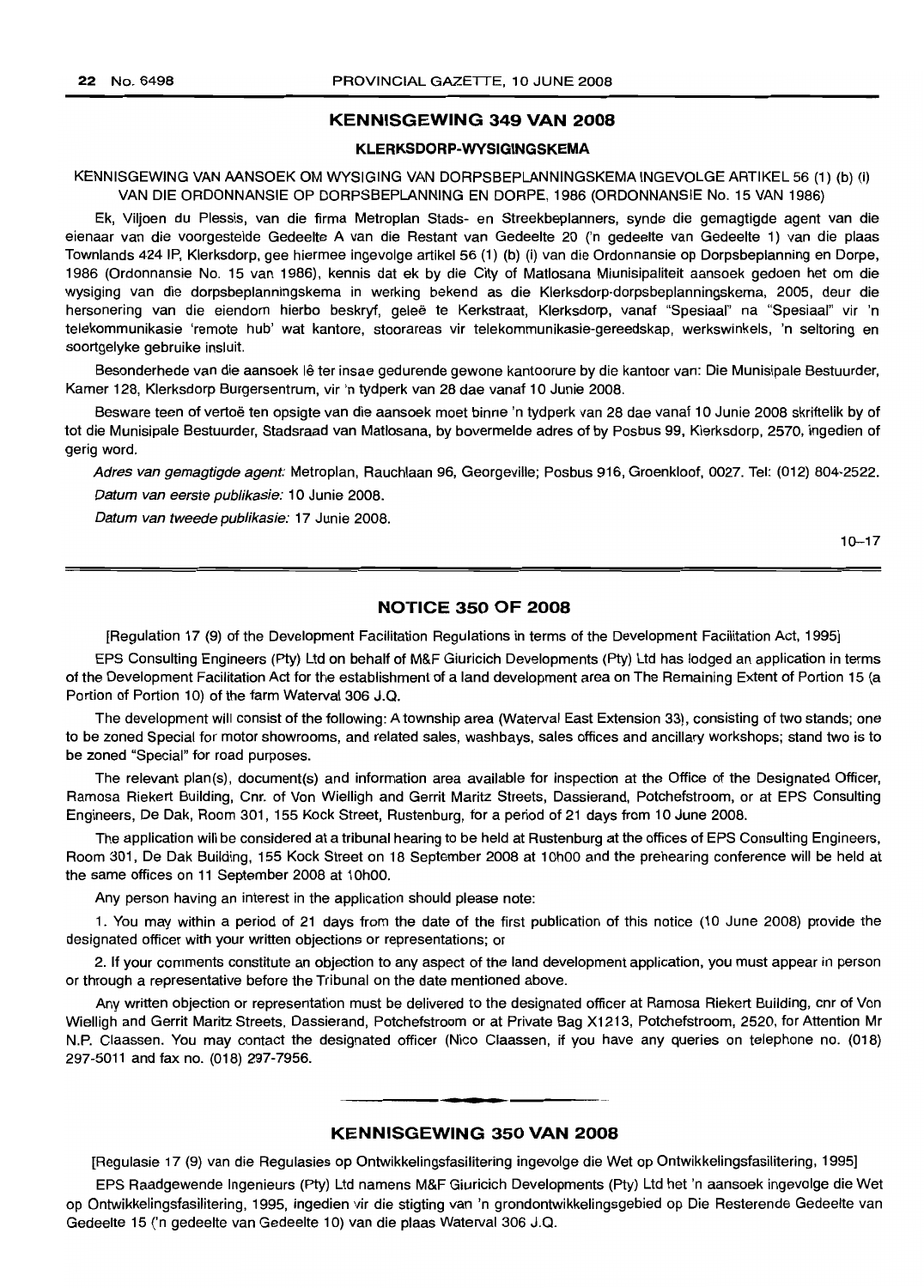Die ontwikkeling sal bestaan uit die volgende: 'n Dorp (Waterval East Uitbreiding 33), wat sal bestaan uit twee erwe; Erf 1: gesoneer "Spesiaal" vir motor vertoonlokale en verwante verkope, motorwas areas, verkope kantore en verwante werkswinkels; Erf twee word gesoneer "Spesiaal" vir pad doeleindes.

Die betrokke plan(ne), dokument(e) en inligting is ter insae beskikbaar by die Aangewese Beampte, Ramosa Riekert Gebou, hoek van Von Wielligh en Gerrit Maritzstraat, Dassierand, Potchefstroom, asook by EPS Raadgewende Ingenieurs, Kamer 301, De Dak, Kockstraat 155, Rustenburg, vir 'n tydperk van 21 dae vanaf 10 Junie 2008 (datum van publikasie).

Die aansoek sal oorweeg word op 'n sitting van die Tribunaal wat gehou word by EPS Raadgewende Ingenieurs, Kamer 301, De Dak Gebou, Kockstraat 155, Rustenburg, op 18 September 2008 om 10:00 en indien besware ontvang is, sal 'n voor-verhoor Tribunaal sitting gehou word op 11 September 2008 by die raadsaal soos bo genoem om 10:00.

Enige persoon wat 'n belang in die aansoek het, moet asseblief daarop let dat:

1. U binne 'n tydperk van 21 dae vanaf die datum van eerste publikasie van hierdie kennisgewing (10 Junie 2008) die aangewese beampte van u geskrewe besware of vertoë kan voorsien; of

2. indien u kommentaar 'n beswaar teen enige aspek van die grondontwikkelingsaansoek daarstel, u of u verteenwoordiger persoonlik voor die Tribunaal kan verskyn op die datum hierbo vermeld, maar u is nie verplig nie.

Enige geskrewe beswaar of vertoe moet afgelewer word by die aangewese beampte by die kantore van die Aangewese Bearnpte, Ramosa Riekert Gebou, hoek van Von Wielligh en Gerrit Maritzstraat, Dassierand, Potchefstoom, of gepos word aan Privaatsak X1213 Potchefstroom, 2520, vir aandag Mnr. N.P. Claassen.

Enige navrae kan gerig word aan die Aangewese Beampte by telefoon no. (018) 297-5011 en Faks No. (018) 297-7956.

10-17

### **NOTICE 351 OF 2008**

[Regulation 21 (10) of the Development Facilitation Regulations in terms of the Development Facilitation Act, 1995]

Townscape Planning Solutions CC, PO Box 20831, Noordbrug, 2522, has lodged an application in terms of the Development Facilitation Act, 1995, for the establishment of a land development area on Portion 1 of Erf 57, Potchefstroom, I.Q., North West Province.

The development will consist of the following: The rezoning of the property from "Residential 1" to "Business 3" (Amendment Scheme 1535). The aim of this application is to open a stationery shop on the premises. This is a well known franchise in Potchefstroom that is moving to their own premises.

The relevant plan(s), document(s) and information are available for inspection at the North West Department of Developmental Local Government and Housing, corner of Albert Luthule and Gerrit Maritz Street, Potchefstroom, for a period of 21 days from 10 June 2008.

The application will be considered at a tribunal hearing to be held at the North West Department of Developmental Local Government and Housing, corner of Albert Luthule and Gerrit Maritz Street, Potchefstroom, on 22 September 2008 at 10:00 and the prehearing conference will be held at North West Department of Developmental Local Government and Housing, corner of Albert Luthule and Gerrit Maritz Street, Potchefstroom, on 16 September 2008 at 10:00.

Any person having an interest in the application should please note:

1. You may within a. period of 21 days from the date of the first publication of this notice, provide the designated officer with your written objections or representations; or

2. if your comments constitute an objection to any aspect of the land development application, you must appear in person or through a representative before the Tribunal on the date mentioned above.

Any written objection or representation must be delivered to the designated officer at the North West Department of Developmental Local Government and Housing, corner of Albert Luthule and Gerrit Maritz Streets, Potchefstroom, and you may contact the designated officer if you have any queries on Tel: (018) 297-5011 and Fax: (018) 297-7956.

### **KENNISGEWING 351 VAN 2008**

**-**

[Regulasie 21 (10) van die Regulasies op Grondfasilitering ingevolge die Wet op Ontwikkelingsfasilitering, 1995]

Townscape Planning Solutions CC, Posbus 20831, Noordbrug, 2522, het aansoek ingedien ingevolge die Wet op Ontwikkelingsfasilitering, 1995, vir die stig van 'n grondontwikkelingsgebied te Gedeelte 1 van Erf 57, Potchefstroom, I.Q., Noordwes Provinsie.

Die ontwikkeling sal bestaan uit die volgende: Die hersonering van die erf vanaf "Residensieel 1" na "Besigheid 3" (Wysigingskema No. 1535). Daar word beoog om 'n skryfbehoeftes winkel op die perseel te open. Hierdie is 'n bekende winkelgroep in Potchefstroom wat verhuis na hulle eie perseel.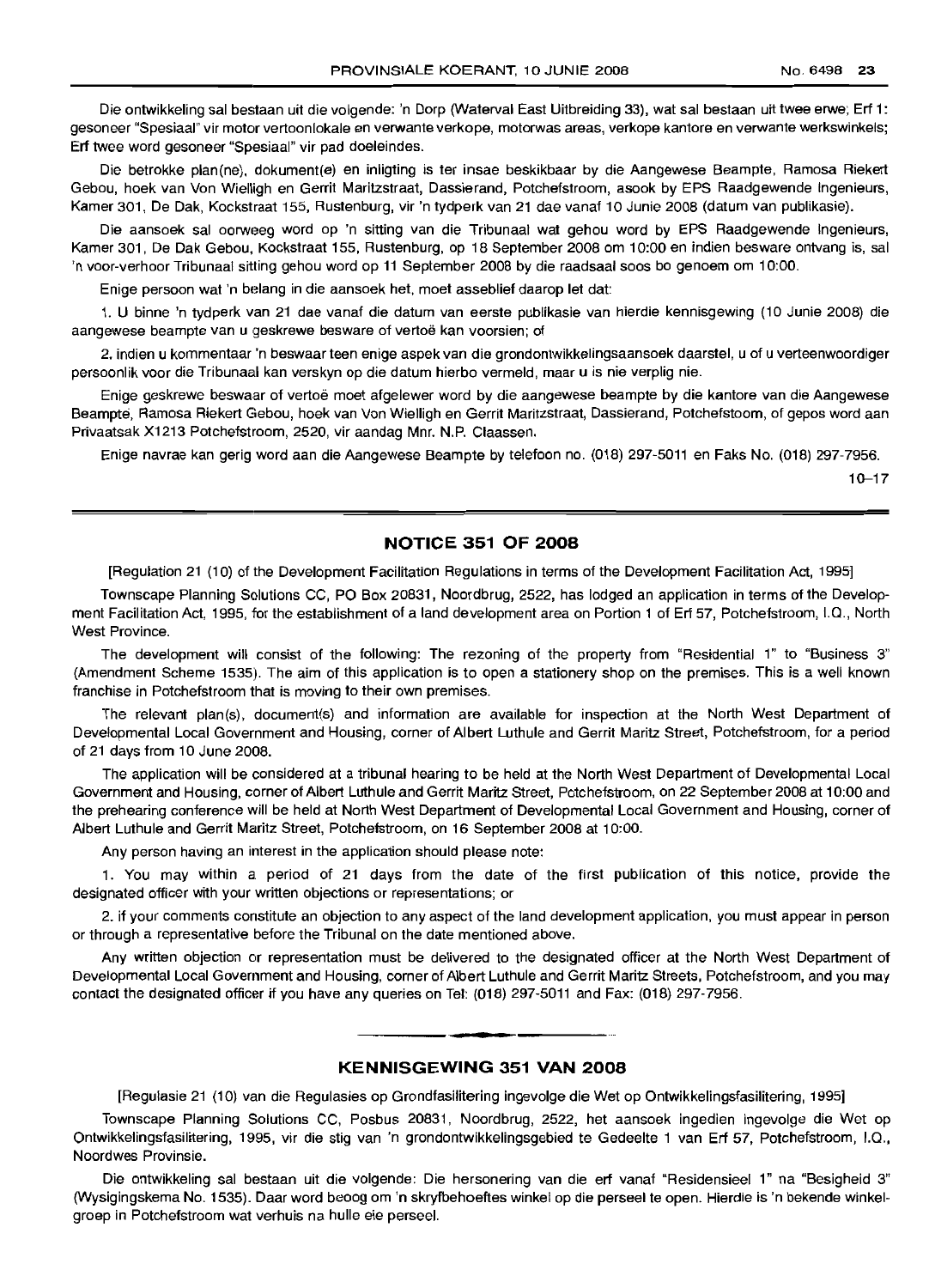Die betrokke plan(ne), dokument(e) en inligting is beskikbaar vir inspeksie te die Noordwes Departement van Plaaslike Regering en Behuising, hoek van Albert Luthule en Gerrit Maritzstraat, Potchefstroom, vir 'n periode van 21 dae vanaf 10 Junie 2008.

Die aansoek sal oorweeg word tydens die tribunaalverhoor wat gehou sal word by die Noordwes Departement van Plaaslike Regering en Behuising, hoek van Albet Luthule en Gerrit Maritzstraat, Potchefstroom, op 22 September 2008 om 10:00 en die vooraf verhoorsamesprekings sal gehou word by die Noordwes Departement van Plaaslike Regering en Behuising, hoek van Albert Luthule en Gerrit Maritzstraat, Potchefstroom, op die 16 September 2008 om 10:00.

Enige persoon wat 'n belang het by die aansoek moet asseblief kennis neem:

1. U mag binne 'n periode van 21 dae vanaf die eerste publikasie van hierdie kennisgewing, die aangewese beampte skriftelik van u besware of vertoe; of

2. indien u kommentaar neerkom op 'n beswaar met betrekking tot enige aspek van die grondontwikkelingsaansoek, moet u persoonlik, voor die Tribunaal verskyn of verteenwoordig word, op die datum hierbo genoem.

Enige beswaar of vertoe moet ingedien word by die aangewese beampte te Noordwes Departement van Plaaslike Regering en Behuising, hoek van Albet Luthule en Gerrit Marizstraat, Potchefstroom, en u mag in aanraking kom met die aangewese beampte indien u enige navrae het by Tel: (018) 297-7956 en Faks: (018) 297-7956.

10-17

### NOTICE 352 OF 2008

### REMOVAL OF RESTRICTIONS ACT, 1967

### REMOVAL OF RESTRICTIONS ON PORTION 741 (A PORTION OF PORTION 337) OF THE FARM ELANDSHEUVEL No. 402 IP: PROPOSED TOWNSHIP WILKEVILLE EXTENSION 3

It is hereby notified that application has been made in terms of section 3 (1) of the Removal of Restrictions Act, 1967 (Act No. 84 of 1967) by Maxim Planning Solutions, Klerksdorp for the removal of:

Conditions A, B, D and E in Deed of Transfer T140342/2006 for the purpose of township establishment.

The application and relative documents are open for inspection at the offices of the Acting Manager: Department Developmental Local Government and Housing, c/o Von Wielligh and Gerrit Maritz Streets, and the office of the Municipal Manager, City of Matlosana Local Municipality for a period of 28 days from 10 June 2008.

Objections to the application may be lodged in writing with the Acting Manager: Department of Developmental Local Government and Housing at the above address or to Private Bag X1213, Potchefstroom, 2520, on or before 8 July 2008 and shall reach this office not later than 14:00 on the said date.

GO 15/4/2/1/23/28

### KENNISGEWING 352 VAN 2008

**• •**

WET OP OPHEFFING VAN BEPERKINGS, 1967

DIE OPHEFFING VAN TITELVOORWAARDES VAN GEDEELTE 741 ('N GEDEELTE VAN GEDEELTE 337) VAN DIE PLAAS ELANDSHEUVEL 402 IP: VOORGESTELDE DORP WILKEVILLE UITBREIDING 3

Hierby word bekend gemaak dat ingevolge die bepalings van artikel3 (1) van die Wet op Opheffing van Beperkings, 1967 (Wet No. 84 van 1967) aansoek gedoen is deur Esrne Coetzer Prokureurs, Klerksdorp, vir die opheffing van:

Voorwaardes A, B, D en E in Akte van Transport T140342/2006 met die doel om dorp te stig.

Die aansoek en die betrokke dokumentasie is ter insae by die kantoor van die Waarnemende Bestuurder: Departement Ontwikkelende Plaaslike Regering en Behuising, h/v Von Wielligh- en Gerrit Maritzstraat, Potchefstroom en in die kantoor van die Munisipale Bestuurder: Stad van Matlosana Plaaslike Munisipaliteit vir 'n tydperk van 28 dae vanaf 10 Junie 2008.

Besware teen die aansoek kan skriftelik by die Waarnemende Bestuurder: Departement Ontwikkelende Plaaslike Regering en Behuising by bovermelde adres of Privaatsak X1213, Potchefstroom, 2520, voor of op 8 Julie 2008 ingedien word en moet die kantoor nie later as 14:00 op genoemde datum bereik nie.

GO 15/4/2/1/23/28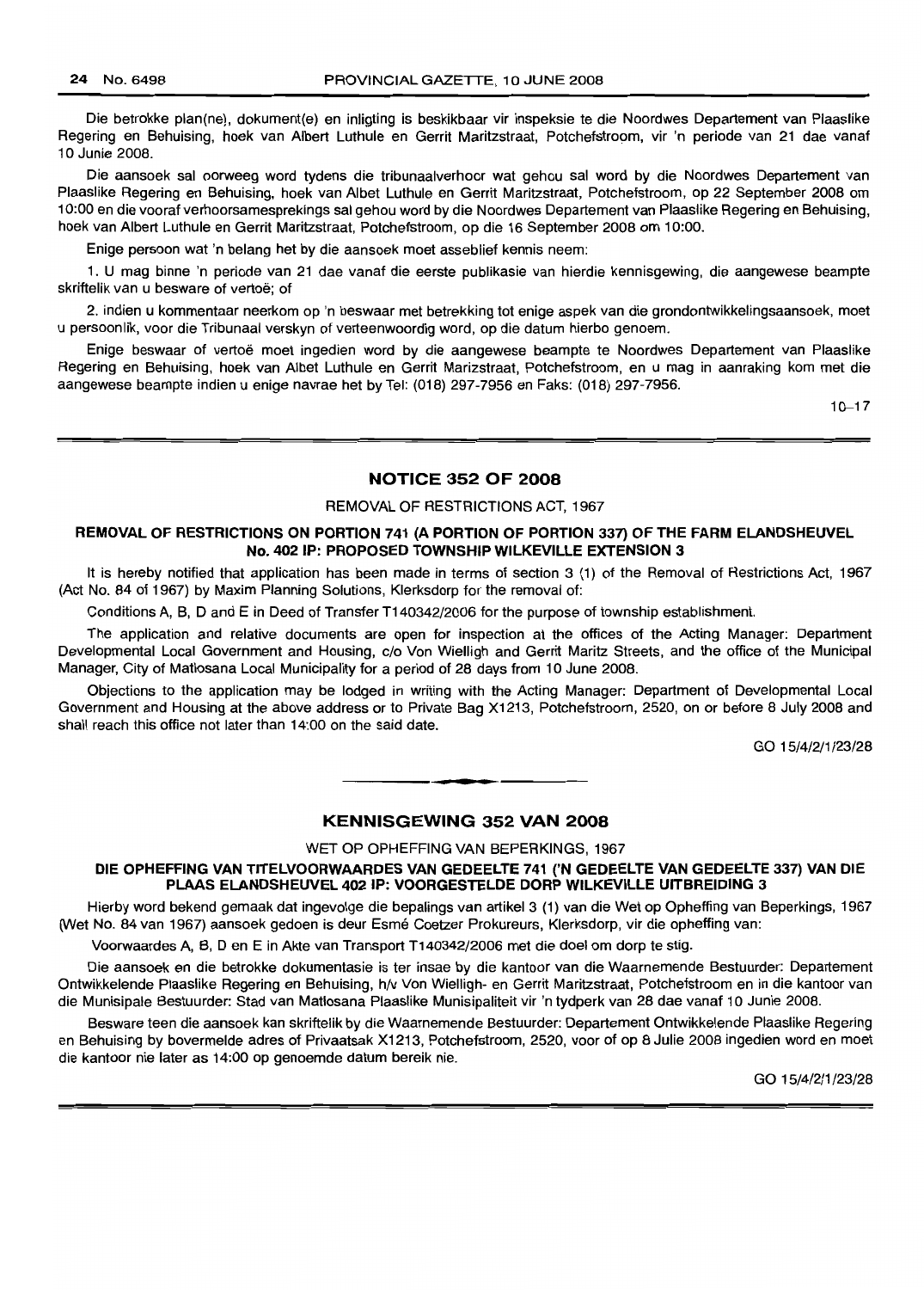## NOTICE 328 OF 2008

## DECLARATION AS APPROVED TOWNSHIP

The premier hereby declares in terms of Section 69 of the Townplanning and Townships Ordinance, 1965 (Ordinance 25 of 1965), Brits Extension 45 township as an approved township, subject to the conditions set out in the attached annexures.

## ANNEXURE

## CONDITIONS OF ESTABLISHMENT

STATEMENT OF THE CONDITIONS UNDER WHICH THE APPLICATION MADE BY CHRISTIAAN GERICKE AND LYNETTE GERICKE (HEREINAFTER REFERRED TO AS THE APPLICANT) UNDER THE PROVISIONS OF THE TOWN-PLANNING AND TOWNSHIPS ORDINANCE, 1965 (ORDINANCE 25 OF 1965), FOR PERMISSION TO ESTABLISH A TOWNSHIP ON THE REMAINDER OF PORTION 359 (A PORTION OF PORTION 150) OF THE FARM ROODEKOPJES OF ZWARTKOPJES NO.427-JQ, REGISTRATION DIVISION J.Q. NORTH WEST PROVINCE HAS BEEN GRANTED

## 1. CONDITIONS OF ESTABLISHMENT

### 1.1 NAME

The name of the township shall be Brits Extension 45.

### 1.2 DESIGN

The township shall consist of 2 erven as indicated on General Plan 8.G. NO.A11928/84.

### 1.3 CONTRIBUTIONS

A bulk services contribution, calculated in terms of the local authority's revised policy in respect of bulk service contributions, shall be payable in accordance with the Town Planning and Townships Ordinance, 1965, to the Local authority.

### 1.4 CONDITIONS OF TITLE

All erven shall be made subject to existing conditions and servitudes, if any, including the reservation of rights to minerals, but excluding

(a) The following servitude which affects only a street in the township:

"Onderhevig aan een recht van weg 12,58 meter wyd tangs de Iyn A.C. zoals aangetoond op de kaart gehect aan Akte van Transport NO.13336/1929 ten gunste van gedeeltes 1 en c van gezegd gedeelte No.77, gehouden onder Certifikaat van Verdelings Title NO.13338/1929 en Akte van Transport No .13335/1929 beide gedateerd de 2de November 1929 en gedeelte 1 van gedeelte "m" *van* voormeld gedeelte gemerkt No.77, gehouden onder Certifikaat van Verdelings Title No.987/1933 en gerechtigd tot een recht van weg 12,58 meter wyd over gemelde gedeelten 1 en clangs de zyden A.C. en A.E.D. respektievelik zoals aangetoond op de kaarten van deze gedeelten, en verder gerechtigd tot een recht van weg 12,59 meter wyd over voormeld gedeelte 1 *van*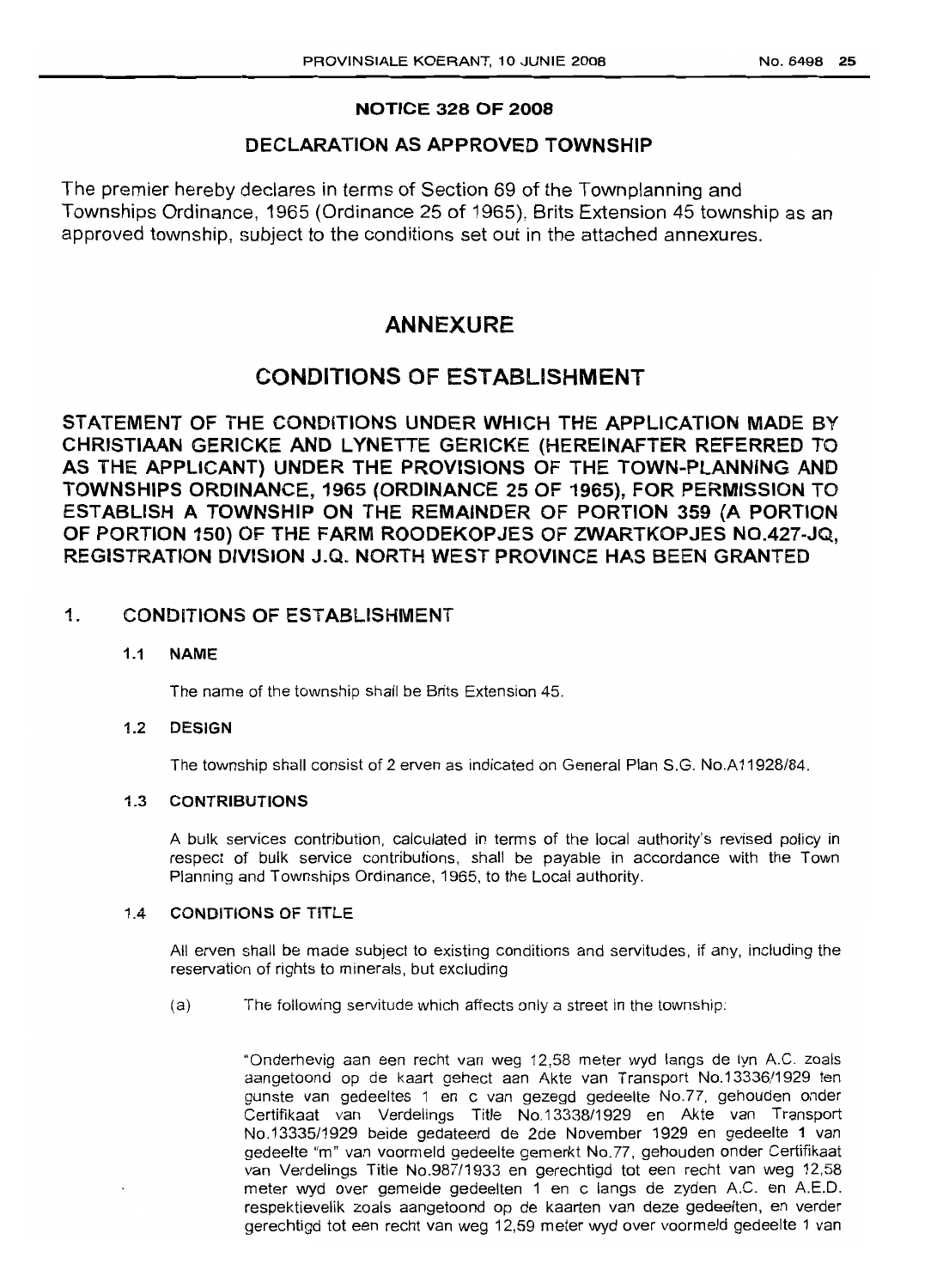gedeelte "m", zoals aangetoond op de kaart van gezegd gedeelte gehecht aan Certifikaat van Verdelings Title NO.987/1933."

 $\overline{a}$ 

(b) The following right which will not be transferred to erven in the township:

"Gerechtigd tot rechten *van* weg over al de onderverdelingen uitmakende het origineel Resterend Gedeelte van gezegde plaats groat als zulks 2876,1316 hektaar, zoals aangetoond op de kaarten *van* de respektieve gedeelten."

### 2. CONDITIONS OF TITLE

The erven shall be subject to the conditions as imposed by the Administrator in terms of the provisions of the Town-Planning and Townships Ordinance, 1965.

- 2.1 The erf is subject to a servitude, 2m wide, in favour of the local authority, for sewerage and other municipal purposes, along any two boundaries other than a street boundary and in the case of a panhandle erf, an additional servitude for municipal purposes 2m wide across the access portion of the erf, if and when required by the local authority: provided that the local authority may dispense with any such servitude.
- 2.2 No building or other structure shall be erected within the aforesaid servitude area and no large rooted trees shall be planted within the area of such servitude or within 2m thereof.
- 2.3 The local authority shall be entitled to deposit temporarily on the land adjoining the aforesaid servitude area such material as may be excavated by them during the course of the construction, maintenance or removal of such works as it in its discretion may deem necessary and shall further be entitled to reasonable access to the said land for the aforesaid purpose subject to any damage done during the process of the construction, maintenance or removal of such works being made good by the local authority.

## 3. CONDITIONS TO BE INCORPORATED IN THE TOWN-PLANNING SCHEME IN TERMS OF SECTION 89 OF ORDINANCE 25 OF 1965, IN ADDITION TO THE PROVISIONS OF THE TOWN-PLANNING SCHEME IN OPERATION

### SPECIAL RESIDENTIAL

Erven 2714 and 2715 will be zoned as "Special Residential" with a density of "one dwelling per 1000m<sup>2</sup>" and will be subject to the following conditions:

- 3.1 Neither the owner, nor anyone else has the right to manufacture bricks, tiles, porcelain pipes or any other articles of the same nature on the erf.
- 3.2 No materials may be dug out, neither may present activities be continued by the owner or any other person except if the erf is being prepared for building activities.
- 3.3 Except with the permission of the Local Authority, no animal, as described in the pound regulations of the Local Authority, as declared in Administrators Notice 2 of 1029, will be kept or displayed on the erf.
- 3.4 Except with the written consent of the Local Authority, no buildings of wood, sink or mud bricks may be erected on the erf.
- 3.5 Except with the written consent of the Local Authority, and the conditions that the Local Authority may impose, neither the owner nor any occupant on the erf may dig a pit or drill boreholes to make use of the underground water.
- 3.6 Where, in the opinion of the Council, it is impracticable for storm water to be drained from higher-lying erven direct to a public street the owner of the lower-lying erf shall be obliged to accept or permit the passage over the erf of such stormwater, provided that the owners of any higher-lying erven, the stormwater from which is discharged over any lower-lying erf,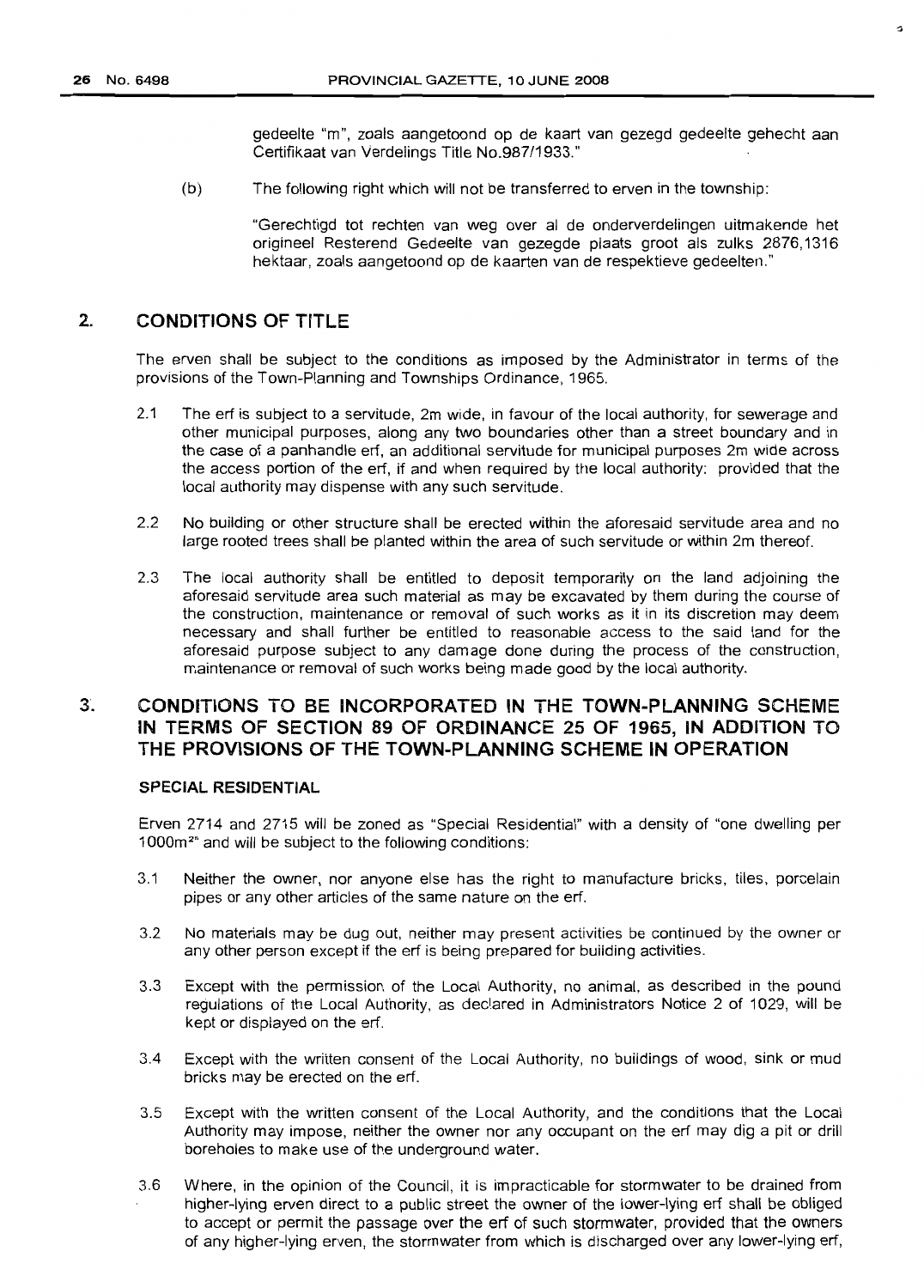shall be liable to pay a proportionate share of the cost of any pipeline or drain which the owner of such lower-lying erf may find necessary to lay or construct for the purpose of conducting the water so discharged over the erf.

- 3.7 The main building, which shall be a completed building and not one which has been partly erected and is to be completed at a later date, shall be erected simultaneously with, or before, the outbuildings.
- 3.8 Buildings, including outbuildings, hereafter erected on the erf, shall be situated not less than 5 metres from the road reserve boundary: Provided that in considering the site development plan, the Local Authority may relax the restriction along one of the road boundaries of a corner erf or where to its opinion the development of the erf may be hampered or interfered with as a result of topographical features of the erf when the building line restrictions are adhered to.
- 3.9 If the erf is to be fenced or closed in any other way, the fencing and maintenance thereof shall be to the satisfaction of the Local Authority.

 $3 - 10$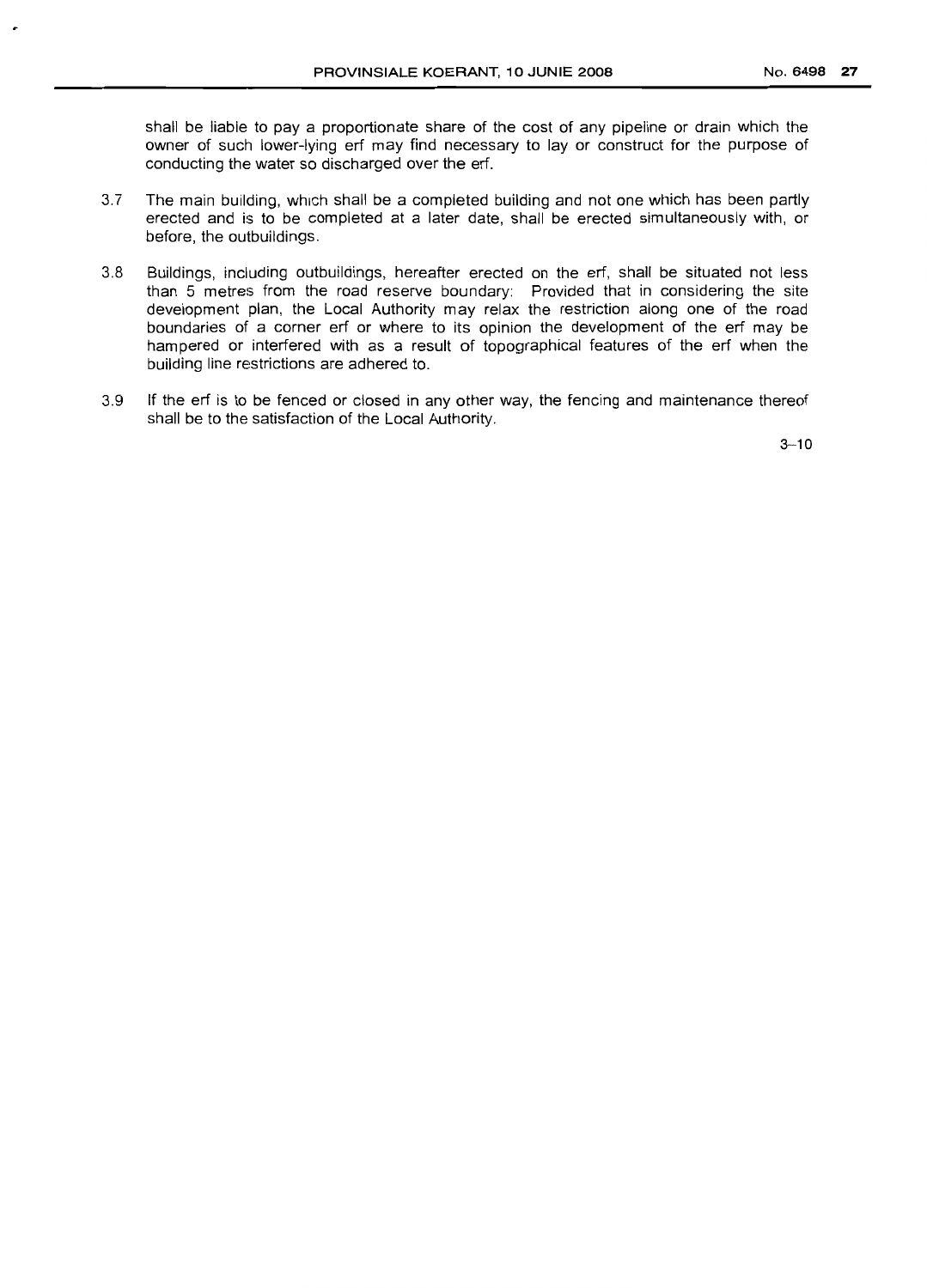### **NOTICE 339 OF 2008**

#### NOTICE IN TERMS OF APPLICATION FOR CONSOLIDATION AND SUBDIVISON IN TERMS OF SECTION 6(8)(a) OF ORDINANCE 20 OF 1986

We, Lombard du Preez Professionele Landmeters (Edms) Bpk, the authorized agent of the registered owner of the Remainders of Portions 193,305, 495 and 624 of the farm Roodekopjes of Zwartkopjes No.427-JQ, hereby give notice in terms of Section 6(8) (a) of the Division of Land Ordinance, 1986 (Ordinance 20 of 1986), that I have applied at the Local Municipality of Madibeng to consolidate and subdivide the abovementioned property as follows:-

- (xi) Proposed Portion A ±2,77ha
- (xii) Proposed Portion B ±2,64ha
- (xiii) Proposed Portion  $C \pm 1,85$ ha
- (xiv) Proposed Portion D ±3,56ha
- (xv) Proposed Portion E ±3,32ha
- (xvi) Proposed Portion F ±3,31ha
- (xvii) Proposed Portion G ±4,06ha (xviii) Proposed Portion H ±2,77ha
- (xix) Proposed Portion I ±4,24ha
- (xx) Proposed Portion J ±3,98ha

Particulars of the application will lie for inspection during normal office hours at the office of the Local Municipality of Madibeng, Van Velden Street, Brits for a period of 28 days from 3 June 2008. Objections to or representations in respect of the application must be lodged with or made in writing to the Municipal Manager at the above address or at PO Box 106, Brits, 0250, within a period of 28 days from 3 June 2008. Address of agent: LOMBARD DU PREEZ Professionele Landmeters (Edms) Bpk, PO Box 798, Brits, 0250. Tel (012) 252 5959

### **KENNISGEWING 339 VAN 2008**

• **• •**

#### KENNISGEWING VAN AANSOEK OM KONSOLIDASIE EN ONDERVERDELING INGEVOLGE ARTIKEL 6(8)(a) VAN ORDONNANSIE 20/1986

Ons, Lombard du Preez Professionele Landmeters (Edms) Bpk, die gevolmagtigde agent van die eienaar van die Restante van Gedeeltes 193, 305, 495 en 624 van die plaas Roodekopjes of Zwartkopjes No.427- JQ, gee hiermee ingevolge Artikel 6(8)(a) van die Ordonnansie op die Verdeling van Grond, 1986 (Ordonnansie 20 van 1986), kennis dat ek by die Plaaslike Munisipaliteit van Madibeng aansoek gedoen het om die konsolidasie en onderverdeling van die bogenoemde eiendom as volg:-

- (i) Voorgestelde Gedeelte A  $\pm$ 2,77ha<br>(ii) Voorgestelde Gedeelte B  $\pm$ 2,64ha
- (ii) Voorgestelde Gedeelte B ±2,64ha<br>(iii) Voorgestelde Gedeelte C ±1,85ha
- (iii) Voorgestelde Gedeelte C  $\pm$ 1,85ha<br>(iv) Voorgestelde Gedeelte D  $\pm$ 3,56ha
- (iv) Voorgestelde Gedeelte D  $\pm 3,56$ ha<br>(v) Voorgestelde Gedeelte E  $\pm 3,32$ ha
- (v) Voorgestelde Gedeelte E ±3,32ha<br>(vi) Voorgestelde Gedeelte F ±3,31ha
- (vi) Voorgestelde Gedeelte F ±3,31 ha<br>(vii) Voorgestelde Gedeelte G ±4.06 ha
- Voorgestelde Gedeelte G ±4,06ha
- (viii) Voorgestelde Gedeelte H ±2,77ha<br>(ix) Voorgestelde Gedeelte | ±4,24ha
- Voorgestelde Gedeelte I ±4,24ha
- (x) Voorgestelde Gedeelte J ±3,98ha

Besonderhede van die aansoek Ie ter insae gedurende gewone kantoorure by die Munisipale Kantore, Van Veldenstraat, Brits, vir 'n tydperk van 28 dae vanaf 3 Junie 2008. Besware teen of vertoe ten opsigte van die aansoek moet binne 'n tydperk van 28 dae vanaf 3 Junie 2008 skriftelik by of tot die Munisipale Bestuurder by bovermelde adres of aan Posbus 106, Brits, 0250, gerig word. Adres van agent: LOMBARD DU PREEZ Professionele Landmeters (Edms) Bpk, Posbus 798, Brits, 0250. Tel. (012) 252 5959.

 $3 - 10$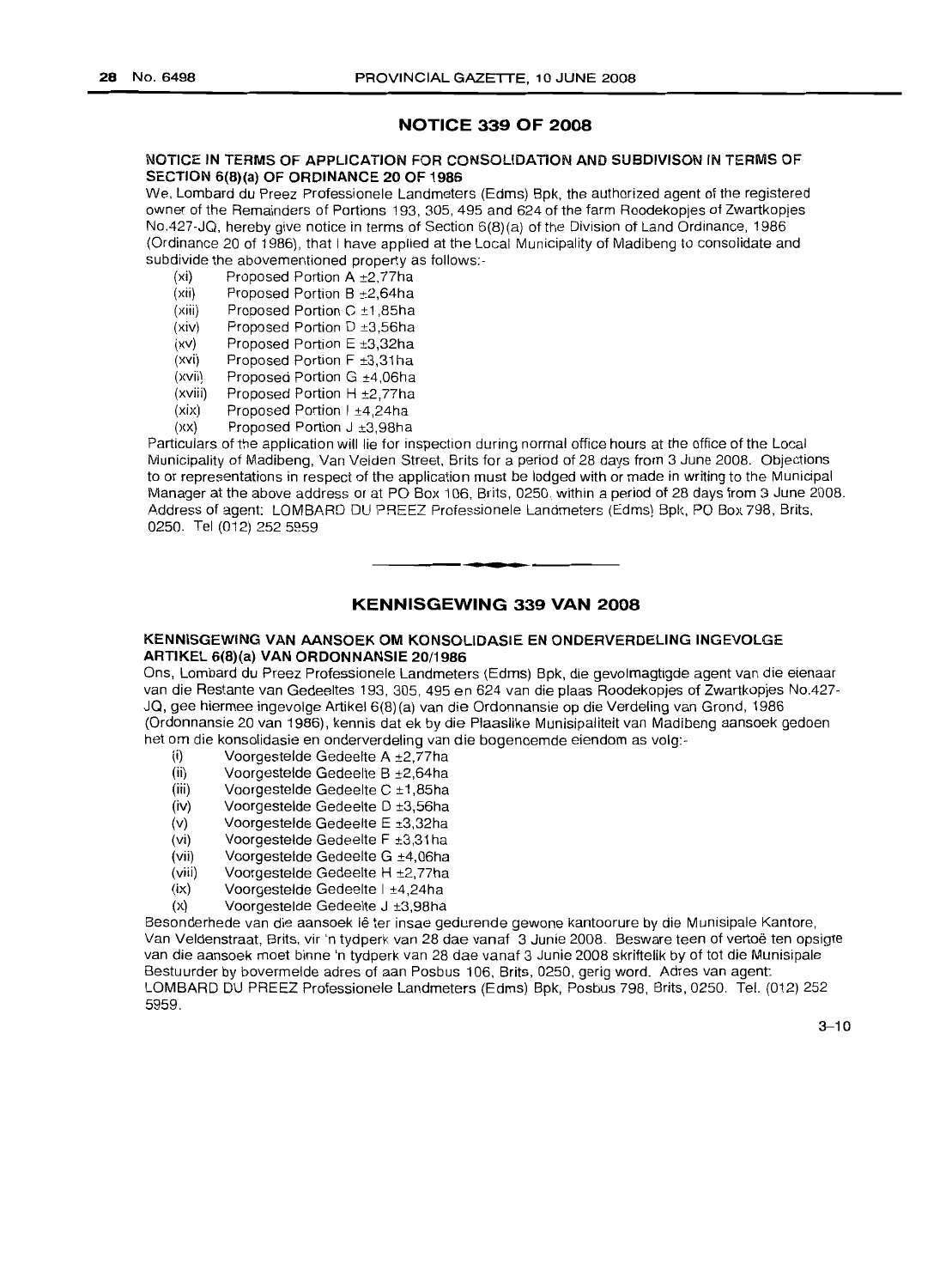### **NOTICE 353 OF 2008**

## **NORTH WEST DEPARTEMENT OF DEVELOPMENTAL LOCAL GOVERNMENT AND HOUSING**

### **DECLARATION OF LEHLlRUTSHE UNITS** 1, 2 & 3 **TOWNSHIPS TO BE FORMALIZED TOWNSHIPS:**

In terms of Section 15 of the Upgrading of Land Tenure Rights Act, No. 112 of 1991 ("the Act") the Premier of the North West Province hereby declares Lehurutshe Units 1, 2 & 3 Townships to be formalized townships in respect of the approved general plans listed in the Schedule hereto:

**Schedule** 

| <b>Township Name</b> | <b>General Plan Number</b>                                            | <b>Land Description</b>                   |
|----------------------|-----------------------------------------------------------------------|-------------------------------------------|
| Lehurutshe Unit 1    | S.G. 1187/2002<br>S.G. Y216/1993<br>S.G. Y255/1993<br>S.G. 13141/1997 | Portion 1 of the farm<br>Welbedacht 47 JO |
| Lehurutshe Unit 2    | S.G. 1841/2002                                                        | Portion 2 of the farm<br>Welbedacht 47 JO |
| Lehurutshe Unit 3    | S.G. 1837/2002                                                        | Portion 3 of the farm<br>Welbedacht 47 JO |

G015/3/2/41/6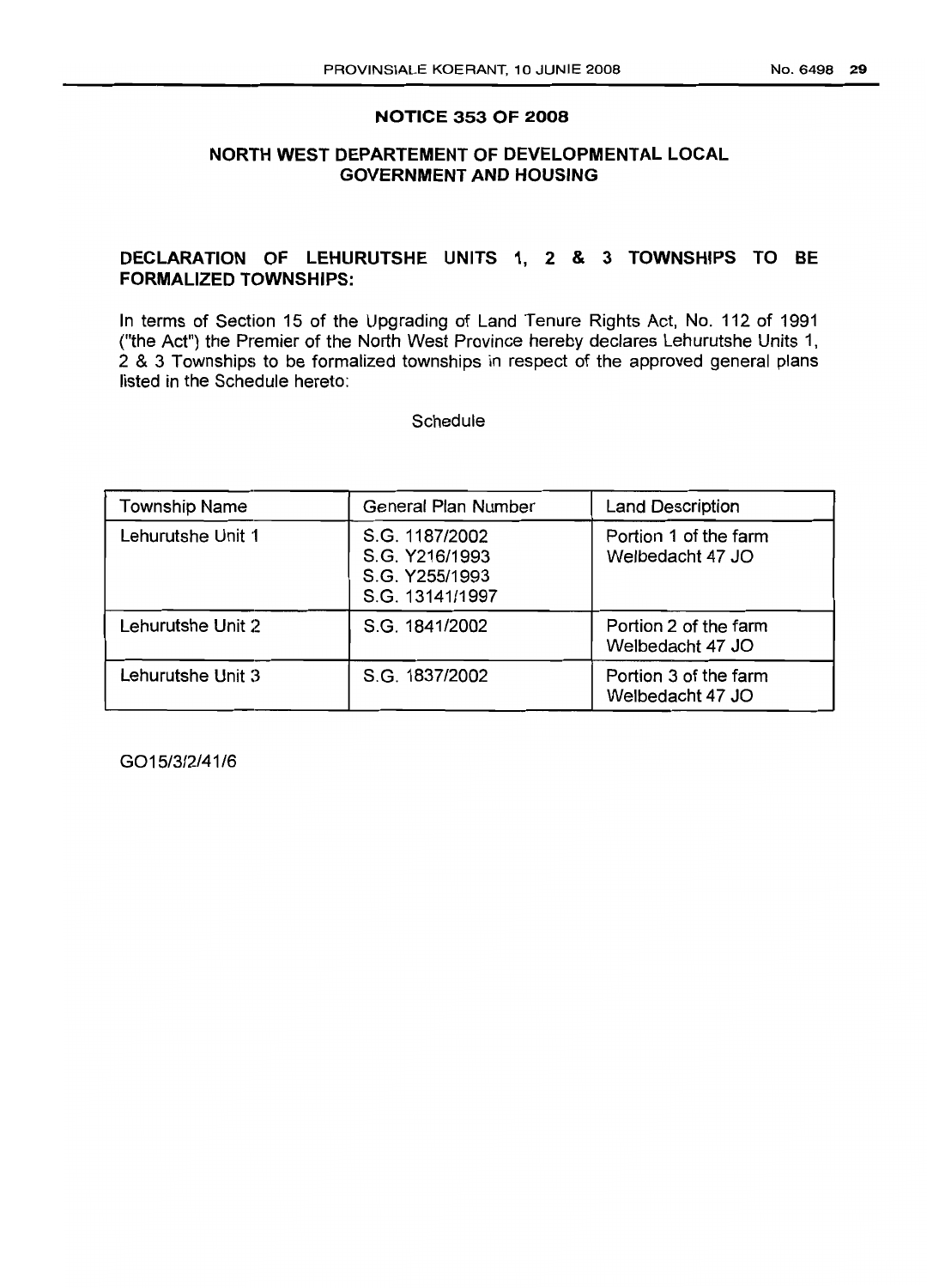## **LOCAL AUTHORITY NOTICES PLAASLIKE BESTUURSKENNISGEWINGS**

### **LOCAL AUTHORITY NOTICE 209**

#### **LOCAL MUNICIPALITY OF MADIBENG**

#### **NOTICE OF APPLICATION FOR ESTABLISHMENT OF TOWNSHIP**

The Local Municipality of Madibeng hereby gives notice in terms of section 96, read with section 69 (6) (a) of the Townplanning and Townships Ordinance, 1986 (Ordinance 15 of 1986), that an application to establish the township referred to in the Annexure attached hereto, has been received by it.

Particulars of the application will lie for inspection during normal office hours at the Municipal Offices, Van Velden Street, Brits, for a period of 28 days from 3 June 2008, being the date of first publication of this notice.

Objections to or representations in respect of the application must be lodged with or made in writing to the Municipal Manager, at the above address or at P O Box 106, Brits, 0250, within a period of 28 days from 3 June 2008.

#### **ANNEXURE**

#### Name of township: **Meerhof Extension** 7.

Full name of applicant: Plandev Town and Regional Planners on behalf of Keysha Investments 207 (Pty) Ltd.

| Number of erven in proposed township: Residential 1: |          |
|------------------------------------------------------|----------|
| Residential 3:                                       | 2 erven  |
| Special for access and access control:               | 1 erf    |
| Special for private roads and engineering services:  | 2 erven  |
| Total:                                               | 44 erven |

Description of land on which the township is to be established: Portion 103 of the farm Hartbeestpoort 482-JQ.

Locality of proposed township: The township herewith proposed is situated located east of Hartbeestpoort Dam within the already developed Meerhof area between Meerhof Extensions 1 and 2.

Address of applicant: Plandev Town and Regional Planners, P O Box 7710, Centurion, 0046. Tel No. (012) 665-2330. Fax: (012) 665-2333. Ref: D1643.

### **PLAASLIKE BESTUURSKENNISGEWING 209**

**• •**

#### **PLAASLIKE MUNISIPALITEIT VAN MADIBENG**

### **KENNISGEWING VAN AANSOEK OM STIGTING VAN DORP**

Die Plaaslike Munisipaliteit van Madibeng, gee hiermee ingevolge artikel 96, saamgelees met artikel 69 (6) (a) van die Ordonnansie op Dorpsbeplanning en Dorpe, 1986, kennis dat 'n aansoek om die dorp in die Bylae hierby genoem, te stig, deur hom ontvang is.

Besonderhede van die aansoek Ie ter insae gedurende gewone kantoorure by die Munisipale Kantore, Van Veldenstraat, Brits, vir 'n tydperk van 28 dae vanaf 3 Junie 2008, synde die datum van eerste publikasie van hierdie kennisgewing.

Besware teen of vertoë ten opsigte van die aansoek moet binne 'n tydperk van 28 dae vanaf 3 Junie 2008 skriftelik by of tot die Munisipale Bestuurder by bovermelde adres of by Posbus 106, Brits, 0250, ingedien word.

#### **BYLAE**

#### Naam van dorp: **Meerhof Uitbreiding** 7.

Volle naam van aansoeker: Plandev Stads- en Streekbeplanners namens Keysha Investments 207 (Pty) Ltd.

| Aantal erwe in voorgestelde dorp: Residensieel 1: | 39 erwe |
|---------------------------------------------------|---------|
| Residensieel 3:                                   | 2 erwe  |
| Spesiaal vir toegang en toegangsbeheer:           | 1 erf   |
| Spesiaal vir private strate en ingenieursdienste: | 2 erwe  |
| Totaal:                                           | 44 erwe |

Beskrywing van grond waarop dorp gestig staan te word: Gedeelte 103 van die plaas Hartbeestpoort 482-JQ.

Ligging van die voorgestelde dorp: Die voorgestelde dorp is geleë oos van Hartbeespoortdam in die Meerhof area tussen Meerhof Uitbreidings 1 en 2.

Adres van applikant: Plandev Stads- en Streekbeplanners, Posbus 7710, Centurion, 0046. Tel No. (012) 665-2330. Faks: (012) 665-2333. Verw: D1643.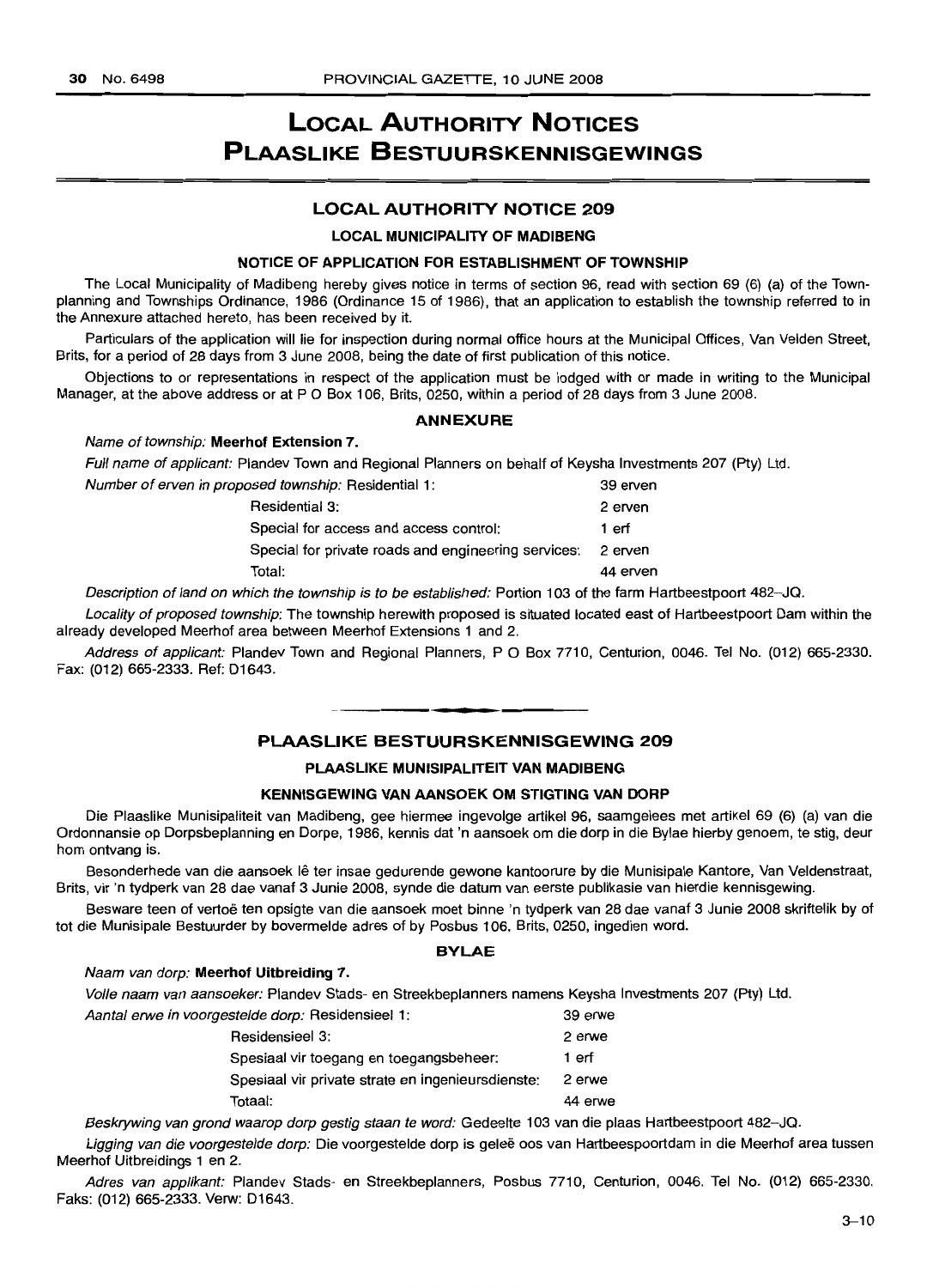### **LOCAL AUTHORITY NOTICE 219**

### **LOCAL MUNICIPALITY OF MADIBENG**

#### **NOTICE OF APPLICATION FOR ESTABLISHMENT OF TOWNSHIP**

The Local Municipality of Madibeng hereby gives notice in terms of section 96, read with section 69 (6) (a) of the Townplanning and Townships Ordinance, 1986 (Ordinance 15 of 1986), that an application to establish the township referred to in the Annexure attached hereto, has been received by it.

Particulars of the application will lie for inspection during normal office hours at the Municipal Offices, Van Velden Street, Brits, for a period of 28 days from 10 June 2008, being the date of first publication of this notice.

Objections to or representations in respect of the application must be lodged with or made in writing to the Municipal Manager, at the above address or at PO Box 106, Brits, 0250, within a period of 28 days from 10 June 2008.

#### **ANNEXURE**

Name of township: **Bushveld View Estate Extension** 15.

Full name of applicant: Grand Palace Trading 11 (Pty) Ltd.

Number of erven in proposed township:

Residential 1: 340 erven.

Residential 2: 1 ert.

Residential 3: 3 erven.

Business: 1 ert.

Special for access and access control: 1 ert.

"Special" for municipal services: 2 erven.

Private open space: 5 erven.

Private roads: 1 ert.

Total: 354 erven.

Description of land on which township is to be established: Portions 71, 198, 257, 258, 259, 260, 300 and Remainder of Portion 70 of the farm Hartebeestfontein 445-JQ.

Locality of proposed township: The property is situated directly south of Provincial Road P106-1, south-east of Seasons Eco Estate and south of the proposed township Kleinwithoek.

Address ofapplicant: Plandev Town and Regional Planners, PO Box 7710, Centurion, 0046. Tel: (012) 665-2330. Fax: (012) 665-2333. Ref: D1583 Notice.

### **PLAASLIKE BESTUURSKENNISGEWING 219**

**•**

### **PLAASLIKE MUNISIPALITEIT VAN MADIBENG**

### **KENNISGEWING VAN AANSOEK OM STIG1"ING VAN DORP**

Die Plaaslike Munisipaliteit van Madibeng gee hiermee ingevolge artikel 96, saamgelees met artikel 69 (6) (a) van die Ordonnansie op Dorpsbeplanning en Dorpe, 1986, kennis dat 'n aansoek om die dorp in die Bylae hierby genoem, te stig, deur hom ontvang is.

Besonderhede van die aansoek lê gedurende gewone kantoorure by die Munisipale Kantore, Van Veldenstraat, Brits, vir 'n tydperk van 28 dae vanaf 10 Junie 2008, synde die datum van eerste publikasie van hierdie kennisgewing.

Besware teen of vertoe ten opsigte van die aansoek moet binne 'n tydperk van 28 dae vanaf 10 Junie 2008 (datum soos hierbo), skriftelik by of tot die Munisipale Bestuurder by bovermelde adres of by Posbus 106, Brits, 0250, ingedien word.

### **BYLAE**

Naam van dorp: **Bushveld View Estate Uitbreiding** 15. Volle naam van aansoeker: Grand Palace Trading 11 (Pty) Ltd. Aantal erwe in voorgestelde dorp: Residensieel 1: 340 erwe. Residensieel 2: 1 ert. Residensieel 3: 3 erwe. Besigheid: 1 ert. Spesiaal vir toegang en toegangsbeheer: 1 ert. "Spesiaal" vir munisipale dienste: 2 erwe. Privaat oop ruimte: 5 erwe. Privaat strate: 1 ert. Totaal: 354 erwe.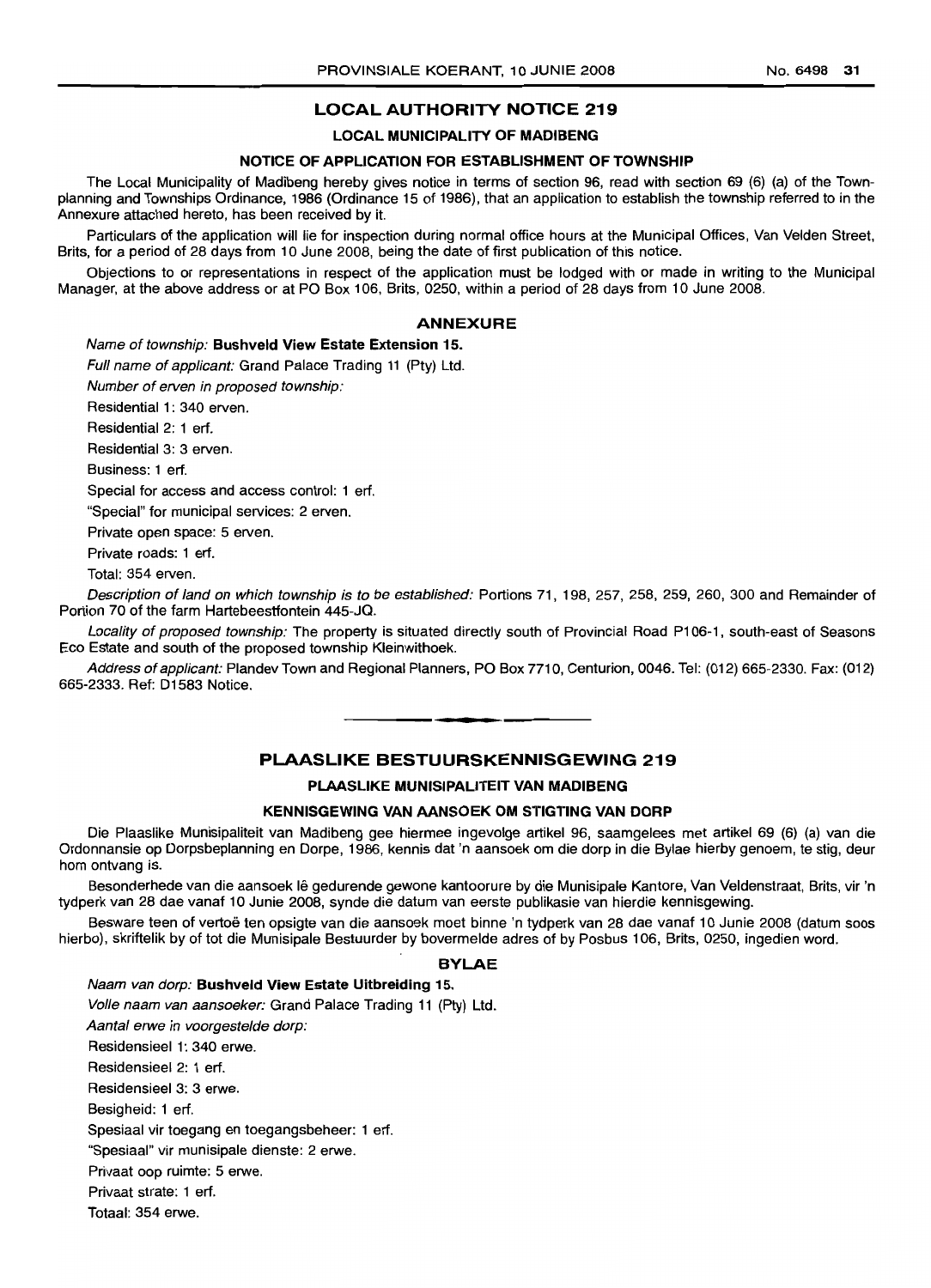Beskrywing van grond waarop dorp gestig staan te word: Gedeeltes 71, 198, 257, 258, 259, 260, 300 en Restant van Gedeelte 70 van die plaas Hartebeestfontein 445-JQ.

Ligging van die voorgestelde dorp: Die eiendom is geleë direk suid van Provinsiale Pad P106-1, suid-oos van Seasons Eco Estate en suid van die voorgestelde dorp Kleinwithoek.

Adres van applikant: Plandev Stads- en Streekbeplanners, Posbus 7710, Centurion, 0046. Tel: (012) 665-2330. Faks: (012) 665-2333. Verw: 01583 Kennisgewing.

 $10 - 17$ 

### **LOCAL AUTHORITY NOTICE 220**

### **CITY OF MATLOSANA MUNICIPALITY**

### **NOTICE FOR THE DIVISION OF LAND IN TERMS OF ORDINANCE 20 OF 1986**

Notice is hereby given in terms of section 6 (8) (a) of the Division of Land Ordinance, 1986 (Ordinance 20 of 1986), that Metroplan Town Planners, being the authorised agent, has applied at the City of Matlosana Municipality of the subdivision of the Remainder of Portion 20 (a portion of Portion 1) of the farm Townlands 424 IP, into two portions, described below.

The application will lie for inspection during normal office hours at the office of the Municipal Manager, Room 128, Klerksdorp Civic Centre.

Any person who wishes to object to the granting of the application or wishes to make representation in regard thereto, shall submit his objections or representations in writing and in duplicate to the Municipal Manager at the above-mentioned address or at PO Box 99, Klerksdorp, 2570, and the applicant within a period of 28 days from the date of the first publication.

Date of first publication: 10 June 2008.

Description of portions of land: Remainder of Portion 20 (a portion of Portion 1) of the farm Townlands 424 IP, Klerksdorp. The subdivision proposal entails the following:

Number and area of proposed portion:

| Proposed portion A: | $± 1,4435$ ha |
|---------------------|---------------|
| Proposed Portion B: | $± 3,0938$ ha |
| Total area:         | 5,6373 ha     |

Address of the applicant: Metroplan Town and Regional Planners, PO Box 916, Groenkloof, 0027. [Tel: (012) 804-2522.] [Fax: (012) 804-2877.] (E-mail: viljoen@metroplan.net)

### **PLAASLIKE BESTUURSKENNISGEWING 220**

**• •**

### **CITY OF MATLOSANA MUNISIPALITEIT**

### **KENNISGEWING VIR DIE VERDELING VAN GROND IN TERME VAN ORDONNANSIE 20 VAN 1986**

Kennis geskied hiermee kragtens artikel 6 (8) (a) van die Ordonnansie op Verdeling van Grond, 1986 (Ordonnansie 20 van 1986), dat ons, Metroplan Stadsbeplanners, die gemagtigde agent aansoek gedoen het by die City of Matlosana Munisipaliteit vir die verdeling van die Restant van Gedeelte 20 ('n gedeelte van Gedeelte 1) van die plaas Townlands 424 IP, Klerksdorp, in twee gedeeltes, soos hieronder beskryf.

Die aansoek lê ter insae gedurende gewone kantoorure by die kantoor van die Munisipale Bestuurder, Kamer 128, Klerksdorp Burgersentrum.

Enige persoon wat teen die toestaan van die aansoek wil beswaar maak of vertoë in verband daarmee wil rig, moet sy besware of vertoë skriftelik en in tweevoud by die Munisipale Bestuurder by bovermelde adres of by Posbus 99, Klerksdorp, 2570, en die applikant, binne 'n tydperk van 28 dae vanaf die datum van die eerste publikasie van hierdie kennisgewing indien.

Datum van eerste publikasie: 10 Junie 2008.

Beskrywing van gedeeltes grond: Restant van Gedeelte 20 ('n gedeelte van Gedeelte 1) van die plaas Townlands 424 IP, Klerksdorp.

Die onderverdelingsvoorstel bevat die volgende:

|  |  |  | Getal en oppervlakte van voorgestelde gedeeltes: |  |
|--|--|--|--------------------------------------------------|--|
|--|--|--|--------------------------------------------------|--|

| Voorgestelde Gedeelte A: | $± 1,4435$ ha      |
|--------------------------|--------------------|
| Voorgestelde Gedeelte B: | <u>± 3,0938 ha</u> |
| Totale oppervlakte:      | 5.6373 ha          |

Adres van gemagtigde agent: Metroplan Stads- en Streekbeplanners, Posbus 916, Groenkloof, 0027. [Tel: (012) 804-2522.] [Faks: (012) 804-2877.] (E-pos: viljoen@metroplan.net)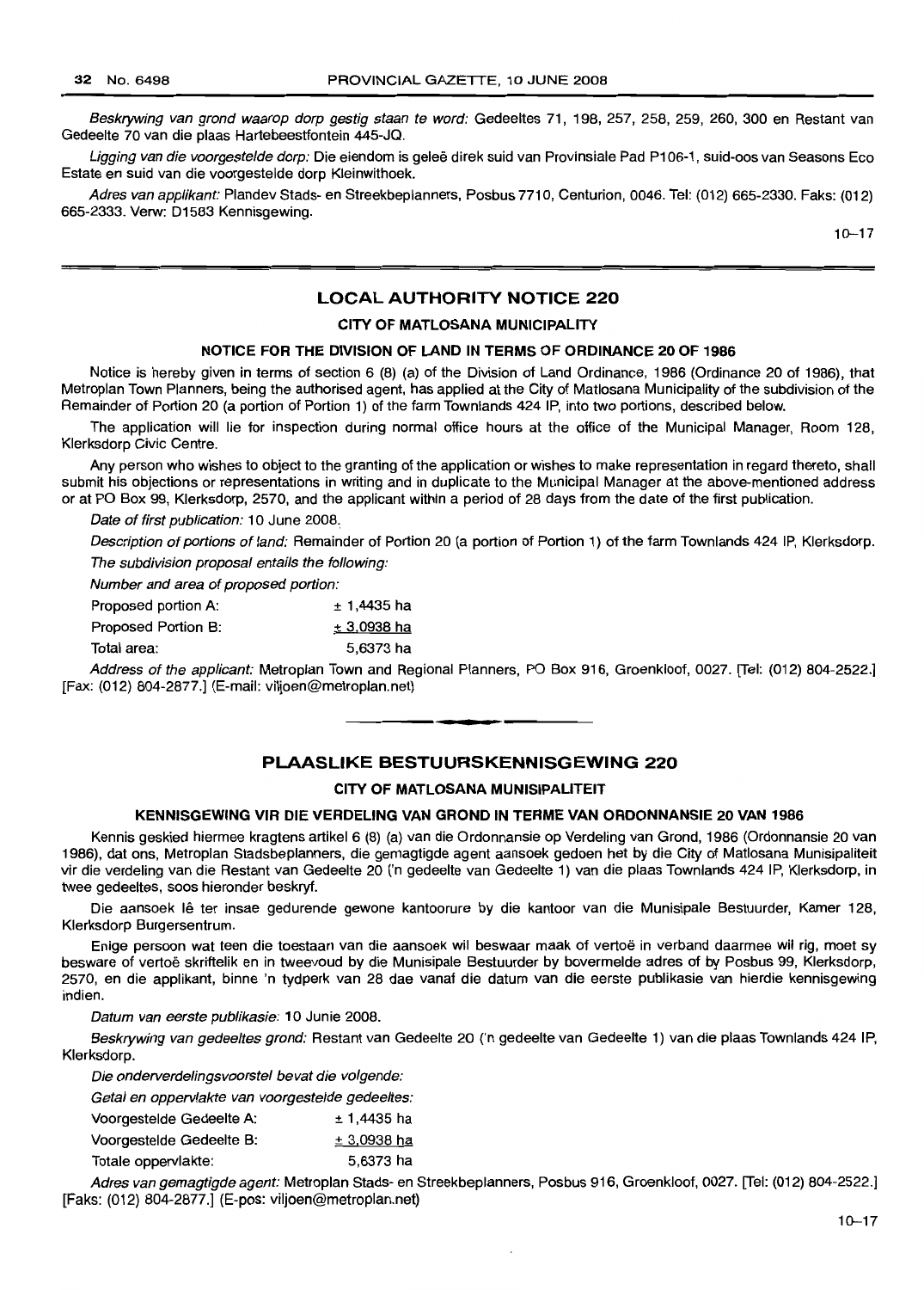### **LOCAL AUTHORITY NOTICE 221**

#### **CITY OF MATLOSANA**

#### **APPROVAL OF AMENDMENT OF LAND USE MANAGEMENT SCHEME**

The City Council of Matlosana hereby in terms of the provisions of section 57 (1) of the Town-planning and Townships Ordinance, 1986, declares that it has approved an amendment scheme being an amendment of the Klerksdorp Land Use Management Scheme, 2005, by the rezoning of Portion 572 of the farm Townlands 424 IP from "Special" to "Special" for purposes of motor vehicle showrooms, workshops, repairs, administration offices, business of motor vehicle retailing (new and used vehicles), the sale of automotive parts and accessories, bank facilities inside the showroom for clients, a place of refreshment, as well as purposes incidental to the main business with the special consent of the local authority.

Map 3 and the scheme clauses of this amendment scheme are filed with the Municipal Manager, Klerksdorp, and the Acting Manager, Department of Developmental Local Government and Housing, Potchefstroom, and are open for inspection at all reasonable times.

This amendment is known as Klerksdorp Land Use Management Scheme 322 and shall come into operation from the date of publication of this notice.

#### **MM MOADIRA, Municipal Manager**

Civic Centre, Klerksdorp Notice No. 156/2008 (16/2/2/1155) 15 April 2008

### **PLAASLIKE BESTUURSKENNISGEWING 221**

**•**

### **STADSRAAD VAN MATLOSANA**

#### **GOE[)KEURING VAN WYSIGING VAN GRONDGEBRUIKBESTUURSKEMA**

Die Stadsraad van Matlosana verklaar hierby ingevolge die bepalings van artikel 57 (1) van die Ordonnansie op Dorpsbeplanning en Dorpe, 1986, dat hy 'n wysigingskema, synde 'n wysiging van die Klerksdorp-Grondgebruikbestuurskema, 2005, goedgekeur het deur die hersonering van Gedeelte 572 van die plaas Townlands 424 IP van "Spesiaal" na "Spesiaal" vir doeleindes van motorvertoonlokale, werkswinkels, administratiewe kantore, besigheidsvoertuigverkope (nuut en tweedehands), onderdele en parte verkope, bankfasiliteite vir kliente by die vertoonlokale, eetplek, sowel as doeleindes verwant aan die hoofbesigheid met die spesiale toestemming van die plaaslike bestuur.

Kaart 3 en die skemaklousules van die wysigingskema word in bewaring gehou deur die Munisipale Bestuurder, Klerksdorp en die Waarnemende Bestuurder, Departement Ontwikkelende Plaaslike Regering en Behuising, Potchefstroom en is beskikbaar vir inspeksie op alle redelike tye.

Hierdie wysiging staan bekend as Klerksdorp-Grondgebruikbestuurskema 322 en tree in werking op die datum van publikasie van hierdie kennisqewing.

#### **MM MOADIRA, Munisipale Elestuurder**

Burgersentrum, Klerksdorp Kennisgewing No. 156/2008 (16/2/2/1155) 15 April 2008

### **LOCAL AUTHORITY NOTICE 222**

#### **CITY OF MATLOSANA**

#### **APPROVAL OF AMENDMENT OF LAND USE MANAGEMENT SCHEME**

The City Council of Matlosana hereby in terms of the provisions of section 57 (1) of the Town-planning and Townships Ordinance, 1986, declares that it has approved an amendment scheme being an amendment of the Klerksdorp Land Use Management Scheme, 2005, by the rezoning of Erven 1 and 38, Wilkeville, from "Public Open Space" to "Residential 2" with a density of seventy-five (75) dwelling units.

Map 3 and the scheme clauses of the amendment scheme are filed with the Municipal Manager, Klerksdorp, and the Acting Manager, Department of Developmental Local Government and Housing, Potchefstroom, and are open for inspection at all reasonable times.

This amendment is known as Klerksdorp Land Use Management Scheme 361 and shall come into operation from the date of publication of this notice.

#### **MM MOADIRA, Municipal Manager**

Civic Centre, Klerksdorp Notice NO.1 03/2008 (16/2/2/1194) 5 March 2008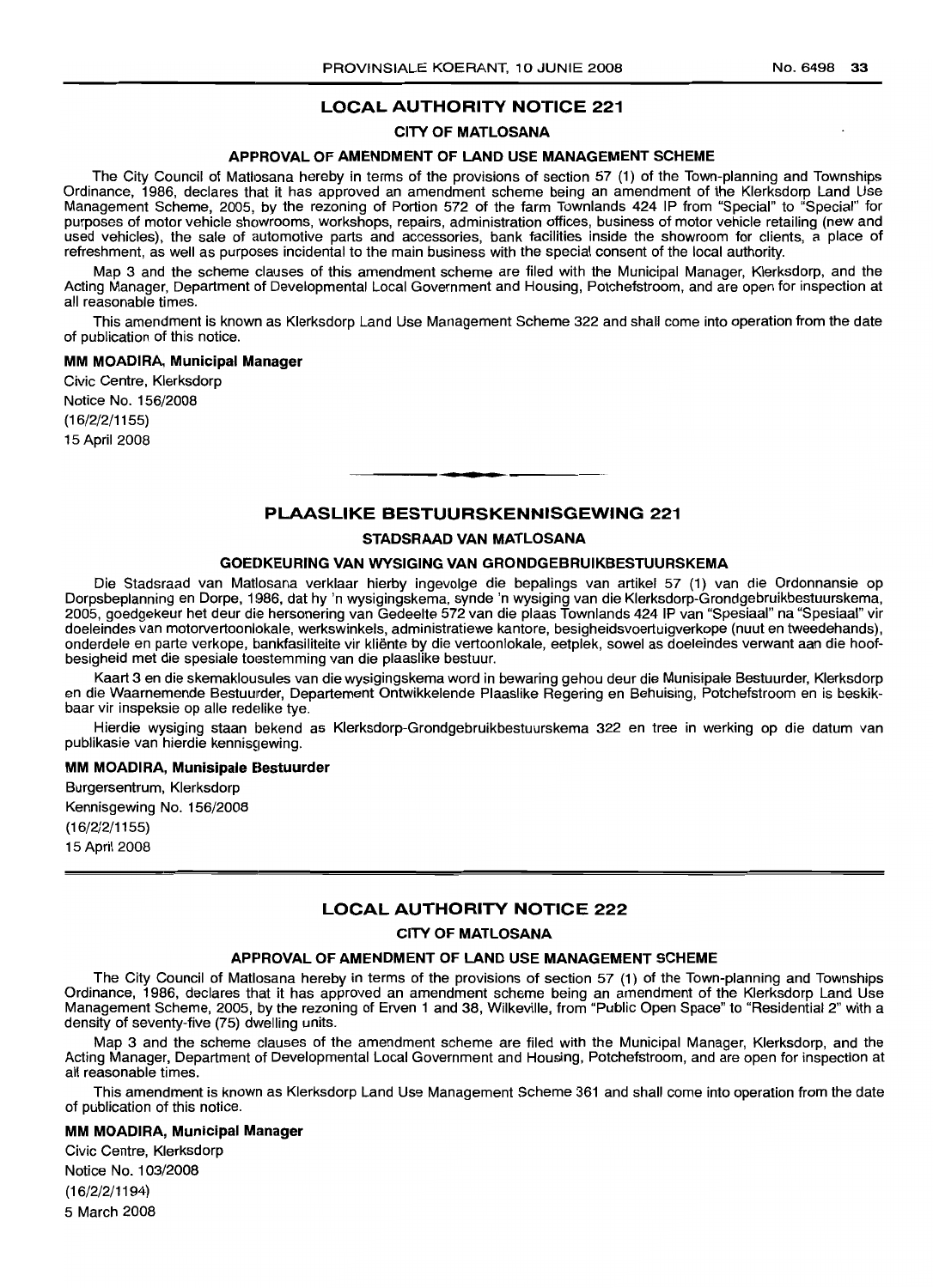### **PLAASLIKE BESTUURSKENNISGEWING 222**

### **STAD VAN MATLOSANA**

### **GOEDKEURING VAN WYSIGING VAN GRONDGEBRUIKBESTUURSKEMA**

Die Stadsraad van Matlosana verklaar hierby ingevolge die bepalings van artikel 57 (1) van die Ordonnansie op Dorpsbeplanning en Dorpe, 1986, dat hy 'n wysigingskema, synde 'n wysiging van die Klerksdorp-Grondgebruikbestuurskema, 2005, goedgekeur het deur die hersonering van Erwe 1 en 38, Wilkeville, van "Publieke Oop Spasie" na "Residensieel 2" met 'n digtheid van vyf-en-sewentig (75) wooneenhede.

Kaart 3 en die skemaklousules van die wysigingskema word in bewaring gehou deur die Munisipale Bestuurder, Klerksdorp en die Waarnemende Bestuurder, Departement Ontwikkelende Plaaslike Regering en Behuising, Potchefstroom en is beskikbaar vir inspeksie op aile redelike tye.

Hierdie wysiging staan bekend as Klerksdorp-Grondgebruikbestuurskema 361 en tree in werking op die datum van publikasie van hierdie kennisgewing.

#### **MM MOADIRA, Munisipale Bestuurder**

Burgersentrum, Klerksdorp Kennisgewing No. 103/2008

(16/2/2/1194)

5 Maart 2008

### **LOCAL AUTHORITY NOTICE 223**

### **CITY OF MATLOSANA**

#### **APPROVAL OF AMENDMENT OF LAND USE MANAGEMENT SCHEME**

The City of Matlosana hereby in terms of the provisions of section 57 (1) of the Town-planning and Townships Ordinance, 1986, declares that it has approved an amendment scheme being an amendment of the Klerksdorp Land Use Management Scheme, 2005, by the rezoning of Erf 472, Doringkruin, from "Residential 1" to "Residential 2" with a density of twelve (12) dwelling units.

Map 3 and the scheme clauses of the amendment scheme are filed with the Municipal Manager, Klerksdorp, and the Acting Manager, Department of Developmental Local Government and Housing, Potchefstroom, and are open for inspection at all reasonable times.

This amendment is known as Klerksdorp Land Use Management Scheme 362 and shall come into operation from the date of publication of this notice.

#### **MM MOADIRA, Municipal Manager**

Civic Centre, Klerksdorp Notice No. 139/2008 (16/2/2/1195) 7 April 2008

### **PLAASLIKE BESTUURSKENNISGEWING 223**

• **- I**

#### **STAD VAN MATLOSANA**

#### **GOEDKEURING VAN WYSIGING VAN GRONDGEBRUIKBESTULIRSKEMA**

Die Stad van Matlosana verklaar hierby ingevolge die bepalings van artikel 57 (1) van die Ordonnansie op Dorpsbeplanning en Dorpe, 1986, dat hy 'n wysigingskema, synde 'n wysiging van die Klerksdorp-Grondgebruikbestuurskema, 2005, goedgekeur het deur die hersonering van Erf 472, Doringkruin, van "Residensieel 1" na "Residensieel 2" met 'n digtheid van twaalf (12) wooneenhede.

Kaart 3 en die skemaklousules van die wysigingskema word in bewaring gehou deur die Munisipale Bestuurder, Klerksdorp en die Waarnemende Bestuurder, Departement Ontwikkelende Plaaslike Regering en Behuising, Potchefstroom en is beskikbaar vir inspeksie op aile redelike tye.

Hierdie wysiging staan bekend as Klerksdorp-Grondgebruikbestuurskema 362 en tree in werking op die datum van publikasie van hierdie kennisgewing.

#### **MM MOADIRA, Munisipale Bestuurder**

Burgersentrum, Klerksdorp Kennisgewing No. 139/2008 (16/2/2/1195) 7 April 2008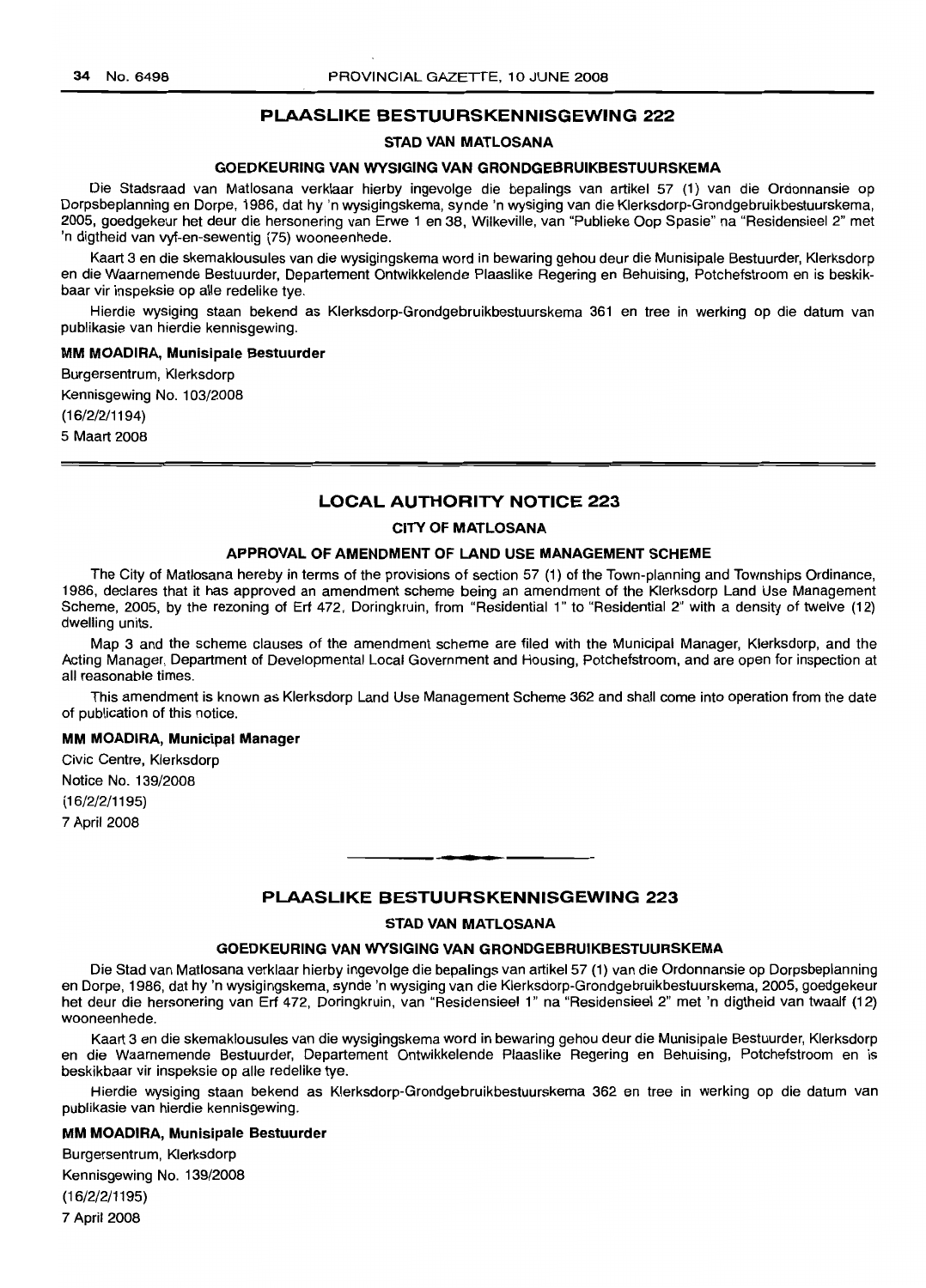### **LOCAL AUTHORITY NOTICE 224**

### **CITY OF MATLOSANA**

### **APPROVAL OF AMENDMENT OF LAND USE MANAGEMENT SCHEME**

The City of Matlosana hereby in terms of the provisions of section 57 (1) of the Town-planning and Townships Ordinance, 1986, declares that it has approved an amendment scheme being an amendment of the Klerksdorp Land Use Management Scheme, 2005, by the rezoning of Erf 59, Joe Siovo Road, Freemanville, from "Residential 1" to "Special" for purposes of a vehicle sales lot.

Map 3 and the scheme clauses of the amendment scheme are filed with the Municipal Manager, Klerksdorp, and the Acting Manager, Department of Developmental Local Government and Housing, Potchefstroom, and are open for inspection at all reasonable times.

This amendment is known as Klerksdorp Land Use Management Scheme 363 and shall come into operation from the date of publication of this notice.

#### **MM MOADIRA, Municipal Manager**

Civic Centre, Klerksdorp Notice NO.1 08/2008 (16/2/2/1196) 12 March 2008

### **PLAASLIKE BESTUURSKENNISGEWING 224**

**-**

#### **STAD VAN MATLOSANA**

### **GOEDKEURING VAN WYSIGING VAN GRONDGEBRUIKBESTUURSKEMA**

Die Stad van Matlosana verklaar hierby ingevolge die bepalings van artikel 57 (1) van die Ordonnansie op Dorpsbeplanning en Dorpe, 1986, dat hy 'n wysigingskema, synde 'n wysiging van die Klerksdorp-Grondgebruikbestuurskema, 2005, goedgekeur het deur die hersonering van Erf 59, Joe Siovoweg, Freemanville, van "Residensieel 1" na "Spesiaal" vir doeleindes van 'n motorverkope vertoonlokaal.

Kaart 3 en die skemaklousules van die wysigingskema word in bewaring gehou deur die Munisipale Bestuurder, Klerksdorp en die Waarnemende Bestuurder, Departement Ontwikkelende Plaaslike Regering en Behuising, Potchefstroom en is beskikbaar vir inspeksie op aile redelike tye.

Hierdie wysiging staan bekend as Klerksdorp-Grondgebruikbestuurskema 363 en tree in werking op die datum van publikasie van hierdie kennisgewing.

#### **MM MOADIRA; Munisipale Bestuurder**

Burgersentrum, Klerksdorp Kennisgewing No.1 08/2008 (16/2/2/1196) 12 Maart 2008

### **LOCAL AUTHORITY NOTICE 225**

### **CITY OF MATLOSANA**

### **APPROVAL OF AMENDMENT OF LAND USE MANAGEMENT SCHEME**

The City of Matlosana hereby in terms of the provisions of section 57 (1) of the Town-planning and Townships Ordinance, 1986, declares that it has approved an amendment scheme being an amendment of the Klerksdorp Land Use Management Scheme, 2005, by the rezoning of the Remainder of Erf 1005, Flamwood Extension 3 from "Public Open Space" to "Special" for purposes of professional offices, dwelling units and institutional purposes.

Map 3 and the scheme clauses of the amendment scheme are filed with the Municipal Manager, Klerksdorp, and the Acting Manager, Department of Developmental Local Government and Housing, Potchefstroom, and are open for inspection at all reasonable times.

This amendment is known as Klerksdorp Land Use Management Scheme 364 and shall come into operation from the date of publication of this notice.

#### **MM MOADIRA, Municipal Manager**

Civic Centre, Klerksdorp Notice No.1 00/2008 (16/2/2/1197) 5 March 2008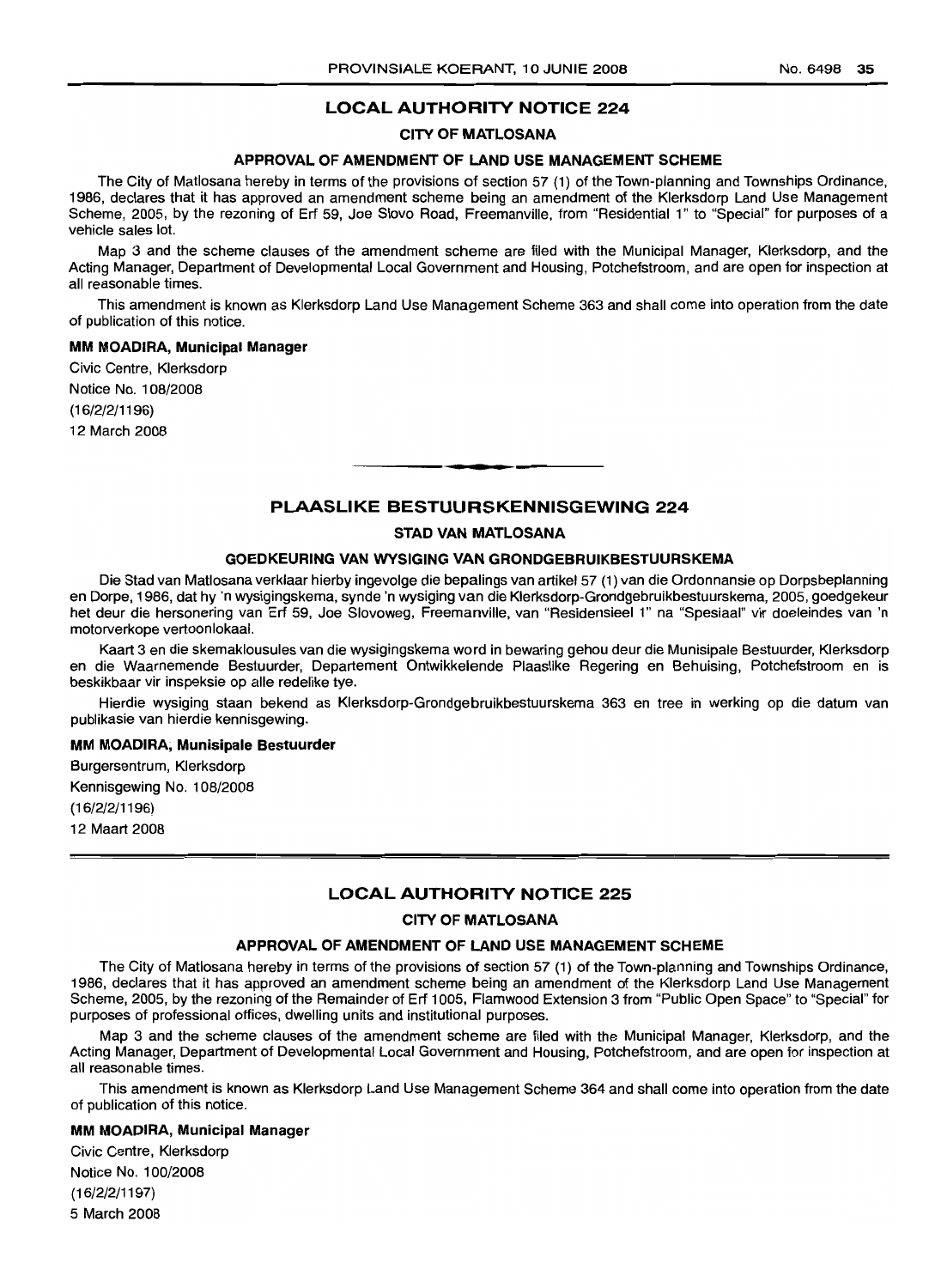### **PLAASLIKE BESTUURSKENNISGEWING 225**

### **STAD VAN MATLOSANA**

#### **GOEDKEURING VAN WYSIGING VAN GRONDGEBRUIKBESTUURSKEMA**

Die Stad van Matlosana verklaar hierby ingevolge die bepalings van artikel 57 (1) van die Ordonnansie op Dorpsbeplanning en Dorpe, 1986, dat hy 'n wysigingskema, synde 'n wysiging van die Klerksdorp-Grondgebruikbestuurskema, 2005, goedgekeur het deur die hersonering van die Restant van Erf 1005, Flamwood Uitbreiding 3 van "Publieke Oop Spasie" na "Spesiaal" vir doeleindes van professionele kantore, wooneenhede en institusionele doeleindes.

Kaart 3 en die skemaklousules van die wysigingskema word in bewaring gehou deur die Munisipale Bestuurder, Klerksdorp en die Waarnemende Bestuurder, Departement Ontwikkelende Plaaslike Regering en Behuising, Potchefstroom en is beskikbaar vir inspeksie op aile redelike tye.

Hierdie wysiging staan bekend as Klerksdorp-Grondgebruikbestuurskema 364 en tree in werking op die datum van publikasie van hierdie kennisgewing.

#### **MM MOADIRA, Munisipale Bestuurder**

Burgersentrum, Klerksdorp Kennisgewing No. 100/2008 (16/2/2/1197) 5 Maart 2008

### **LOCAL AUTHORITY NOTICE 226**

#### **CITY OF MATLOSANA**

#### **APPROVAL OF AMENDMENT OF LAND USE MANAGEMENT SCHEME**

The City of Matlosana hereby in terms of the provisions of section 57 (1) of the Town-planning and Townships Ordinance, 1986, declares that it has approved an amendment scheme being an amendment of the Klerksdorp Land Use Management Scheme, 2005, by the rezoning of Erf 782, Meiringspark Extension 5, from "Residential 1" to "Residential 2" with a density of three (3) dwelling units.

Map 3 and the scheme clauses of the amendment scheme are filed with the Municipal Manager, Klerksdorp, and the acting Manager, Department of Developmental Local Government and Housing, Potchefstroom, and are open for inspection at all reasonable times.

This amendment is known as Klerksdorp Land Use Management Scheme 373 and shall come into operation from the date of publication of this notice.

#### **MM MOADIRA, Municipal Manager**

Civic Centre, Klerksdorp Notice No. 132/2008 (16/2/2/1206) 28 March 2008

### **PLAASLIKE BESTUURSKENNISGEWING 226**

**. -**

### **STAD VAN MATLOSANA**

#### **GOEDKEURING VAN WYSIGING VAN GRONDGEBRUIKBESTUURSKEMA**

Die Stad van Matlosana verklaar hierby ingevolge die bepalings van artikel 57 (1) van die Ordonnansie op Dorpsbeplanning en Dorpe, 1986, dat hy 'n wysigingskema, synde 'n wysiging van die Klerksdorp-Grondgebruikbestuurskema, 2005, goedgekeur het deur die hersonering van Erf 782, Meiringspark Uitbreiding 5, van "Residensieel 1" na "Residensieel 2" met 'n digtheid van drie (3) wooneenhede.

Kaart 3 en die skemaklousules van die wysigingskema word in bewaring gehou deur die Munisipale Bestuurder, Klerksdorp, en die Waarnemende Bestuurder, Departement Ontwikkelende Plaaslike Regering en Behuising, Potchefstroom, en is beskikbaar vir inspeksie op aile redelike tye.

Hierdie wysiging staan bekend as Klerksdorp-Grondgebruikbestuurskema 373 en tree in werking op die datum van publikasie van hierdie kennisgewing.

#### **MM MOADIRA, Munisipale Bestuurder**

Burgersentrum, Klerksdorp Kennisgewing No. 132/2008 (16/2/2/1206) 28 Maart 2008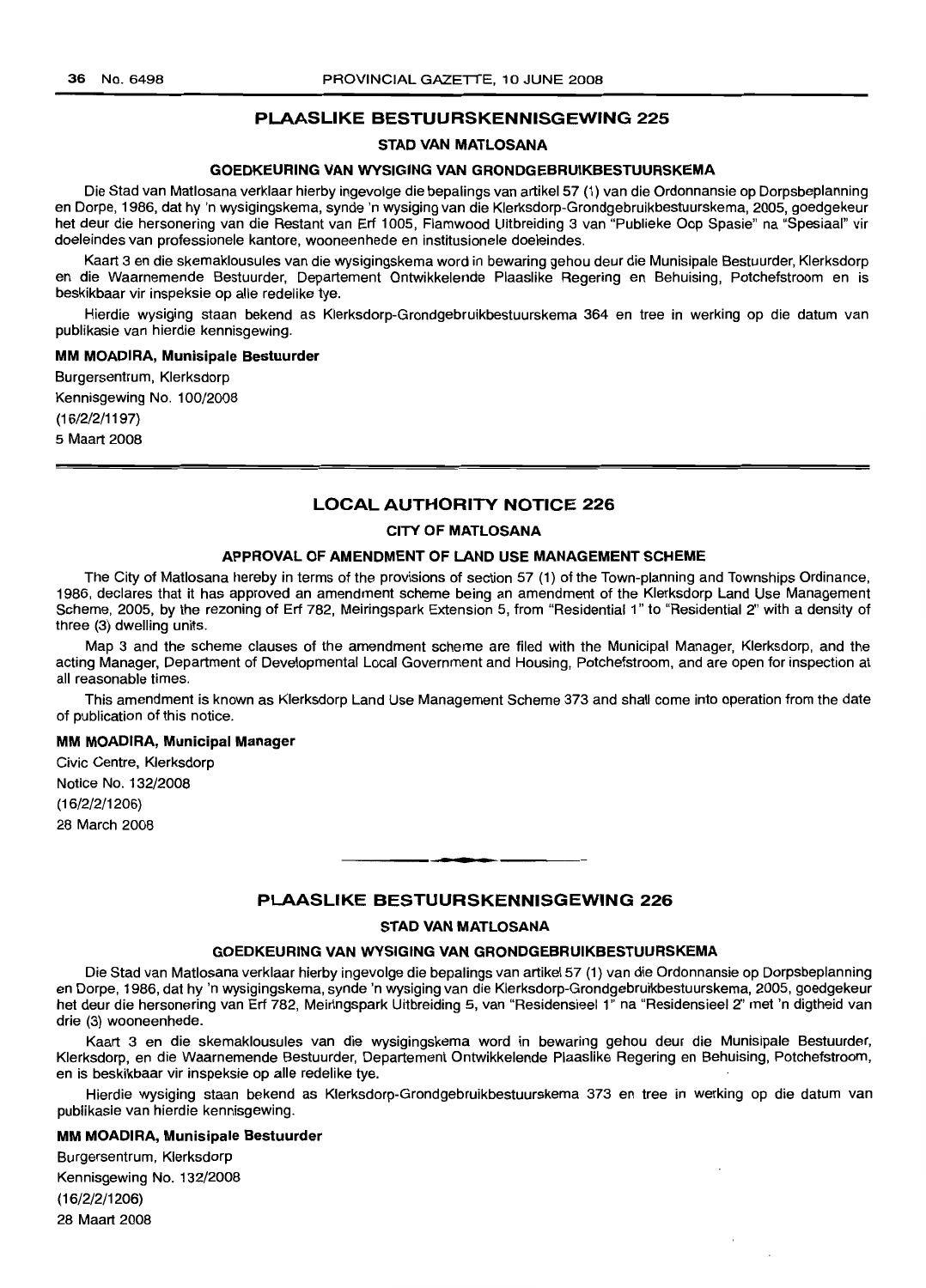### **LOCAL AUTHORITY NOTICE 227**

#### **CITY OF MATLOSANA**

#### **APPROVAL OF AMENDMENT OF LAND USE MANAGEMENT SCHEME**

The City of Matlosana hereby in terms of the provisions of section 57 (1) of the Town-planning and Townships Ordinance, 1986, declares that it has approved an amendment scheme being an amendment of the Klerksdorp Land Use Management Scheme, 2005, by the rezoning of Erf 1582, Klerksdorp Extension 8, from "Residential 1" to "Special" for purposes of a dwelling house, accommodation enterprises/guest house, teagarden and related purposes with the special consent of the local authority.

Map 3 and the scheme clauses of the amendment scheme are filed with the Municipal Manager, Klerksdorp, and the acting Manager, Department of Developmental Local Government and Housing, Potchefstroom, and are open for inspection at all reasonable times.

This amendment is known as Klerksdorp Land Use Management Scheme 375 and shall come into operation from the date of publication of this notice.

#### **MM MOADIRA, Municipal Manager**

Civic Centre, Klerksdorp Notice No. 157/2008 (16/2/2/1208) 21 April 2008

### **PLAASLIKE BESTUURSKENNISGEWING 227**

**•**

#### **STAD VAN MATLOSANA**

### **GOEDKEURING VAN WYSIGING VAN GRONDGEBRUIKBESTUURSKEMA**

Die Stad van Matlosana verklaar hierby ingevolge die bepalings van artikel 57 (1) van die Ordonnansie op Dorpsbeplanning en Dorpe, 1986, dat hy 'n wysiqinqskema, synde 'n wysiging van die Klerksdorp-Grondgebruikbestuurskema, 2005, goedgekeur het deur die hersonering van Erf 1582, Klerksdorp Uitbreiding 8, van "Residensieel 1" na "Spesiaal" vir doeleindes van 'n woonhuis, akkommodasie ondernerning/gastehuis, teetuin en verwante gebruike met die spesiale toestemming van die plaaslike bestuur.

Kaart 3 en die skemaklousules van die wysigingskema word in bewaring gehou deur die Munisipale Bestuurder, Klerksdorp, en die Waarnemende Bestuurder, Departement Ontwikkelende Plaaslike Regering en Behuising, Potchefstroom, en is beskikbaar vir inspeksie op aile redelike tye.

Hierdie wysiging staan bekend as Klerksdorp-Grondgebruikbestuurskema 375 en tree in werking op die datum van publikasie van hierdie kennisgewing.

#### **MM MOADIRA, Munisipale Bestuurder**

Burgersentrum, Klerksdorp Kennisgewing No. 157/2008 (16/2/2/1208) 21 April 2008

#### **LOCAL AUTHORITY NOTICE 228**

#### **CITY OF MATLOSANA**

#### **APPROVAL OF AMENDMENT OF LAND USE MANAGEMENT SCHEME**

The City of Matlosana hereby in terms of the provisions of section 57 (1) of the Town-planning and Townships Ordinance, 1986, declares that it has approved an amendment scheme being an amendment of the Klerksdorp Land Use Management Scheme, 2005, by the rezoninq of Erf 706, Wilkoppies Extension 14, from "Residential 1" to "Special" for purposes of a dwelling unit, a service enterprise (health spa and health therapy activities) and related uses with the special consent of the local authority.

Map 3 and the scheme clauses of the amendment scheme are filed with the Municipal Manager, Klerksdorp, and the acting Manager, Department of Developmental Local Government and Housing, Potchefstroom, and are open for inspection at all reasonable times.

This amendment is known as Klerksdorp Land Use Management Scheme 376 and shall come into operation from the date of publication of this notice.

#### **MM MOADIRA, Municipal Manager**

Civic Centre, Klerksdorp Notice No. 131/2008 (16/2/2/1209) 28 March 2008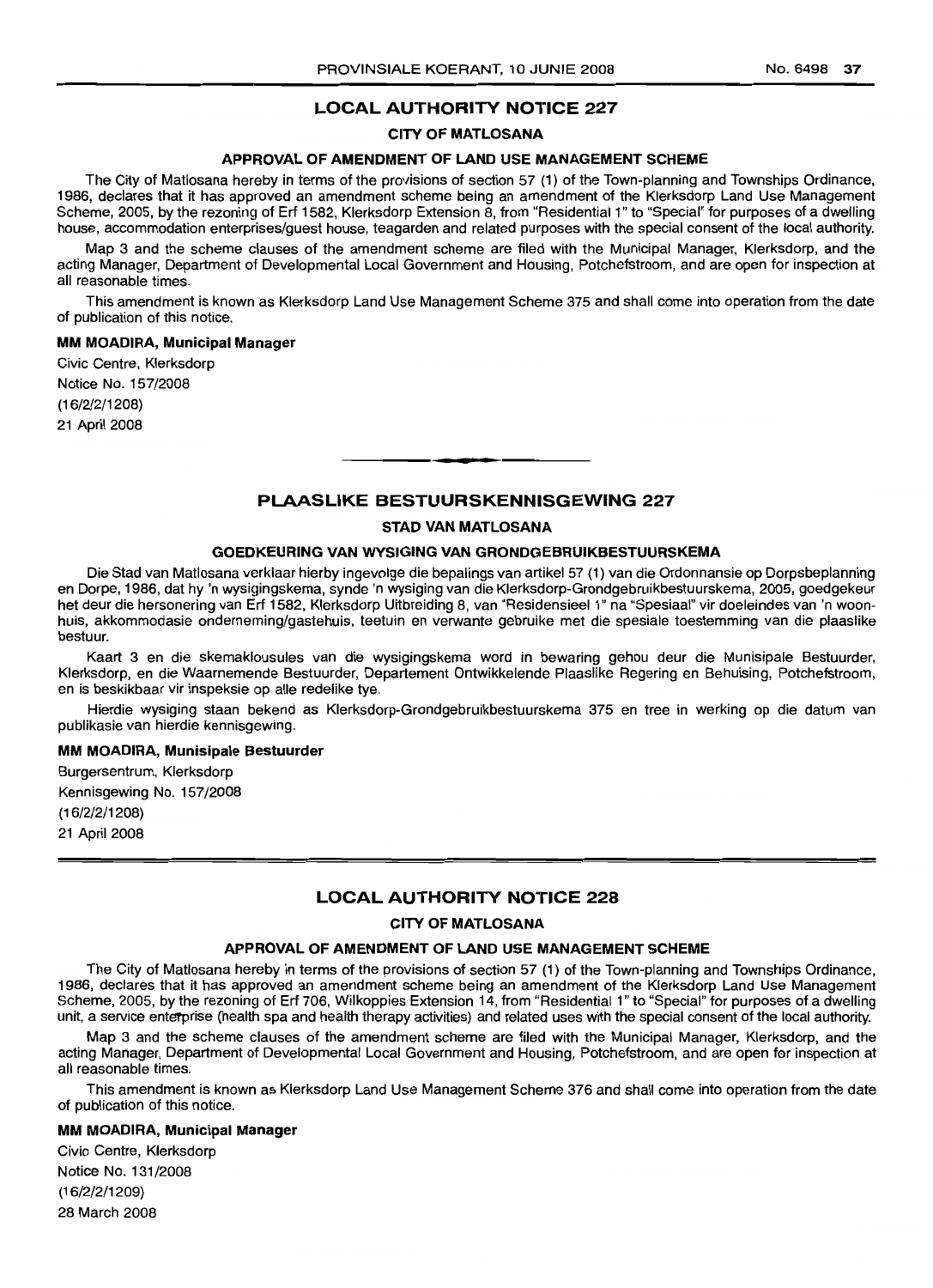### **PLAASLIKE BESTUURSKENNISGEWING 228**

#### **STAD VAN MATLOSANA**

#### **GOEDKEURING VAN WYSIGING VAN GRONDGEBRUIKBESTUURSKEMA**

Die Stad van Matlosana verklaar hierby ingevolge die bepalings van artikel57 (1) van die Ordonnansie op Dorpsbeplanning en Dorpe, 1986, dat hy 'n wysigingskema, synde 'n wysiging van die Klerksdorp-Grondgebruikbestuurskema, 2005, goedgekeur het deur die hersonering van Erf 706, Wilkoppies Uitbreiding 14, van "Residensieel 1" na "Spesiaal" vir doeleindes van 'n dienste onderneming (gesondheidspa en gesondheidsterapie aktiwiteite) en verwante gebruike met die spesiale toestemming van die plaaslike bestuur.

Kaart 3 en die skemaklousules van die wysigingskema word in bewaring gehou deur die Munisipale Bestuurder, Klerksdorp, en die Waarnemende Bestuurder, Departement Ontwikkelende Plaaslike Regering en Behuising, Potchefstroom, en is beskikbaar vir inspeksie op aile redelike tye.

Hierdie wysiging staan bekend as Klerksdorp-Grondgebruikbestuurskema 376 en tree in werking op die datum van publikasie van hierdie kennisgewing.

#### **MM MOADIRA, Munisipale Bestuurder**

Burgersentrum, Klerksdorp Kennisgewing No. 131/2008 (16/2/2/1209) 28 Maart 2008

### **LOCAL AUTHORITY NOTICE 229**

### **CITY OF MATLOSANA**

#### **APPROVAL OF AMENDMENT OF LAND USE MANAGEMENT SCHEME**

The City of Matlosana hereby in terms of the provisions of section 57 (1) of the Town-planning and Townships Ordinance, 1986, declares that it has approved an amendment scheme being an amendment of the Klerksdorp Land Use Management Scheme, 2005, by th rezoning of Erf 298, Wilkoppies, from "Residential 1" to "Residential 2" with a density of fourteen (14) dwelling units.

Map 3 and the scheme clauses of the amendment scheme are filed with the Municipal Manager, Klerksdorp and the Acting Manager, Department of Developmental Local Government and Housing, Potchefstroom, and are open for inspection at all reasonable times.

This amendment is known as Klerksdorp Land Use Management Scheme 377 and shall come into operation from the date of publication of this notice.

#### M **M MOADIRA, Municipal Manager**

Civic Centre, Klerksdorp.

Notice No. 140/2008

(16/2/2/1210)

7 April 2008

### **PLAASLIKE BESTUURSKENNISGEWING 229**

**- .**

### **STAD VAN MATLOSANA**

### **GOEDKEURING VAN WYSIGING VAN GRONDGEBRUIKBESTUURSKEMA**

Die Stad van Matlosana verklaar hierby ingevolge die bepalings van artikel57 (1) van die Ordonnansie op Dorpsbeplanning en Dorpe, 1986, dat hy 'n wysigingskema, synde 'n wysiging van die Klerksdorp Grondgebruikbestuurskema, 2005, goedgekeur het deur die hersonering van Erf 298, Wilkoppies, van "Residensieel 1" na "Residensieel 2" met 'n digtheid van veertien (14) wooneenhede.

Kaart 3 en die skemaklousules van die wysigingskema word in bewaring gehou deur die Munisipale Bestuurder, Klerksdorp en die Waarnemende Bestuurder, Departement Ontwikkelende Plaaslike Regering en Behuising, Potchefstroom, en is beskikbaar vir inspeksie op aile redelike tye.

Hierdie wysiging staan bekend as Klerksdorp Grondgebruikbestuurskema 377 en tree in werking op die datum van publikasie van hierdie kennisgewing.

#### M **M MOADIRA, Munisipale Bestuurder**

Burgersentrum, Klerksdorp. Kennisgewing No. 140/2008 (16/2/2/1210) 7 April 2008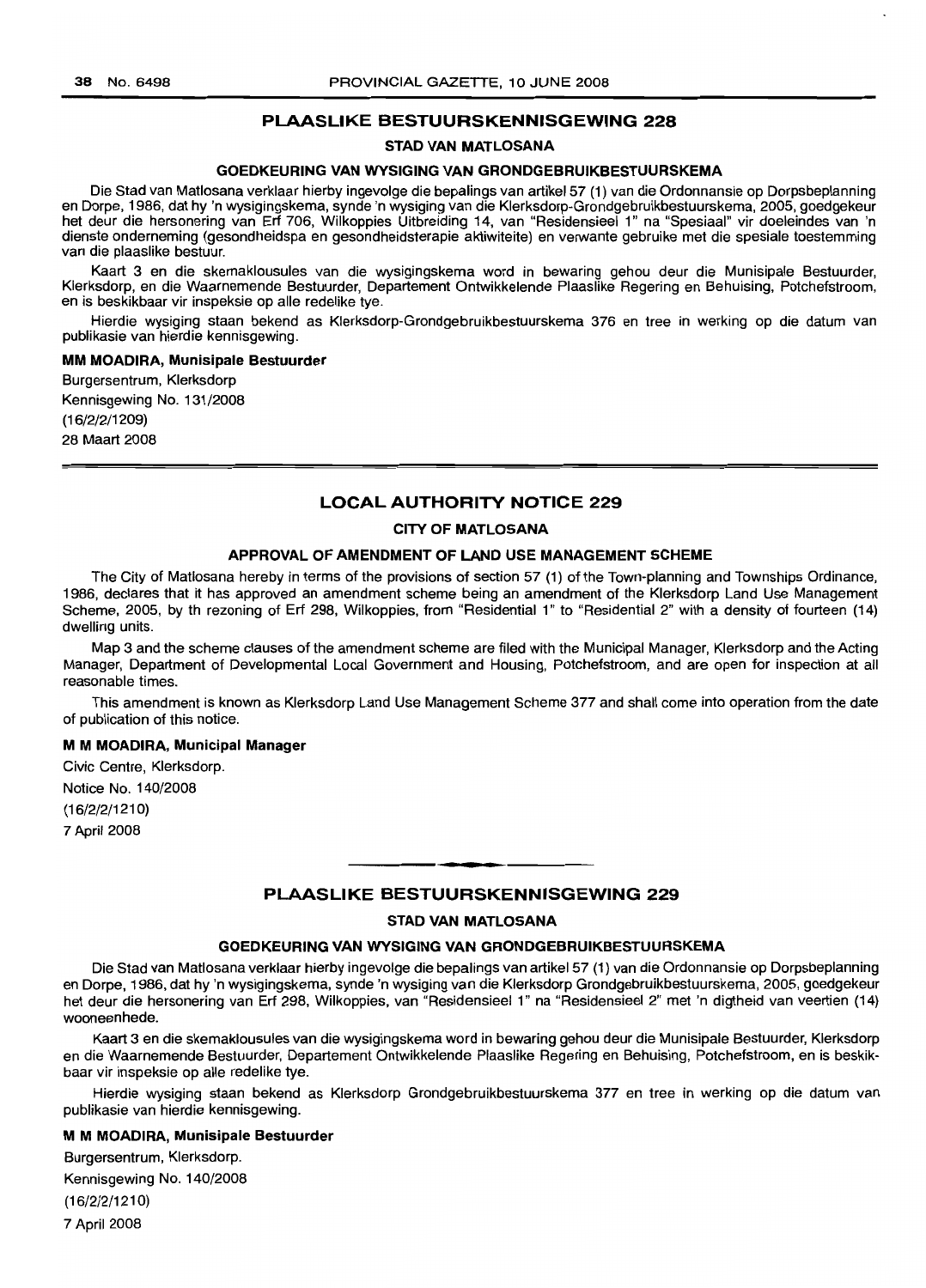### **LOCAL AUTHORITY NOTICE 230**

### **CITY OF MATLOSANA**

### **APPROVAL OF AMENDMENT OF LAND USE MANAGEMENT SCHEME**

The City of Matlosana hereby in terms of the provisions of section 57 (1) of the Town-planning and Townships Ordinance, 1986, declares that it has approved an amendment scheme being an amendment of the Klerksdorp Land Use Management Scheme, 2005, by the rezoning of Remainder of Erf 171, Elandia Extension 2, from "Residential 1" to "Residential 2" with a density of three (3) dwelling units.

Map 3 and the scheme clauses of the amendment scheme are filed with the Municipal Manager, Klerksdorp and the Acting Manager, Department of Developmental Local Government and Housing, Potchefstroom, and are open for inspection at all reasonable times.

This amendment is known as Klerksdorp Land Use Management Scheme 378 and shall come into operation from the date of publication of this notice.

#### M **M MOADIRA, Municipal Manager**

Civic Centre, Klerksdorp.

Notice No. 141/2008

(16/2/2/1211)

7 April 2008

### **PLAASLIKE BESTUURSKENNISGEWING 230**

**• •**

#### **STAD VAN MATLOSANA**

#### **GOEDKEURING VAN WYSIGING VAN GRONDGEBRUIKBESTUURSKEMA**

Die Stad van Matlosana verklaar hierby ingevolge die bepalings van artikel 57 (1) van die Ordonnansie op Dorpsbeplanning en Dorpe, 1986, dat hy 'n wysigingskema, synde 'n wysiging van die Klerksdorp Grondgebruikbestuurskema, 2005, goedgekeur het deur die hersonering van die Restant van Erf 171, Elandia Uitbreiding 2, van "Residensieel 1" na "Residensieel 2" met 'n digtheid van drie (3) wooneenhede.

Kaart 3 en die skemaklousules van die wysigingskema word in bewaring gehou deur die Munisipale Bestuurder, Klerksdorp en die Waarnemende Bestuurder, Departement Ontwikkelende Plaaslike Regering en Behuising, Potchefstroom, en is beskikbaar vir inspeksie op aile redelike tye.

Hierdie wysiging staan bekend as Klerksdorp Grondgebruikbestuurskema 378 en tree in werking op die datum van publikasie van hierdie kennisgewing.

#### M **M MOADlRA, Munisipale Bestuurder**

Burgersentrum, Klerksdorp. Kennisgewing No. 141/2008 (16/2/2/1211) 7 April 2008

#### **LOCAL AUTHORITY NOTICE 231**

### **CITY OF MATLOSANA**

#### **APPROVAL OF AMENDMENT OF LAND USE MANAGEMENT SCHEME**

The City of Matlosana hereby in terms of the provisions of section 57 (1) of the Town-planning and Townships Ordinance, 1986, declares that it has approved an amendment scheme being an amendment of the Klerksdorp Land Use Management Scheme, 2005, by rezoning of the Erven 154 and 155, Neserhof, from "Residential 1" to "Residential 2" with a density of twenty (20) dwelling units per erf.

Map 3 and the scheme clauses of the amendment scheme are filed with the Municipal Manager, Klerksdorp and the Acting Manager, Department of Developmental Local Government and Housing, Potchefstroom, and are open for inspection at all reasonable times.

This amendment is known as Klerksdorp Land Use Management Scheme 379 and shall come into operation from the date of publication of this notice.

#### M **M MOADIRA, Municipal Manager**

Civic Centre, Klerksdorp. Notice No. 158/2008 (16/2/2/1212) 21 April 2008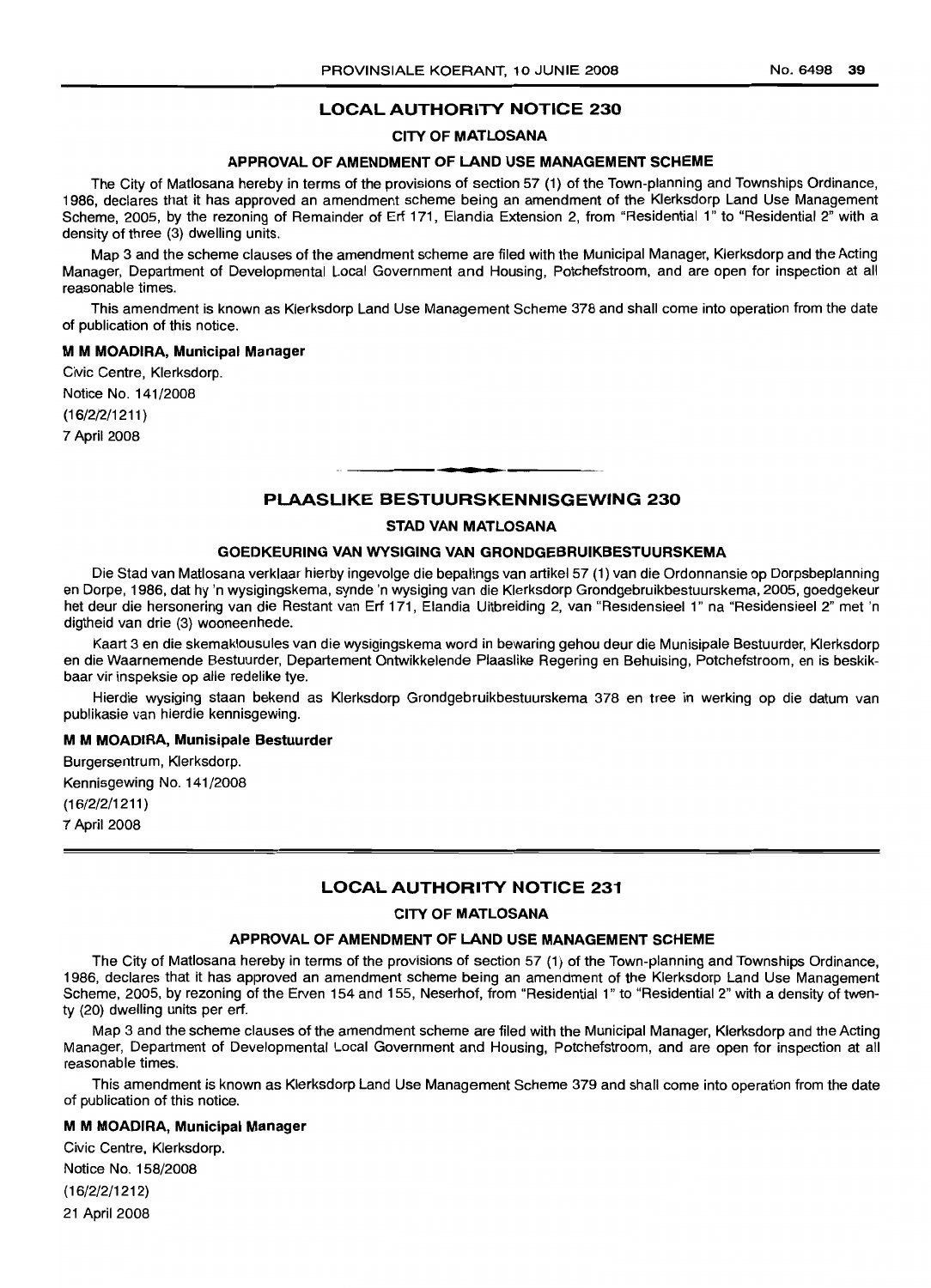### **PLAASLIKE BESTUURSKENNISGEWING 231**

### **STAD VAN MATLOSANA**

### **GOEDKEURING VAN WYSIGING VAN GRONDGEBRUIKBESTUURSKEMA**

Die Stad van Matlosana verklaar hierby ingevolge die bepalings van artikel 57 (1) van die Ordonnansie op Dorpsbeplanning en Dorpe, 1986, dat hy 'n wysigingskema, synde 'n wysiging van die Klerksdorp Grondgebruikbestuurskema, 2005, goedgekeur het deur die hersonering van Erwe 154 en 155, Neserhof, van "Residensieel 1" na "Residensieel 2" met 'n digtheid van twintig (20) wooneenhede per ert.

Kaart 3 en die skemaklousules van die wysigingskema word in bewaring gehou deur die Munisipale Bestuurder, Klerksdorp en die Waarnemende Bestuurder, Departement Ontwikkelende Plaaslike Regering en Behuising, Potchefstroom, en is beskikbaar vir inspeksie op aile redelike tye.

Hierdie wysiging staan bekend as Klerksdorp Grondgebruikbestuurskema 379 en tree in werking van datum van publikasie van hierdie kennisgewing.

#### M**M MOADIRA, Munisipale Bestuurder**

Burgersentrum, Klerksdorp. Kennisgewing No. 158/2008 (16/2/2/1212) 21 April 2008

### **LOCAL AUTHORITY NOTICE 232**

### **RUSTENBURG AMENDMENT SCHEME 303**

Notice is hereby given in terms of the provisions of section 57 (1) (a) of the Town-planning and Townships Ordinance, 1986, that the Rustenburg Local Municipality has approved the amendment of the Rustenburg Land Use Management Scheme, 2005, by the rezoning of Remainder of Ert 1167, Rustenburg, from "Residential 1" to "Business 1".

Map 3 and the scheme clauses of the amendment scheme are filed with the Regional Director: North West Provincial Administration, Private Bag X1213, Potchefstroom, 2520, and the Municipal Manager, Room 620, Missionary Mpheni House, Beyers Naude Drive, Rustenburg, and are open for inspection at all reasonable times.

This amendment is known as Rustenburg Amendment Scheme 303 and shall come into operation on the date of publication hereof.

#### **Mr A. BOSHOFF, Municipal Manager**

Missionary Mpheni House, PO Box 16, Rustenburg, 0300

#### **PLAASLIKE BESTUURSKENNISGEWING 232**

**• I**

#### **RUSTENBURG-WYSIGINGSKEMA 303**

Kennis geskied hiermee ingevolge die bepalings van artikel 57 (1) (a) van die Ordonnansie op Dorpsbeplanning en Dorpe, 1986, dat die Rustenburg Plaaslike Munisipaliteit die wysiging van die Rustenburg Grondgebruiksbeheerskema, 2005, goedgekeur het deur die hersonering van Restant van Erf 1167, Rustenburg, vanaf "Residensieel 1" na "Besigheid 1".

Kaart 3 en die skamaklousules van die wysigingskema word in bewaring gehou deur die Streekdirekteur: Noordwes Provinsiale Administrasie, Privaatsak X1213, Potchefstroom, 2520, en die Munisipale Bestuurder: Kamer 620, Missionary Mpheni House, Beyers Naude Drive, Rustenburg, en is te aile redelike tye ter insae beskikbaar.

Hierdie wysiging staan bekend as Rustenburg-wysigingskema 303, en sal in werking tree op die datum van publikasie hiervan.

#### **Mnr A. BOSHOFF, Munisipale Bestuurder**

Missionary Mpheni House, Posbus 16, Rustenburg, 0300

### **LOCAL AUTHORITY NOTICE 233**

#### **RUSTENBURG AMENDMENT SCHEME 360**

Notice is hereby given in terms of the provisions of section 57 (1) (a) of the Town-planning and Townships Ordinance, 1986, that the Rustenburg Local Municipality has approved the amendment of the Rustenburg Land Use Management Scheme, 2005, by the rezoning of Remainder of Ert 1321 and Portion 2 of Ert 1321, Rustenburg, from "Residential 1" to "Special" for offices, and medical consulting rooms.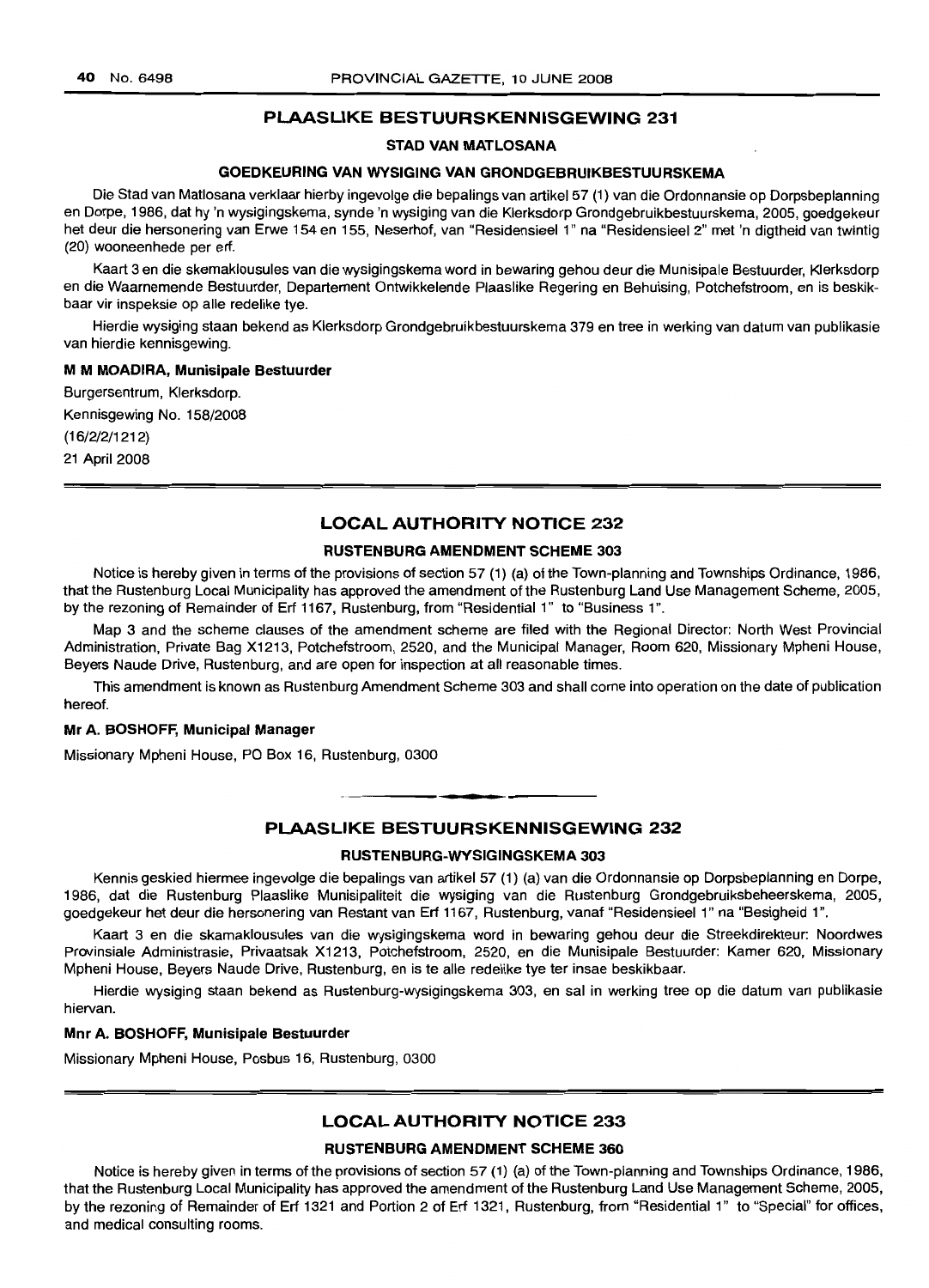Map 3 and the scheme clauses of the amendment scheme are filed with the Regional Director: North West Provincial Administration, Private Bag X1213, Potchefstroom, 2520, and the Municipal Manager, Room 620, Missionary Mpheni House, Beyers Naude Drive, Rustenburg, and are open for inspection at all reasonable times.

This amendment is known as Rustenburg Amendment Scheme 360 and shall come into operation on the date of publication hereof.

#### Mr A. BOSHOFF, Municipal Manager

Missionary Mpheni House, PO Box 16, Rustenburg, 0300

### PLAASLIKE BESTUURSKENNISGEWING 233

**• •**

#### RUSTENBURG·WYSIGINGSKEMA 360

Kennis geskied hiermee ingevolge die bepalings van artikel 57 (1) (a) van die Ordonnansie op Dorpsbeplanning en Dorpe, 1986, dat die Rustenburg Plaaslike Munisipaliteit die wysiging van die Rustenburg Grondgebruiksbeheerskema, 2005, goedgekeur het deur die hersonering van Restant van Erf 1321 en Gedeelte 2 van Erf 1321, Rustenburg, vanaf "Residensieel 1" na "Spesiaal " vir kantore en mediese spreekkamers.

Kaart 3 en die skamaklousules van die wysigingskema word in bewaring gehou deur die Streekdirekteur: Noordwes Provinsiale Administrasie, Privaatsak X1213, Potchefstroom, 2520, en die Munisipale Bestuurder: Kamer 620, Missionary Mpheni House, Beyers Naude Drive, Rustenburg, en is te aile redelike tye ter insae beskikbaar.

Hierdie wysiging staan bekend as Rustenburg-wysigingskema 360, en sal in werking tree op die datum van publikasie hiervan.

#### Mnr A. BOSHOFF, Munisipale Bestuurder

Missionary Mpheni House, Posbus 16, Rustenburg, 0300

### LOCAL AUTHORITY NOTICE 234

#### RUSTENBURG MANAGEMENT SCHEME 380

Notice is hereby given in terms of the provisions of section 57 (1) (a) of the Town-planning and Township Ordinance, 1986, that the Rustenburg Local Council has approved the amendment of the Rustenburg Land Use Management Scheme, 2005, by the rezoning of Remaining Extent of Erf 391, in the town of Cashan Extension 4, Rustenburg, from "Residential 1" to "Business 2" subject to certain conditions.

Map 3 and scheme clauses of the amendment scheme are filed with the Regional Director: North West Provincial Administration, Private Bag X1213, Potchefstroom, 2520, and the Municipal Manager, Room 620, Missionary Mpheni House, Beyers Naude Drive, Rustenburg, and are open for inspection at all reasonable times.

This amendment is known as Rustenburg Amendment Scheme 380 and shall come into operation on the date of publication hereof.

### Mr. A. BOSHOFF, Municipal Manager

Missionary Mpheni House, PO Box 16, Rustenburg, 0300

#### PLAASLIKE BESTUURSKENNISGEWING 234

**• •**

#### RUSTENBURG WYSIGINGSKEMA 380

Kennis geskied hiermee ingevolge die bepalings van artikel 57 (1) (a) van die Ordonnansie op Dorpsbeplanning en Dorpe, 1986, dat die Rustenburg Plaaslike Munisipaliteit die wysiging van die Rustenburg Grondgebruiksbeheerskema, 2005, goedgekeur het deur die hersonering van Restant van Erf 391, in die dorp Cashan Uitbreiding 4, Rustenburg, vanaf "Residensieel 1" na "Besigheid 2" beperk tot sekere voorwaardes.

Kaart 3 en die skamaklousules van die wysigingskema word in bewaring gehou deur die Streekdirekteur: Noordwes Provinsiale Administrasie, Privaatsak X1213, Potchefstroom, 2520, en die Munisipale Bestuurder: Kamer 620, Missionary Mpheni House, Beyers Naude Drive, Rustenburg, en is te aile redelike tye ter insae beskikbaar.

Hierdie wysiging staan bekend as Rustenburg Wysigingskema 380, en sal in werking tree op die datum van publikasie hiervan.

#### Mnr. A. BOSHOFF, Munisipale Bestuurder

Missionary Mpheni House, Posbus 16, Rustenburg, 0300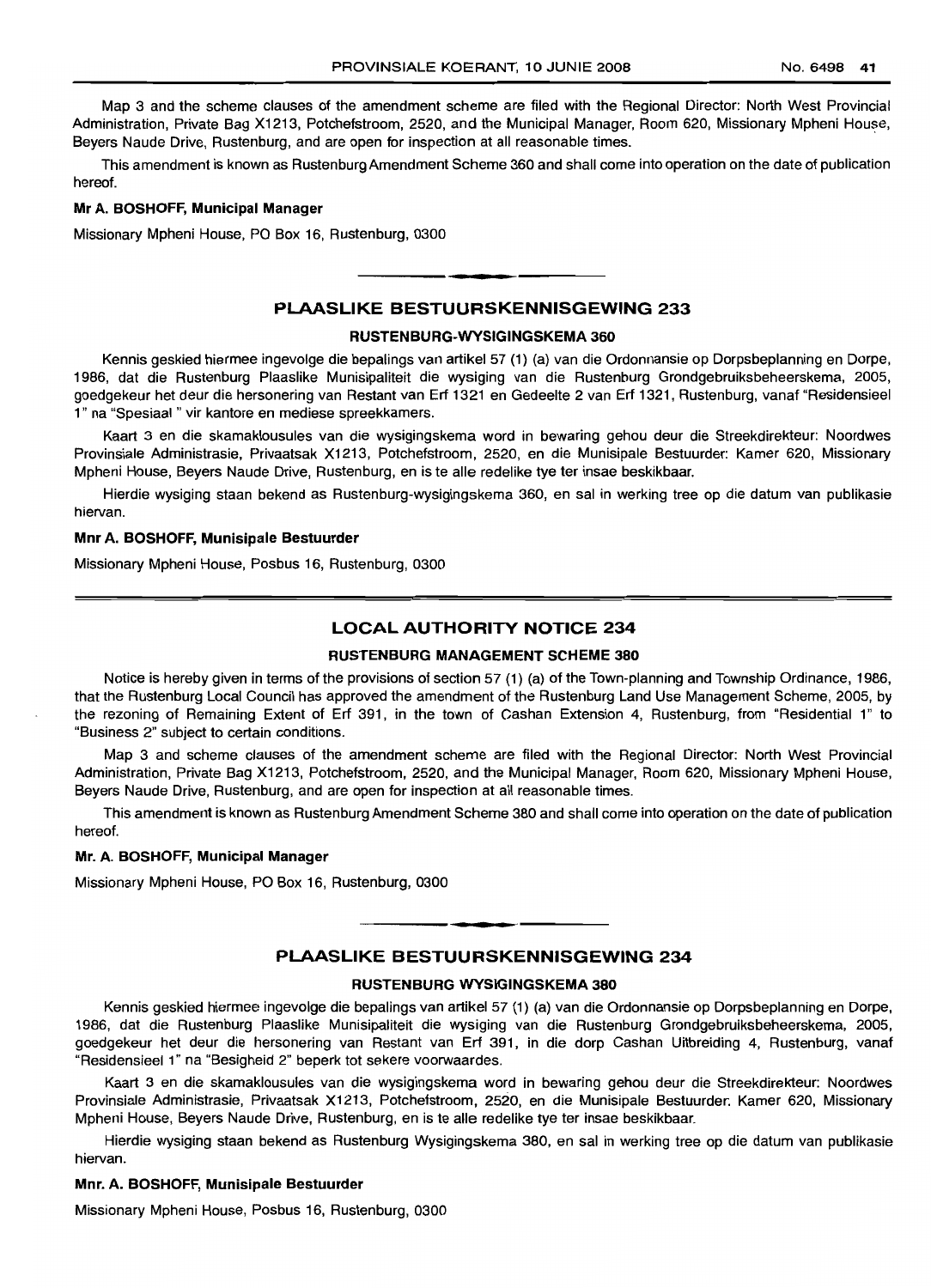### **LOCAL AUTHORITY NOTICE 235**

#### **RUSTENBURG MANAGEMENT SCHEME 419**

Notice is hereby given in terms of the provisions of section 57 (1) (a) of the Town-planning and Township Ordinance, 1986, that the Rustenburg Local Council has approved the amendment of the Rustenburg Land Use Management Scheme, 2005, by the rezoning of Portion 3 of Erf 1321, Rustenburg, from "Residential 1" to "Special" for offices, and medical consulting rooms.

Map 3 and scheme clauses of the amendment scheme are filed with the Regional Director: North West Provincial Administration, Private Bag X1213, Potchefstroom, 2520, and the Municipal Manager, Room 620, Missionary Mpheni House, Beyers Naude Drive, Rustenburg, and are open for inspection at all reasonable times.

This amendment is known as Rustenburg Amendment Scheme 419 and shall come into operation on the date of publication hereof.

#### **Mr. A. BOSHOFF, Municipal Manager**

Missionary Mpheni House, PO Box 16, Rustenburg, 0300

### **PLAASLIKE BESTUURSKENNISGEWING 235**

**• •**

#### **RUSTENBURG WYSIGINGSKEMA 419**

Kennis geskied hiermee ingevolge die bepalings van artikel 57 (1) (a) van die Ordonnansie op Dorpsbeplanning en Dorpe, 1986, dat die Rustenburg Plaaslike Munisipaliteit die wysiging van die Rustenburg Grondgebruiksbeheerskema, 2005, goedgekeur het deur die hersonering van Gedeelte 3 van Erf 1321, Rustenburg, vanaf "ResidensieeI1" na "Spesiaal" vir kantore en mediese spreekkamers.

Kaart 3 en die skamaklousules van die wysigingskema word in bewaring gehou deur die Streekdirekteur: Noordwes Provinsiale Administrasie, Privaatsak X1213, Potchefstroom, 2520, en die Munisipale Bestuurder: Kamer 620, Missionary Mpheni House, Beyers Naude Drive, Rustenburg, en is te aile redelike tye ter insae beskikbaar.

Hierdie wysiging staan bekend as Rustenburg Wysigingskema 419, en sal in werking tree op die datum van publikasie hiervan.

#### **Mnr. A. BOSHOFF, Munisipale Bestuurder**

Missionary Mpheni House, Posbus 16, Rustenburg, 0300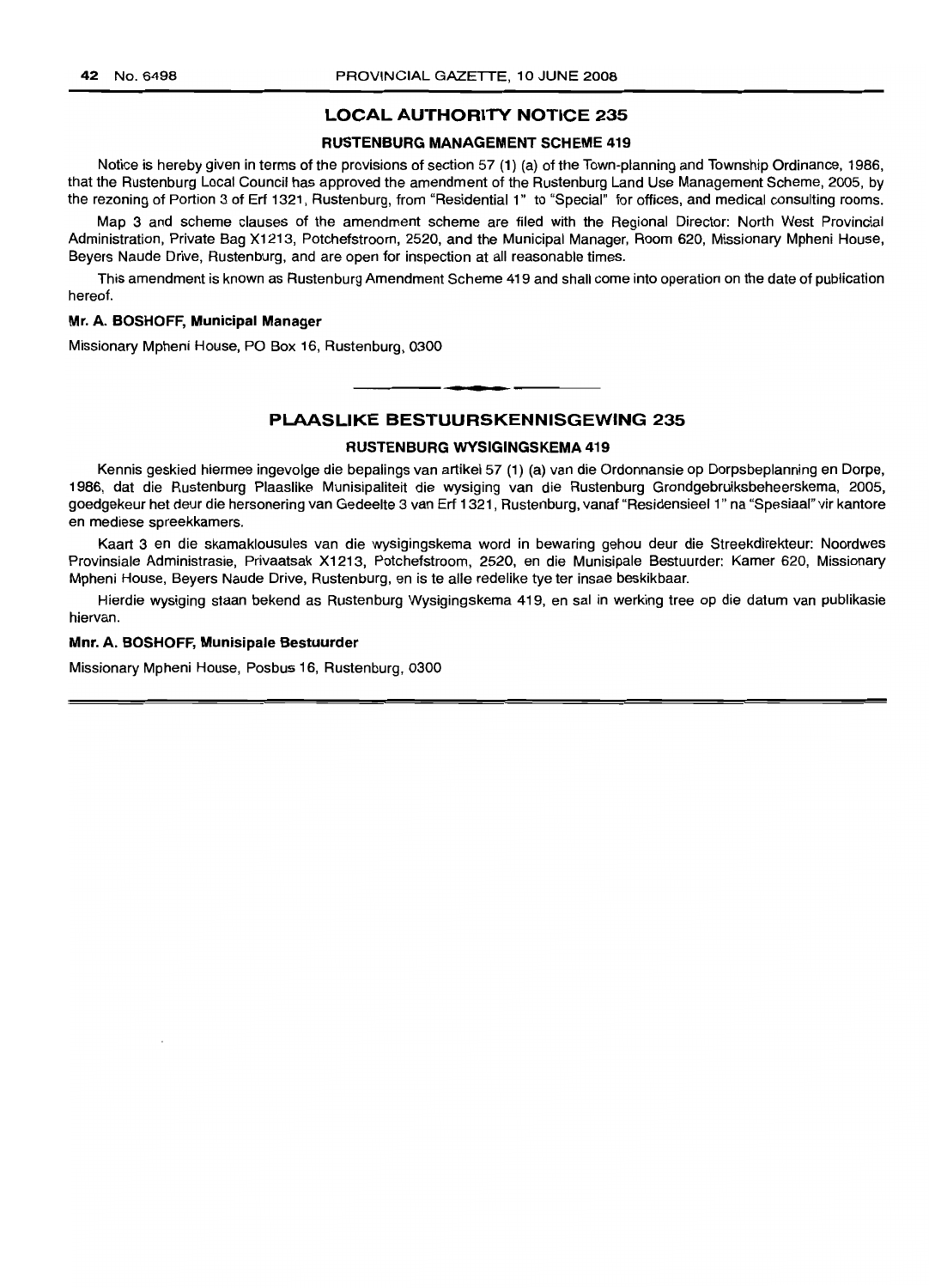### **PLAASLIKE BESTUURSKENNISGEWING 236**

### **STADSRAAD VAN MATLOSANA**

### **VERKLARING TOT GOEDGEKEURDE DORP**

Ingevolge artikel 103 van die Ordonnansie op Dorpsbeplanning en Dorpe, 1986 (Ordonnansie 15 van 1986) verklaar die Stadsraad van Matlosana hierby die dorp Wilkoppies Uitbreiding 47 (Distrik Klerksdorp) tot 'n goedgekeurde dorp onderworpe aan die voorwaardes uiteengesit in die bygaande skedule.

#### **SKEDULE**

VOORWAARDES WAARONDER DIE AANSOEK OM DORPSTIGTING INGEVOLGE DIE BEPALINGS VAN HOOFSTUK III (DEEL C) VAN DIE ORDONNANSIE OP DORPSBEPLANNING EN DORPE, 1986 (ORDONNANSIE 15 VAN 1986) OP DIE RESTANT VAN GEDEELTE 653 VAN DIE PLAAS ELANDSHEUVEL NO. 402-IP, PROVINSIE NOORDWES, DEUR FASTCON CONSTRUCTION CC (1992/030993/23) (HIERNA DIE DORPSTIGTER GENOEM) EN SYNDE DIE GEREGISTREERDE EIENAAR VAN DIE GROND, GOEDGEKEUR IS.

#### 1. STIGTINGSVOORWAARDES

(1) NAAM

Die naam van die dorp sal wees Wilkoppies Uitbreiding 47.

(2) UITLEG / ONTWERP

Die dorp sal bestaan uit erwe en strate soos aangedui op Aigemene Plan LG No. 1941/2006.

(3) VERWYDERING, VERPLASING, MODIFISERING OF DIE VERVANGING VAN BESTAANDE POSKANTOOR- / TELKOM UITRUSTING

Indien dit as gevolg van die stigting van die dorp nodig word om enige bestaande Poskantoor- 1 Telkom uitrusting te verwyder, te verplaas, te modifiseer of te vervang moet die koste daarvan deur die dorpstigter gedra word.

(4) VERWYDERING, VERPLASING, MODIFISERING OF DIE VERVANGING VAN BESTAANDE MUNISIPALE DIENSTE

Indien dit as gevolg van die stigting van die dorp nodig word om enige bestaande munisipale dienste te verwyder, te verplaas, te modifiseer of te vervang moet die koste daarvan deur die dorpstigter gedra word.

- (5) OMGEWINGSBESTUUR
	- (a) Die dorpstigter moet op eie koste 'n Omgewingsbestuurplan indien by die Departement van Landbou, Bewaring, Omgewingsake en Toerisme vir goedkeuring alvorens konstruksie 'n aanvang neem.
	- (b) Die dorpstigter moet toesien dat alle voorwaardes opgelê deur die Departement van Landbou, Bewaring, Omgewingsake en Toerisme ingevolge die "Record-of-Decision" uitgereik deur die voorgenoemde Departement op 15 Maart 2004 nagekom word.
- 2. VOORWAARDES WAARAAN VOLDOEN MOET WORD VOOR DIE ERWE IN DIE DORP REGISTREERBAAR WORD

#### INSTALLASIE EN VOORSIENING VAN DIENSTE

Die dorpstigter moet aile interne en eksterne ingenieursdienste in of vir die dorp installeer en voorsien ooreenkomstig die diensteooreenkoms.

### 3. TITELVOORWAARDES

(1) BESKIKKING OOR BESTAANDE TITELVOORWAARDES

Aile erwe sal onderworpe gestel word aan bestaande voorwaardes en serwitute, indien daar is, maar uitgesondered-

- (a) Die volgende voorwaardes / serwitute wat nie die dorp raak nie weens die Iigging daarvan:
	- (i) "A. A servitude of aqueduct or passage of water in favour of the Klerksdorp Irrigation Board as will more fully appear from Notarial Deed No. 87/1919S."
	- (ii) "C. By Notarial Deed No. 30/1935S the right is granted to the Municipal Council of Klerksdorp to erect an overhead electricity supply line over the property held hereunder together with rights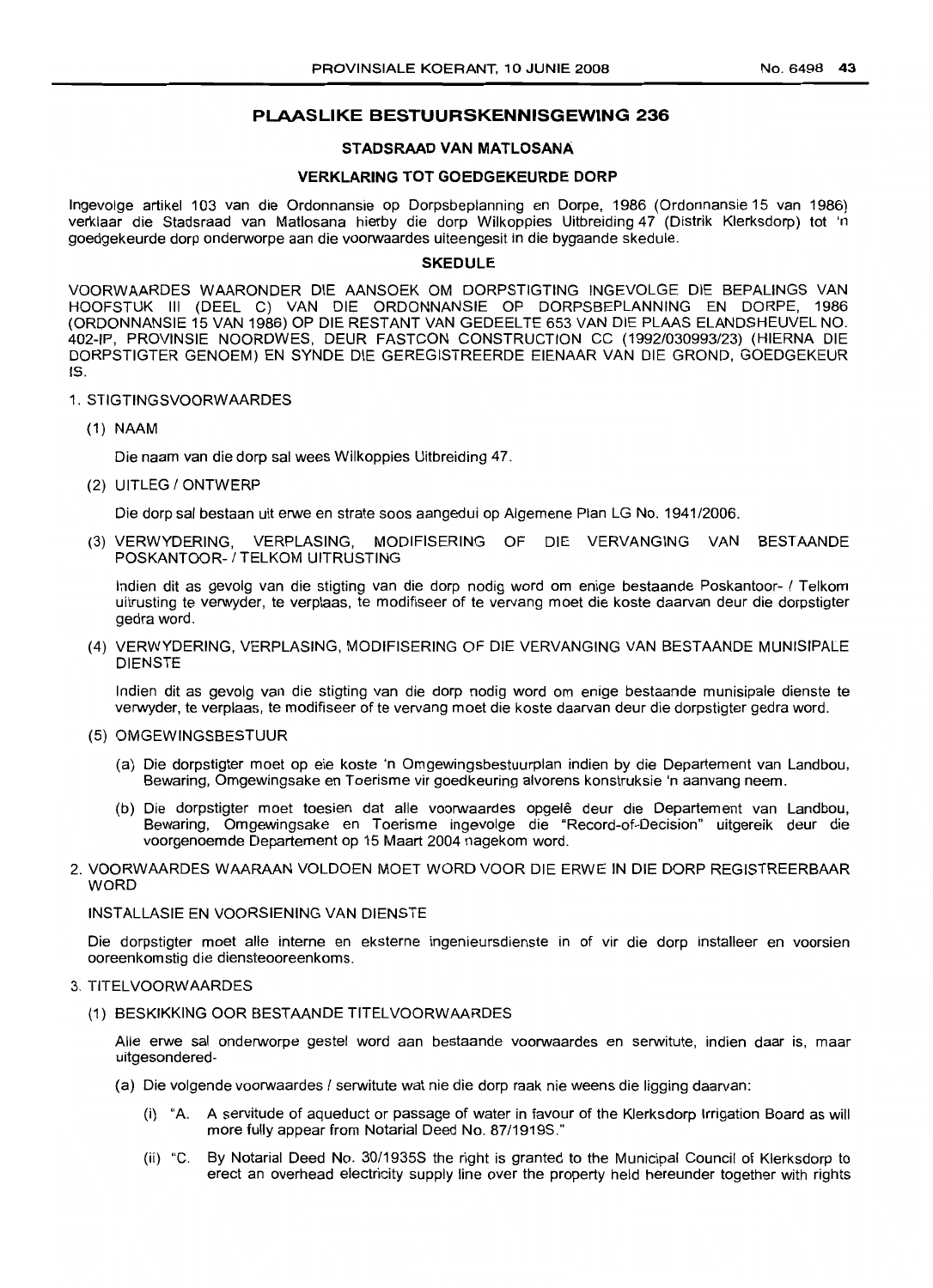ancillary thereto, subject to the conditions as will more fully appear on reference to the said Notarial Deed."

- (iii) "D. Die voormalige Gedeelte 599 ('n gedeelte van Gedeelte 437) van die plaas Elandsheuvel 402, registrasie afdeling IP provinsie Noordwes, waarvan daardie gedeelte van die eiendom aangetoon deur die figuur aBCb op die aangehegde kaart L.G. No. R.4241/2005, 'n gedeelte vorm, is onderhewig aan 'n serwituut van waterpyplyn 2 (twee) meter wyd, in algemene terme, die roete waarvan later bepaal sal word soos meer volledig sal blyk uit Notariele Akte K7940/05S"
- (2) VOORWAARDES OPGELe KRAGTENS DIE BEPALINGS VAN DIE ORDONNANSIE OP DORPSBEPLANNING EN DORPE, 1986 (ORDONNANSIE 15 VAN 1986)
	- (a) ALLE ERWE
		- (i) Die ert is onderworpe aan 'n serwituut, 2 meter wyd langs enige twee grense ten gunste van die plaaslike owerheid vir riool- en ander munisipale doeleindes en, in die geval van 'n pypsteelert, 'n addisionele serwituut van 2 meter wyd, vir munisipale doeleindes, oar die toegangsdeel van die erf, indien en wanneer deur die plaaslike owerheid benodig: Met dien verstande dat die plaaslike owerheid hierdie vereiste serwitute mag verslap of vrystelling daarvan verleen.
		- (ii) Geen gebou of ander struktuur mag opgerig word binne die bogenoemde serwituutgebied nie en geen grootwortelbome mag in die gebied van sodanige serwituut of binne 2 meter daarvan geplant word nie.
		- (iii) Die plaaslike owerheid is daarop geregtig om tydelik op die grond aangrensend aan die voorgenoemde serwituutgebied, sodanige materiaal te stort as wat uitgegrawe mag word in die loop van die konstruksie, onderhoud of verwydering van sodanige hoofrioolleidings of ander werk as wat hy na sy oordeel nodig ag en is voorts geregtig op redelike toegang tot genoemde grond vir bogenoemde doel, onderworpe daaraan dat enige skade aangerig tydens die proses van konstruksie, instandhouding of verwydering van sodanige hoofrioolleidings en ander werk, goed te maak deur die plaaslike owerheid.
	- (b) ERWE ONDERWORPE AAN SPESIALE VOORWAARDES
		- (i) ERF 2658

Die ert is onderworpe aan 'n waterpyplynserwituut 2 meter wyd vir munisipale doeleindes ten gunste van die plaaslike owerheid, soos op die algemene plan aangedui. (By die indiening van 'n sertifikaat deur die plaaslike owerheid aan die Registrateur van Aktes waarin vermeld word dat sodanige serwituut nie meer benodig word nie, verval die voorwaarde).

M.M. MOADlRA, Munisipale Bestuurder Burgersentrum, Klerksdorp Kennisgewing No. 183/2008 Datum: 10 Junie 2008 Verw: 16/3/2/124

### **LOCAL AUTHORITY NOTICE** 236

**- .**

CITY OF MATLOSANA

#### DECLARATION AS APPROVED TOWNSHIP

In terms of section 103 of the Town Planning and Townships Ordinance, 1986 (Ordinance 15 of 1986), the City of Matlosana hereby declares Wilkoppies Extension 47 Township (District Klerksdorp) to be an approved township subject to the conditions set out in the schedule hereto.

#### SCHEDULE

CONDITIONS UNDER WHICH THE APPLICATION FOR TOWNSHIP ESTABLISHMENT IN TERMS OF THE PROVISIONS OF CHAPTER III (PART C) OF THE TOWN PLANNING AND TOWNSHIPS ORDINANCE, 1986 (ORDINANCE 15 OF 1986) ON THE REMAINDER OF PORTION 653 OF THE FARM ELANDSHEUVEL NO. 402- IP, NORTH WEST PROVINCE BY FASTCON CONSTRUCTION CC (1992/030993/23) (HEREINAFTER REFERRED TO AS THE TOWNSHIP APPLICANT) AND BEING THE REGISTERED OWNER OF THE LAND, HAS BEEN APPROVED.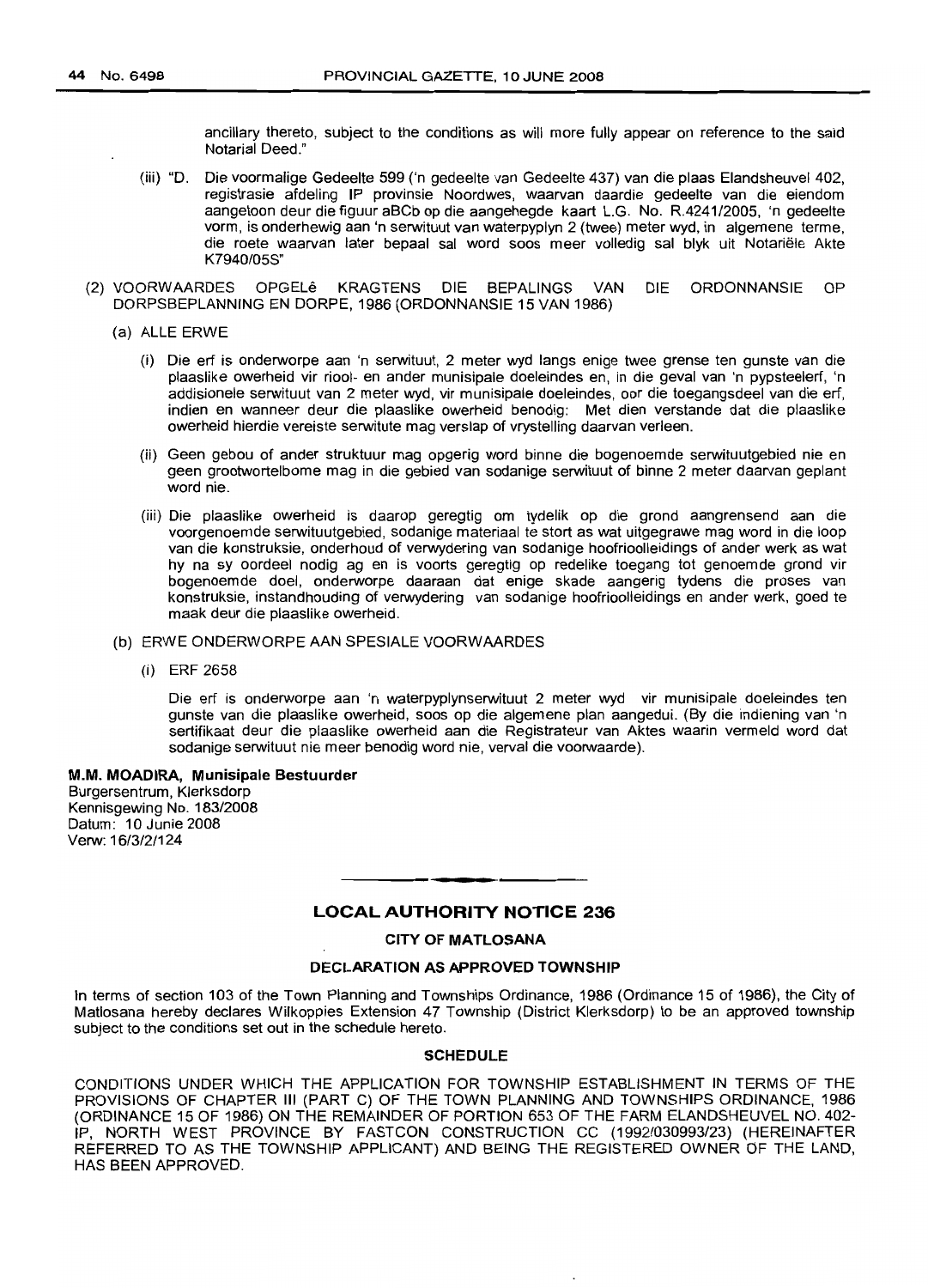### 1. CONDITIONS OF ESTABLISHMENT

(1) NAME

The name of the township shall be Wilkoppies Extension 47.

(2) LAYOUT / DESIGN

The township shall consist of erven and streets as indicated on General Plan SG No. 1941/2006.

(3) REMOVAL, REPOSITIONING, MODIFICATION OR REPLACEMENT OF EXISTING POST OFFICE- 1 TELKOM PLANT

If, by reason of the establishment of the township, it should become necessary to remove, reposition, modify or replace any existing Post Office-I Telkom plant, the cost thereof shall be borne by the township applicant.

(4) REMOVAL, REPOSITIONING, MODIFICATION OR REPLACEMENT OF EXISTING MUNICIPAL **SERVICES** 

If, by reason of the establishment of the township, it should become necessary to remove, reposition, modify or replace any existing municipal services, the cost thereof shall be borne by the township applicant.

- (5) ENVIRONMENTAL MANAGEMENT
	- (a) The Township applicant shall at its own expense arrange that an Environmental Management Plan (EMP) is submitted to the Department of Agriculture, Conservation, Environment and Tourism for approval before construction commences.
	- (b) The township applicant must ensure that all conditions imposed by the Department of Agriculture, Conservation, Environment and Tourism in terms of the Record of Decision (ROD) issued by the said Department on 15 March 2004 are adhered to.
- 2. CONDITIONS TO BE COMPLIED WITH BEFORE THE ERVEN IN THE TOWNSHIP BECOME REGISTRABLE

INSTALLATION AND PROVISION OF SERVICES

The township applicant shall install and provide all internal and external engineering services in or for the township, as provided for in the services agreement.

- 3. CONDITIONS OF TITLE
	- (1) DISPOSAL OF EXISTING CONDITIONS OF TITLE

All erven shall be made subject to existing conditions and servitudes, if any, but excluding-

- (a) The following conditions / servitudes which do not affect the township area because of the location thereof:
	- (i) "A. A servitude of aqueduct or passage of water in favour of the Klerksdorp Irrigation Board as will more fully appear from Notarial Deed No. 87/1919S."
	- (ii) "C. By Notarial Deed No. 30/1935S the right is granted to the Municipal Council of Klerksdorp to erect an overhead electricity supply line over the property held hereunder together with rights ancillary thereto, subject to the conditions as will more fully appear on reference to the said Notarial Deed."
	- (iii) "D. Die voormalige Gedeelte 599 ('n gedeelte van Gedeelte 437) van die plaas Elandsheuvel 402, registrasie afdeling IP provinsie Noordwes, waarvan daardie gedeelte van die eiendom aangetoon deur die figuur aBCb op die aangehegde kaart L.G. No. R.4241/2005, 'n gedeelte vorrn, is onderhewig aan 'n serwituut van waterpyplyn 2 (twee) meter wyd, in algemene terme, die roete waarvan later bepaal sal word soos meer volledig sal blyk uit Notariele Akte K7940/05S."
- (2) CONDITIONS IMPOSED IN TERMS OF THE PROVISIONS OF THE TOWN PLANNING AND TOWNSHIPS ORDINANCE, 1986 (ORDINANCE 15 OF 1986).
	- (a) ALL ERVEN
		- (i) The erf is subject to a servitude, 2 metres wide along any two boundaries in favour of the local authority for sewerage and other municipal purposes and, in the case of a panhandle erf, an additional servitude for municipal purposes 2 metres wide across the access portion of the erf, if and when required by the local authority: Provided that the local authority may relax or grant exemption from the required servitudes.